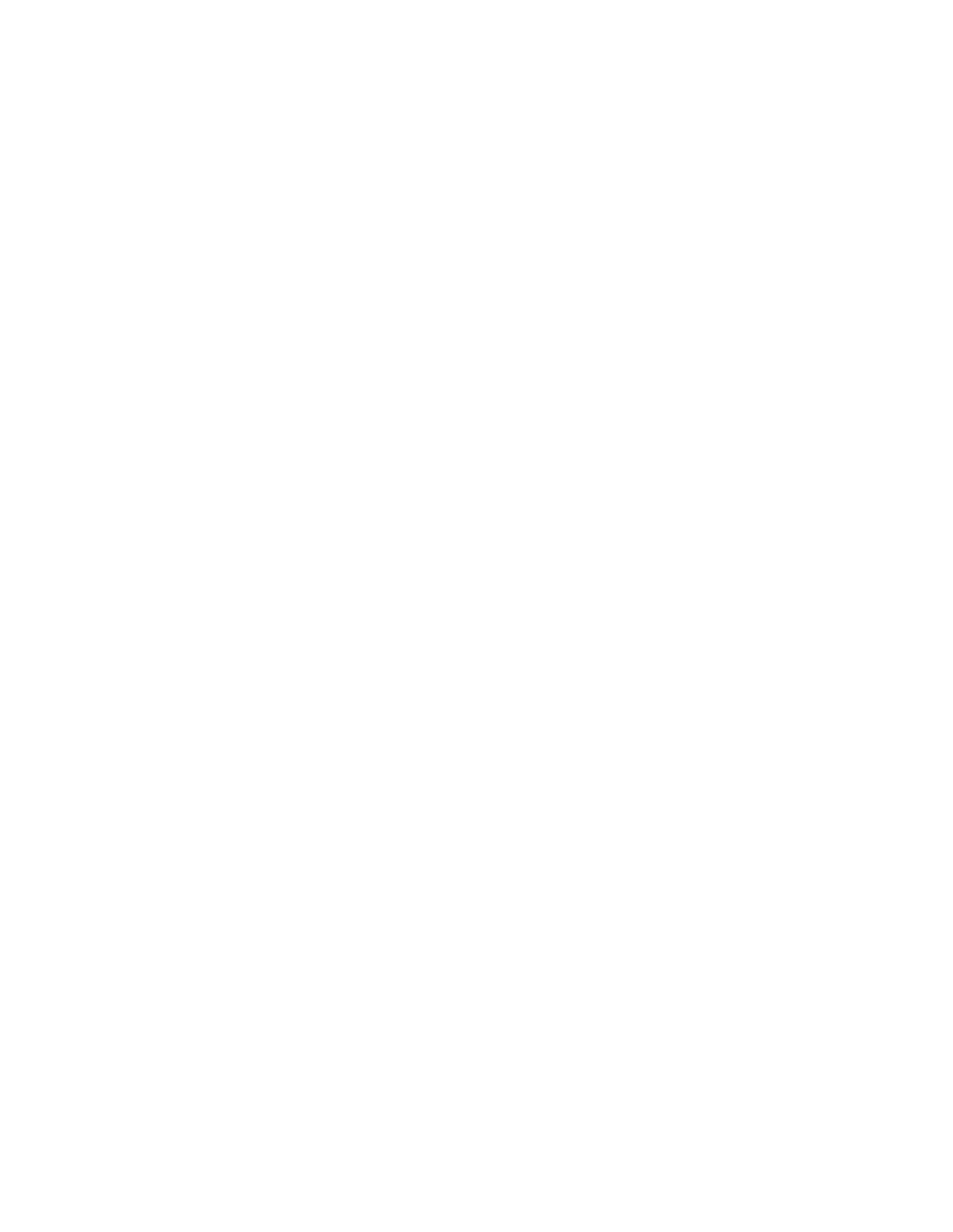## **Table of Contents**

| <b>AUDIT AT A GLANCE</b>                                                   |    |
|----------------------------------------------------------------------------|----|
| <b>AUDIT BACKGROUND</b>                                                    | 2  |
| <b>AUDIT OBJECTIVES</b>                                                    | 3  |
| <b>CONCLUSIONS</b>                                                         | 3  |
| <b>INDEPENDENCE</b>                                                        | 4  |
| <b>ACKNOWLEDGEMENT</b>                                                     | 4  |
| <b>PROJECT BACKGROUND</b>                                                  | 5  |
| <b>OPERATIONAL ANALYSIS</b>                                                | 11 |
| ORGANIZATIONAL STRUCTURE                                                   | 23 |
| APPENDIX 1 – Audit Methodology                                             | 36 |
| APPENDIX 2 - Audit Process                                                 | 38 |
| APPENDIX 3 – Risk Assessment Worksheet                                     | 39 |
| APPENDIX 4 - By-Law Enforcement Staffing                                   | 40 |
| APPENDIX 5 - References                                                    | 41 |
| APPENDIX 6 – Key By-Law Enforcement Goals and Related Performance Measures | 42 |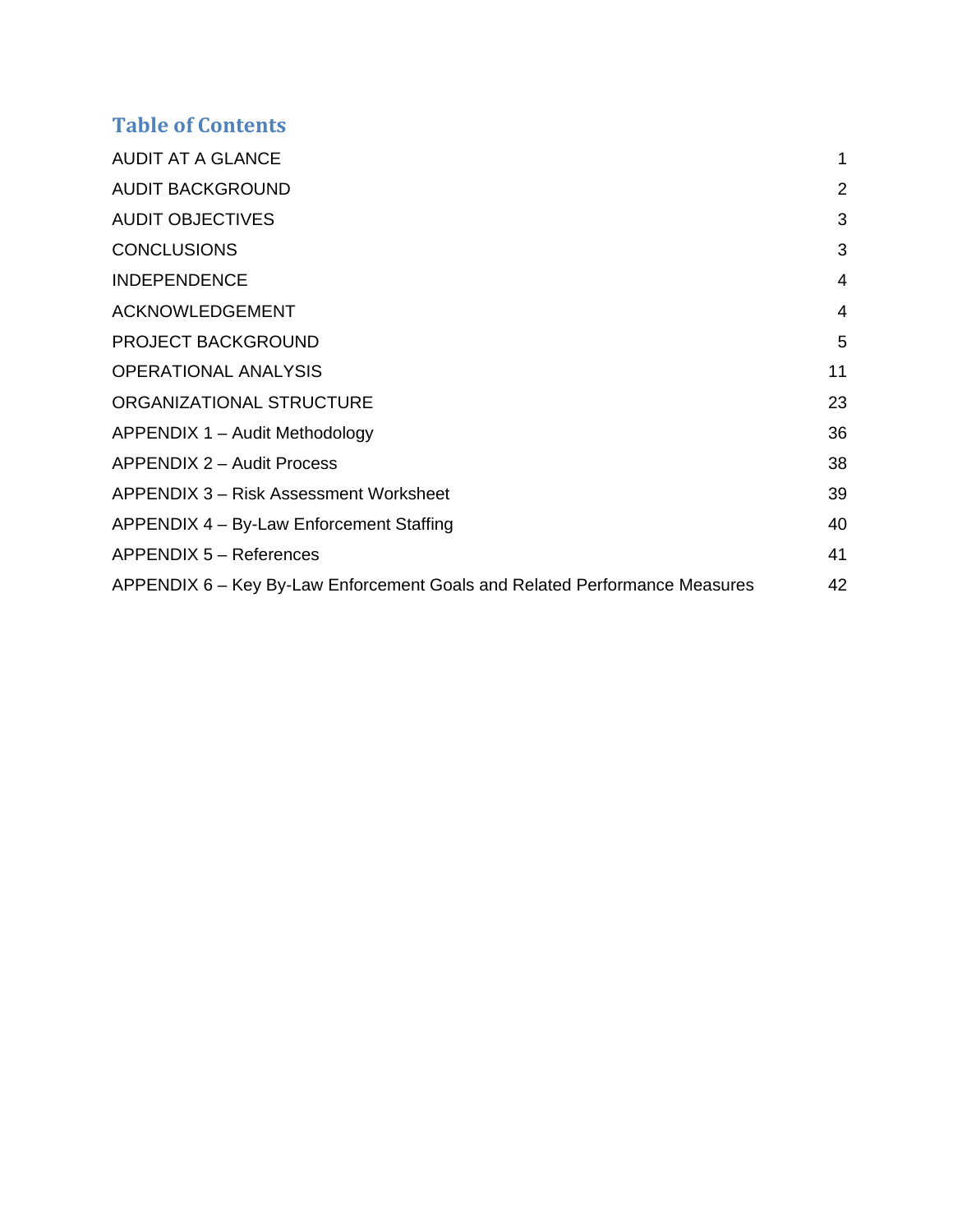## **AUDIT AT A GLANCE**

#### *RECOMMENDATIONS*

*We recommend that the Chief Administrative Officer:* 

- *Develop and communicate a corporate strategy and directive that defines corporate goals and objectives for by-law enforcement, that establishes a base level of expectations on how enforcement is to be carried out, and that promotes consistency throughout the City.*
- *Establish a process to periodically review and update the City's corporate strategy and directive for by-law enforcement to ensure it remains appropriate and effective.*
- *Direct each department involved with by-law enforcement to:* 
	- o *Develop and document, objectives and goals specific for by-law enforcement activities.*
	- o *Define measurable performance targets and indicators that can be used to assess performance.*
	- o *Track and analyze performance measurement data, including financial metrics, to assess how each enforcement area is performing against its objectives, goals or targets.*
	- o *Establish and formally document a process for continuous reporting, review and monitoring of performance results.*
- *Provides a recommendation to Council that the screening, adjudication and collections functions of by-law enforcement remain under the administration of the Winnipeg Parking Authority.*
- *Pursue re-branding efforts and amendments to the Winnipeg Parking Authority's Operating Charter. This should be done in consultation with the Legal Services department and with final approval from Council.*
- *Implement a communication strategy targeted at educating the public on changes to the by-law enforcement process.*

#### **Project Background**

The Province of Manitoba has enacted two statutes, *The Municipal By-law Enforcement Act* (MBEA) and *The Provincial Offences Act* (POA). The MBEA transfers the administration process for by-law enforcement to the City of Winnipeg ("the City"). Under the previous system, the Provincial courts not only administered the judicial process for by-law enforcement but also collected fines and court costs resulting from by-law violations. Under the MBEA, the City is responsible for screening, adjudicating, and collecting all payments of fines.

In light of changes made to by-law enforcement legislation, and as a proactive measure, the Audit Department evaluated strengths and opportunities within the current process to provide recommendations on optimal processes and administrative structures going forward.

#### **Findings**

The City of Winnipeg does not have a defined corporate strategy and directive for by-law enforcement. We believe a corporate strategy is important to provide overall enforcement goals and to prevent inconsistent and inequitable performance.

Currently there are varying approaches and levels to enforcement with little cohesiveness across different enforcement areas in the City. Some enforcement areas exert tougher enforcement measures through fines while other areas tend to be more compliance driven, issuing more warnings as opposed to fines. A corporate strategy or directive on by-law enforcement can help unify approaches to enforcement and may also increase the level and amount of effort put towards enforcement. Without it inconsistencies in enforcement may remain and that could lead to an underachievement of enforcement objectives.

Majority of by-law enforcement areas do not have defined by-law enforcement goals or clear, measurable performance targets or indicators. Without these, proper evaluation of how effectively operations are performing would be difficult and there may be significant underachievement of services and goals or objectives or inefficient and ineffective use of resources. There is also a need to improve on performance measurement tracking, reporting and monitoring in a formalized and relevant way in order to adequately assess whether enforcement areas are achieving service delivery objectives.

Regarding the structure for by-law enforcement going forward, compared to other departments, the Winnipeg Parking Authority is generally more advanced in their overall infrastructure and information systems, to take on the responsibility of screening, adjudication and collection for by law enforcement. If put elsewhere, until departments are completely familiar and comfortable with the new legislation, there is a risk that processes will not be in accordance with legislation or that screening officers may not fully understand their responsibilities under the new process, impacting service delivery quality.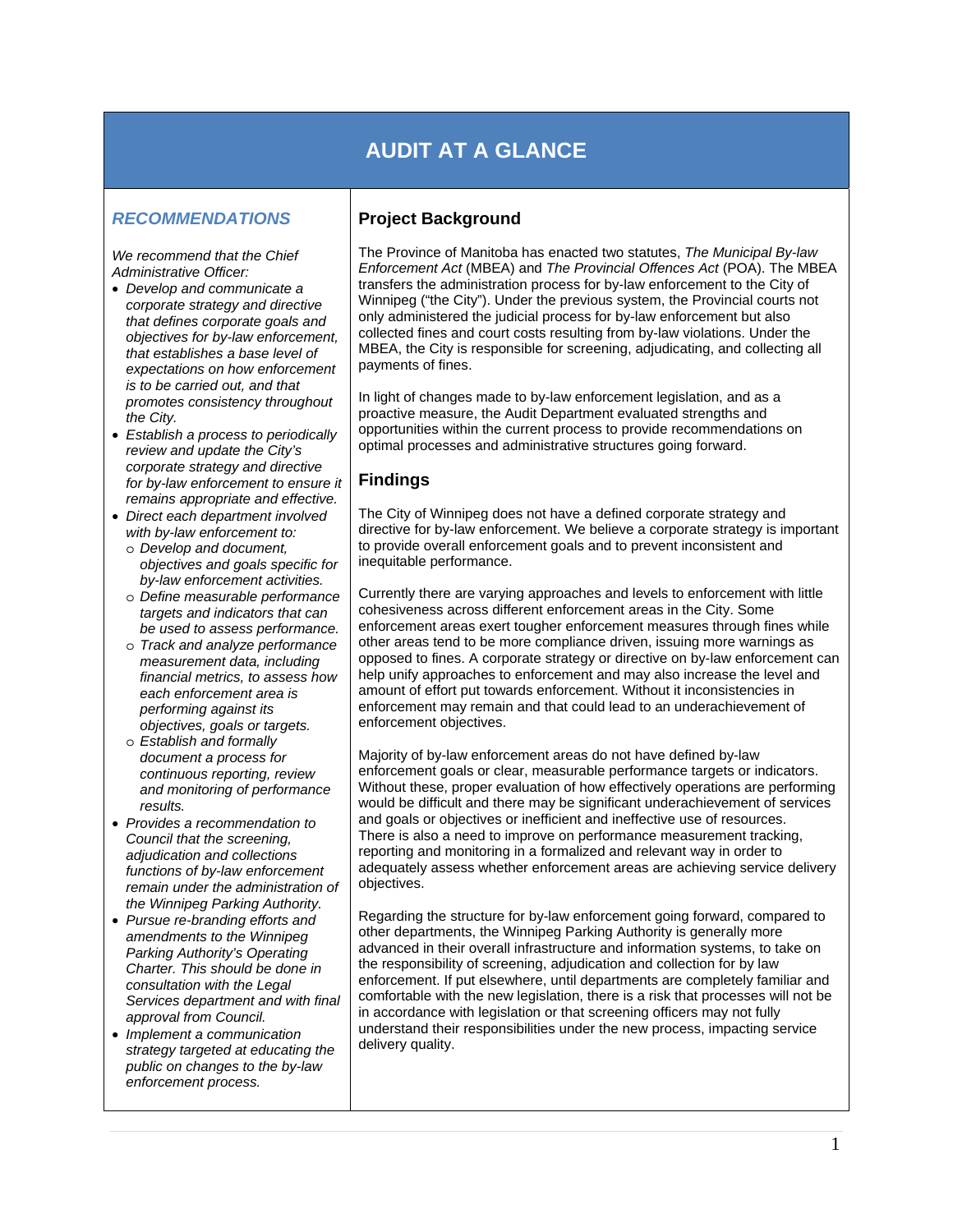## **AUDIT BACKGROUND**

*In light of a major shift in legislation resulting in a change in by-law enforcement responsibilities, the audit of by-law enforcement amalgamation is to proactively identify strengths and opportunities for improvement within the overall by-law enforcement structure to allow for a more effective, efficient, and consistent approach to enforcement.* 

- The Province of Manitoba has enacted two statutes, *The Municipal By-law Enforcement Act* (MBEA) and *The Provincial Offences Act* (POA). Both the MBEA and the POA affect the administration processes of by-law enforcement.
- ♦ The MBEA transfers the responsibility of administering by-law enforcement to the City of Winnipeg ("the City"). Under the previous system, the courts not only administered the judicial process for by-law enforcement but also collected fines and court costs resulting from by-law violations. Under the MBEA, the City is responsible for screening and adjudicating and collecting all payment of fines. Under the POA, the City is not responsible for screening and adjudication, as it remains under the judicial process, but is responsible for collecting payments of fines except those voluntarily paid to the Court.
- ♦ As a proactive measure the Audit department included in the City Auditor's *Audit Plan 2017-2018* a project to evaluate opportunities as a result of the legislation changes.
- The City Auditor's audit plan was adopted by Council on April 26, 2017.
- ♦ Further, Council passed a motion on July 19, 2017 that:
	- o Those amendments to twelve by-laws, which will allow some by-law offences to be enforced under the MBEA and others to be enforced through tickets issued under The POA, be enacted.
	- o The Public Service is directed to report back to Council within one year with an implementation plan for administration of screening and adjudication functions for City by-laws enforced under the MBEA and the collection of all fines and penalties imposed for contraventions of City by-laws under both the MBEA and POA.
	- o As a temporary measure until such time as a implementation plan referred to in recommendation 2 is in place, and notwithstanding its Operating Charter, the Winnipeg Parking Authority be authorized to administer screening and adjudication functions for City by-laws enforced under the MBEA and the collection of all fines and penalties imposed for contraventions of City by-laws under both the MBEA and POA.
	- o The Proper Officers of the City do all things necessary to implement the intent of the foregoing.
- ♦ Our audit methodology is located in **Appendix 1**.
- ♦ **Appendix 2** provides a flowchart of the audit process.
- ♦ Our risk assessment criteria for each audit area are provided in **Appendix 3**.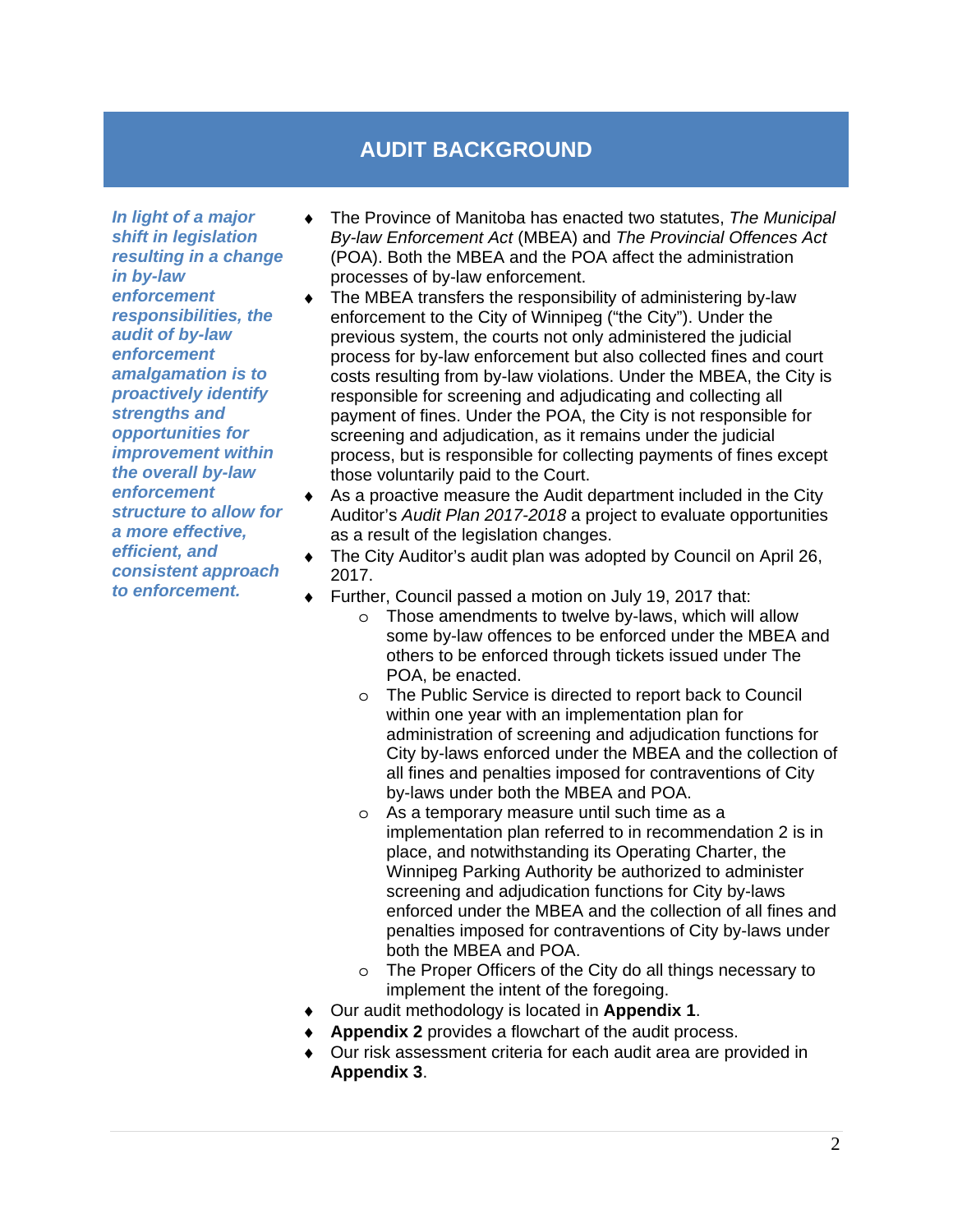### **AUDIT OBJECTIVES**

*There were two objectives for this audit* 

- $\bullet$  The objectives of the audit were:
	- o To evaluate whether adequate processes, systems and controls are in place to achieve by-law enforcement service delivery objectives.
	- o To recommend on an appropriate organizational structure for the Public Service's by-law enforcement processes in light of recent legislative changes.

## **CONCLUSIONS**

*The Public Service has an opportunity to strengthen and unify its approach to by-law enforcement by establishing a corporate strategy and directive that will serve as an overall guide for enforcement activities.* 

*The Winnipeg Parking Authority appears best suited to administer screening, adjudication and collection functions for City by-laws under the MBEA and POA.* 

- The City does not have a defined corporate strategy for by-law enforcement. We observed that there are no authoritative sources or leading practices that indicate developing a corporate strategy for by-law enforcement is the standard. However, due to a risk of inconsistency and inequity in enforcement, it is important to develop a corporate by-law enforcement strategy that serves as an overall guide for by-law enforcement activities.
- ♦ The City does not have defined overall goals and objectives specific to by-law enforcement activities.
- ♦ Overall, except for in two areas that make up the majority of by-law enforcement activity, there is a need to improve on performance measurement tracking, reporting and monitoring in order to adequately assess whether enforcement areas are achieving service delivery objectives.
- ♦ With a focus on rebranding, communication and marketing efforts to overcome perception and independence obstacles, the Winnipeg Parking Authority appears best suited to administer screening, adjudication and collection functions for City by-laws under the MBEA and POA. It has established processes that include emphasis on quality assurance reviews, it is equipped with IT infrastructure that would be difficult to duplicate elsewhere, and currently it has the highest volume of fines overall and highest volume of cases that go through the screening, adjudication and collection process.
- ♦ There are opportunities to improve consistency in enforcement levels and overall process efficiencies. This can be accomplished by utilizing resources in enforcement areas that have stronger processes, more resources and more percentage of FTEs allocated specifically to enforcement activities. These areas can take on enforcement from areas that have little to no resources or FTEs available to actively perform by-law enforcement.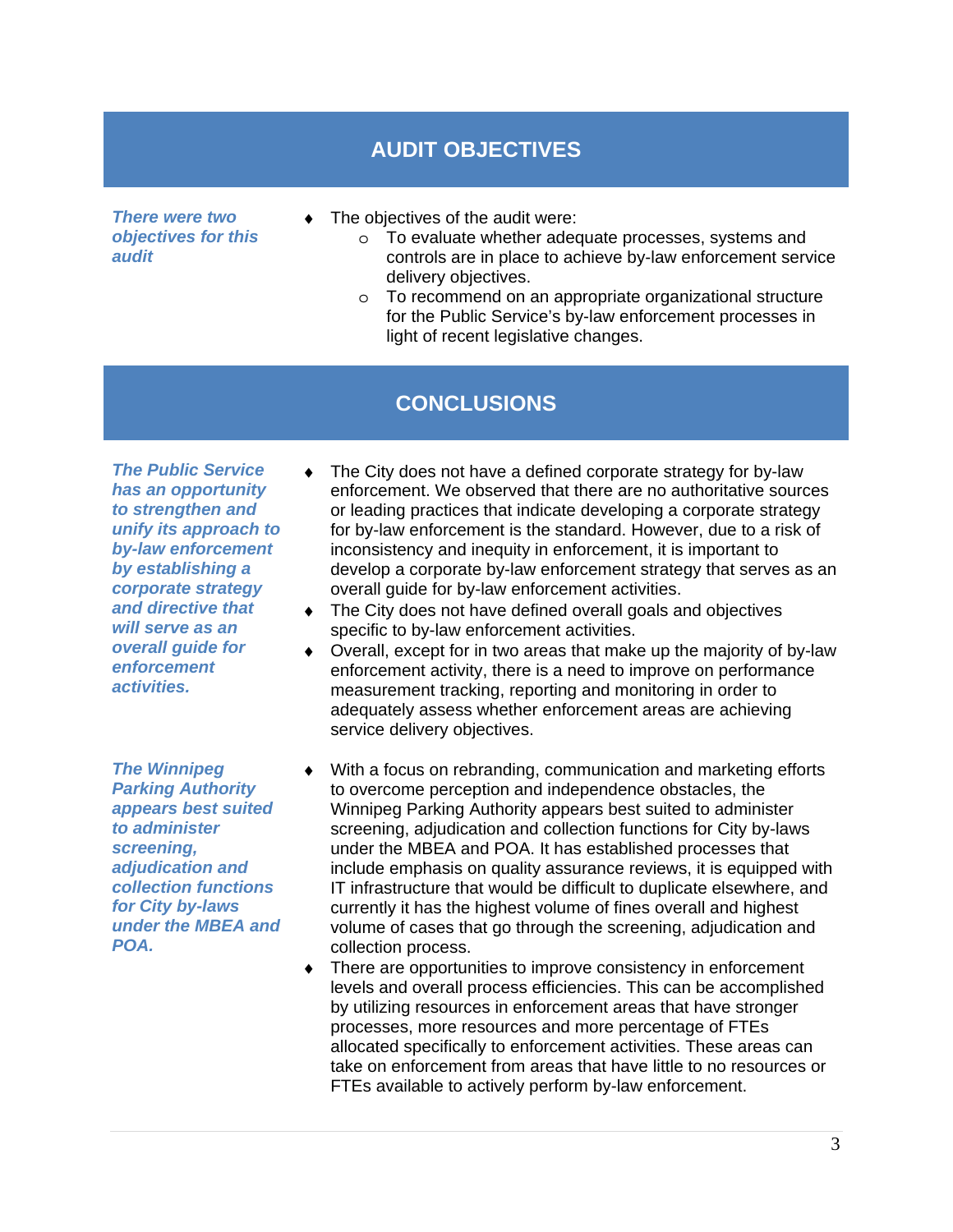## **INDEPENDENCE**

The Audit Department is classified as an independent external auditor under Government Auditing Standards due to statutory safeguards that require the City Auditor to report directly to Council, the City's governing body, through the Audit Committee.

The Audit Department team members selected for the audit have all attested that they do not have any conflict of interest related to the audit's subject matter.

## **ACKNO OWLEDGE EMENT**

This audit drew on the experience of numerous departments across the Public Service, and the Audit Department extends its appreciation to all of the stakeholders who participated in it.

Í Í

Bryan Ma ansky, MBA City Aud itor CPA, CMA, CIA June 2018 **Date**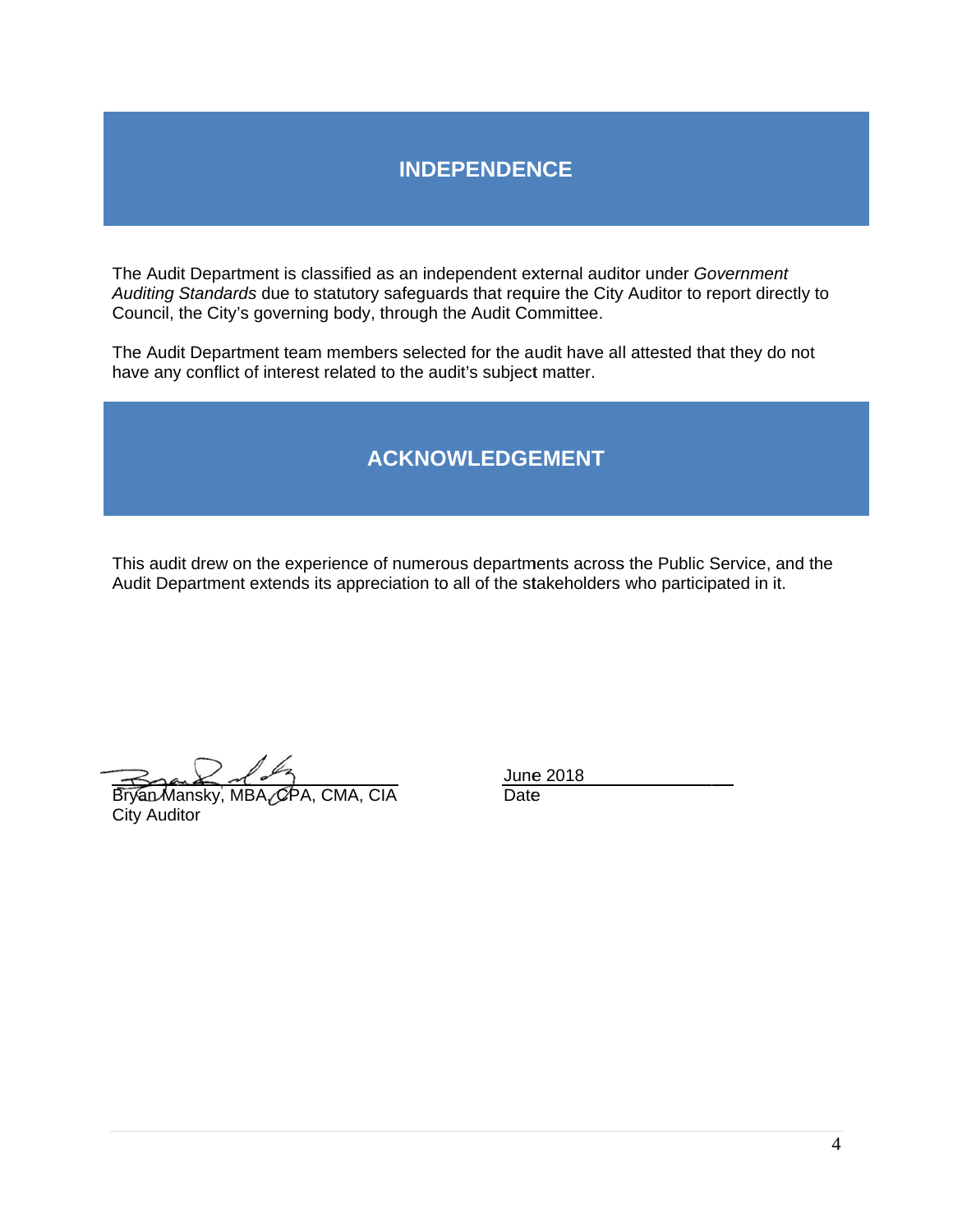# **PROJECT BACKGROUND**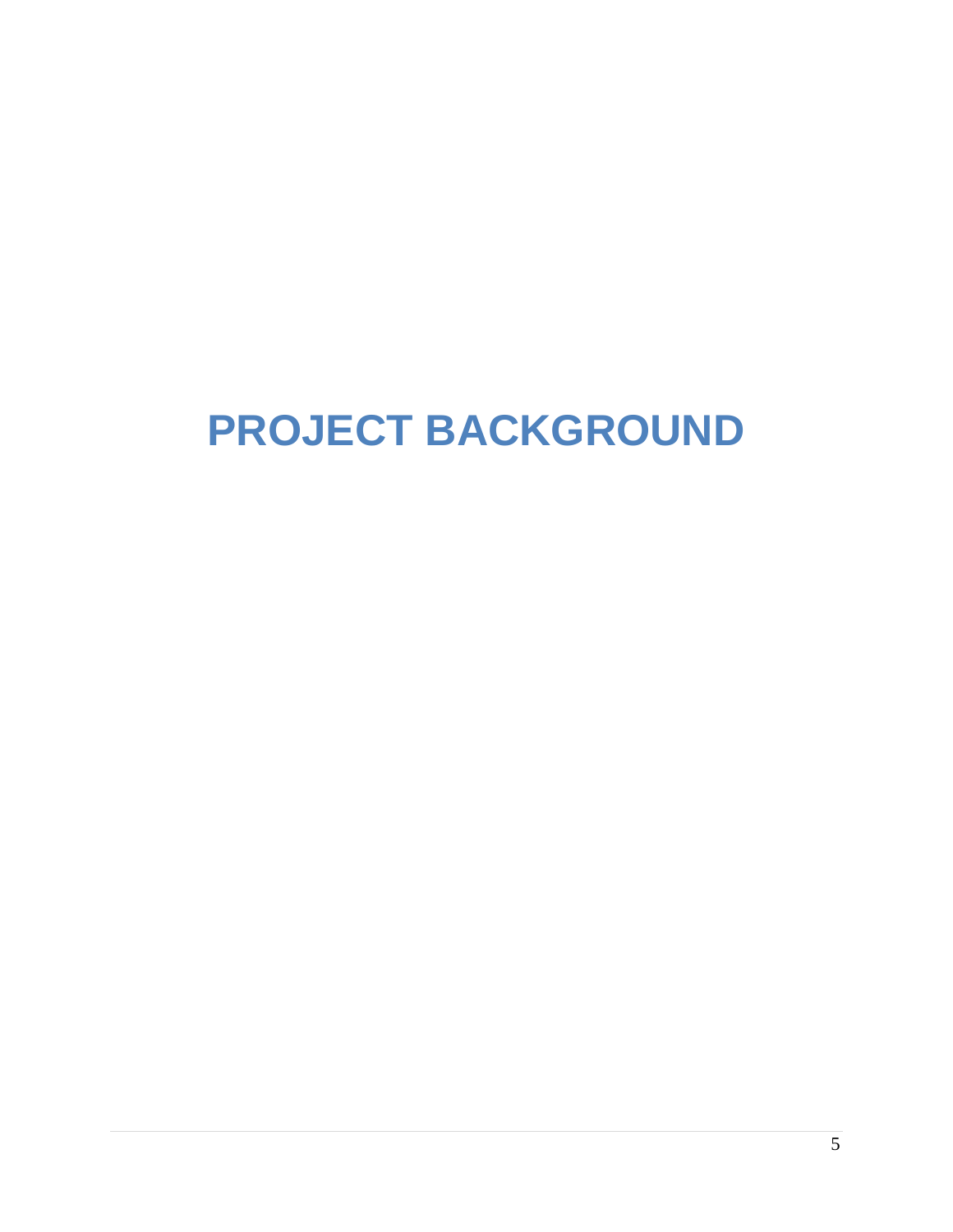#### **1.1. By-Law Enforcement Definition and Background**

- ♦ By-law enforcement is the process of promoting compliance with by-laws that are established to safeguard and improve the health, safety and well-being of citizens, property and neighborhoods.
- $\bullet$  The enforcement activity is the first phase of the by-law enforcement process and is defined as the issuance of warnings, fines, citations and compliance orders. This phase also includes public education initiatives and the act of responding to and investigating complaints.
- ♦ Screening and adjudicating infractions is the second phase and is defined as the screening officer hearing process, adjudication process or court hearing process where a judgment is determined.
- $\bullet$  Collection is the final phase and is defined by fines revenue collection activities either directly by the City, Province or other (e.g. collection agency).
- ♦ Previously by-law enforcement within the City operated under *The Summary Convictions Act* (SCA). The SCA was proclaimed in 1985 and applied "to every case in which any person commits, or is suspected of having committed, any offence or act over which the Legislature has legislative authority, and for which that person is liable, on summary conviction, to imprisonment, fine, penalty or other punishment".
- ♦ The SCA outlined the procedure for provincial and municipal offence enforcement, including the service of tickets, fines, collection of unpaid fines and sentencing.
- ♦ The City carried out enforcement using enforcement officers who were either City employees or contractors, and fines that were not disputed were paid directly to the City.
- ♦ However, when a citizen opted to dispute fines issued for by-law violations, the judicial process moved over to the provincial court system where the case would be heard and decided upon. The courts not only administered the judicial process for by-law enforcement but also collected fines and court costs resulting from by-law violations. Both the judicial process and collection process are part of the overall enforcement process that has changed under the new legislation.

#### **1.2. New By-Law Enforcement Legislation**

- ♦ The Province of Manitoba has enacted two statutes, the MBEA and the POA, which together provide three options for the enforcement of City by-laws (discussed in section 1.3 to 1.5). The POA replaces the SCA, and all City by-law offences are enforceable through its provisions unless the City chooses to enforce them through the MBEA.
- ♦ In addition to *The Parking By-law*, which has been under the MBEA since August 2016, eleven other commonly used by-laws (including over 600 provisions) are now enforced through the MBEA (as of November 2017). They are:
	- o *The Alarm By-law*;
	- o *The Doing Business in Winnipeg By-law*;
	- o *The Neighborhood Livability By-law*;
	- o *The Parks By-law*;
	- o *The Public Transit By-law*;
	- o *The Responsible Pet Ownership By-law*;
	- o *The Streets By-law*;
	- o *The Vacant Buildings By-law*;
	- o *The Water By-law*;
	- o *The Winnipeg Building By-law*; and
	- o *The Winnipeg Zoning By-law*.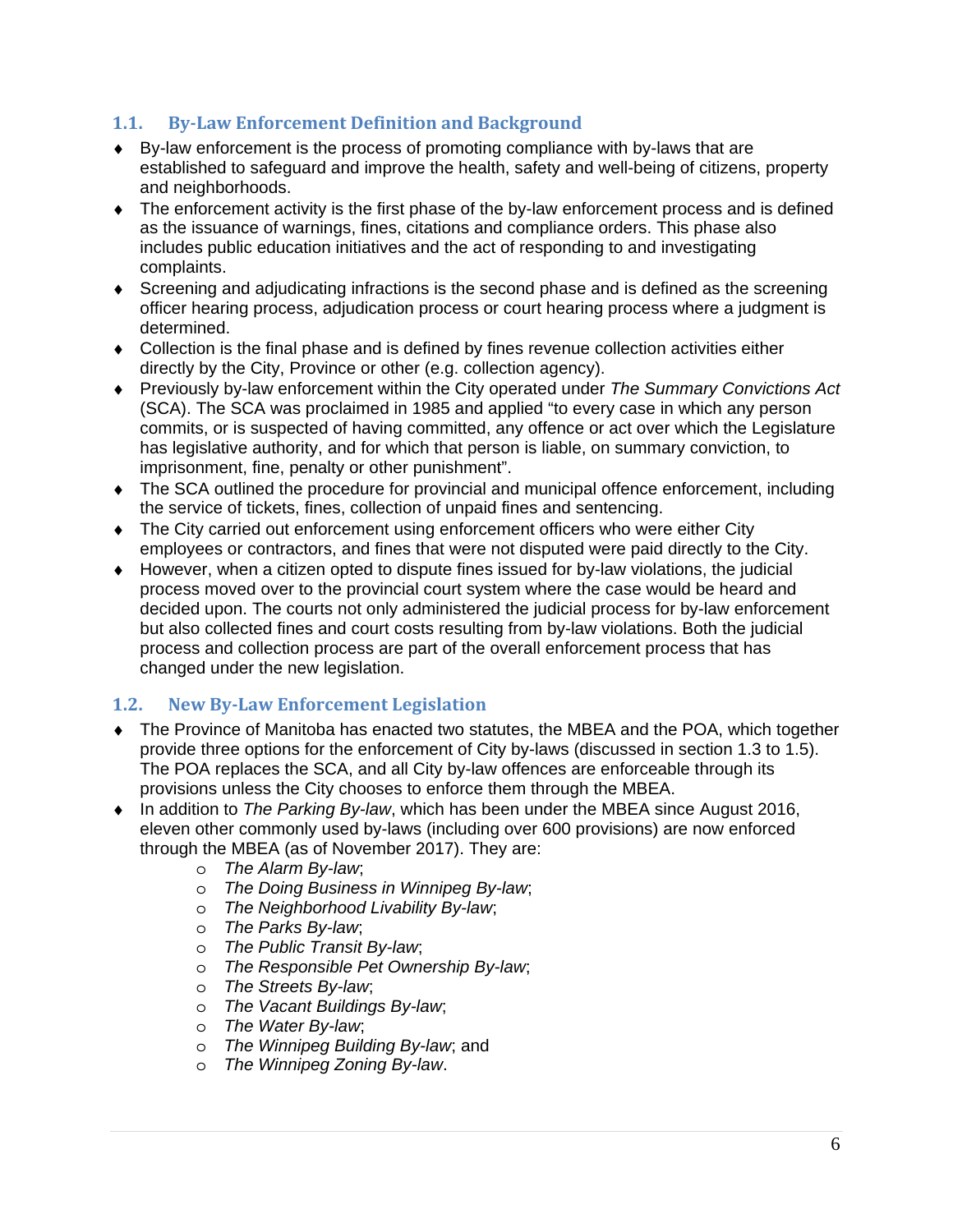- ♦ As previously mentioned, both the MBEA and POA transfer the responsibility for the screening and adjudication process, and payment collection, to the City. Under the previous system, while the City was responsible for enforcing by-laws, the provincial courts not only administered the judicial process for by-law enforcement, but also collected fines and court costs resulting from by-law violations. Under the new system, the City is responsible enforcing, screening and adjudicating, and for collecting all payment of fines except those voluntarily paid to the court under the POA. This includes early payment discounts and fines that have to be collected through liens and other mechanisms.
- ♦ In addition, the City is responsible for administering all aspects of the MBEA system, including hiring and paying for screening officers, providing space to and paying provinciallyappointed adjudicators.

#### **1.3. Process for** *The Municipal By-law Enforcement Act*

- ♦ Under the MBEA process, someone who receives a penalty notice has three options: pay the early payment discount, pay the full fines after the early payment deadline has passed, or challenge the penalty notice.
- $\bullet$  Citizens who wish to challenge a penalty notice can make a request to have it reviewed by a City-appointed screening officer. The screening officer can cancel the penalty notice or reduce the amount of the penalty using criteria set out in the relevant by-law. If the citizen disagrees with the screening officer's decision, he/she has the option to challenge the penalty notice further by having the matter considered by an adjudicator, an individual who is appointed by the Province. There is a fee payable to file a request for adjudication, which according to the Act must not exceed \$25.
- ♦ The City is able to choose to have the MBEA process apply to any non-parking By-law offences with set fines of \$1,000 or less.

#### **1.4. Process for Tickets under** *the Provincial Offences Act*

- ♦ Although it is more formal than the MBEA process, the POA ticket process is similar in some ways. As with the MBEA, a POA ticket is only available to be used when a set fine has been established for an offence although a POA ticket fine can be greater than \$1,000. As with the MBEA, the City may have provided an early payment option.
- $\bullet$  Under the POA, if a person wants to plead quilty but challenges the amount of the fine, he/she can present his/her case to a Judicial Justice of the Peace (JJP) at the Provincial Court. Individuals who wish to plead "not guilty" will be scheduled to have a hearing at the Provincial Court. A hearing requires that the City prosecutor prove the City's case against the person beyond a reasonable doubt.

#### **1.5. Process for Information under** *the Provincial Offences Act*

- ♦ A POA Information is the most formal of the three processes. It involves an enforcement officer swearing an Information (giving information under oath about an alleged offence) before a JJP so that a prosecution can be initiated. Once an Information is sworn, the alleged offender is required to attend Court. In fact, an offender's failure to attend could result in a warrant being issued for his/her arrest. Although this process can be used when a set fine is established, it is the only process that can be used when no set fine is established (e.g. when a minimum or maximum fine or a range of fines is set out or when no specific fine at all has been established for an offence).
- ♦ Under this system, the person charged with an offence must attend court. At that point, he or she has an option to plead guilty or to schedule a hearing. A hearing requires that the City prosecutor prove the case against the person beyond a reasonable doubt.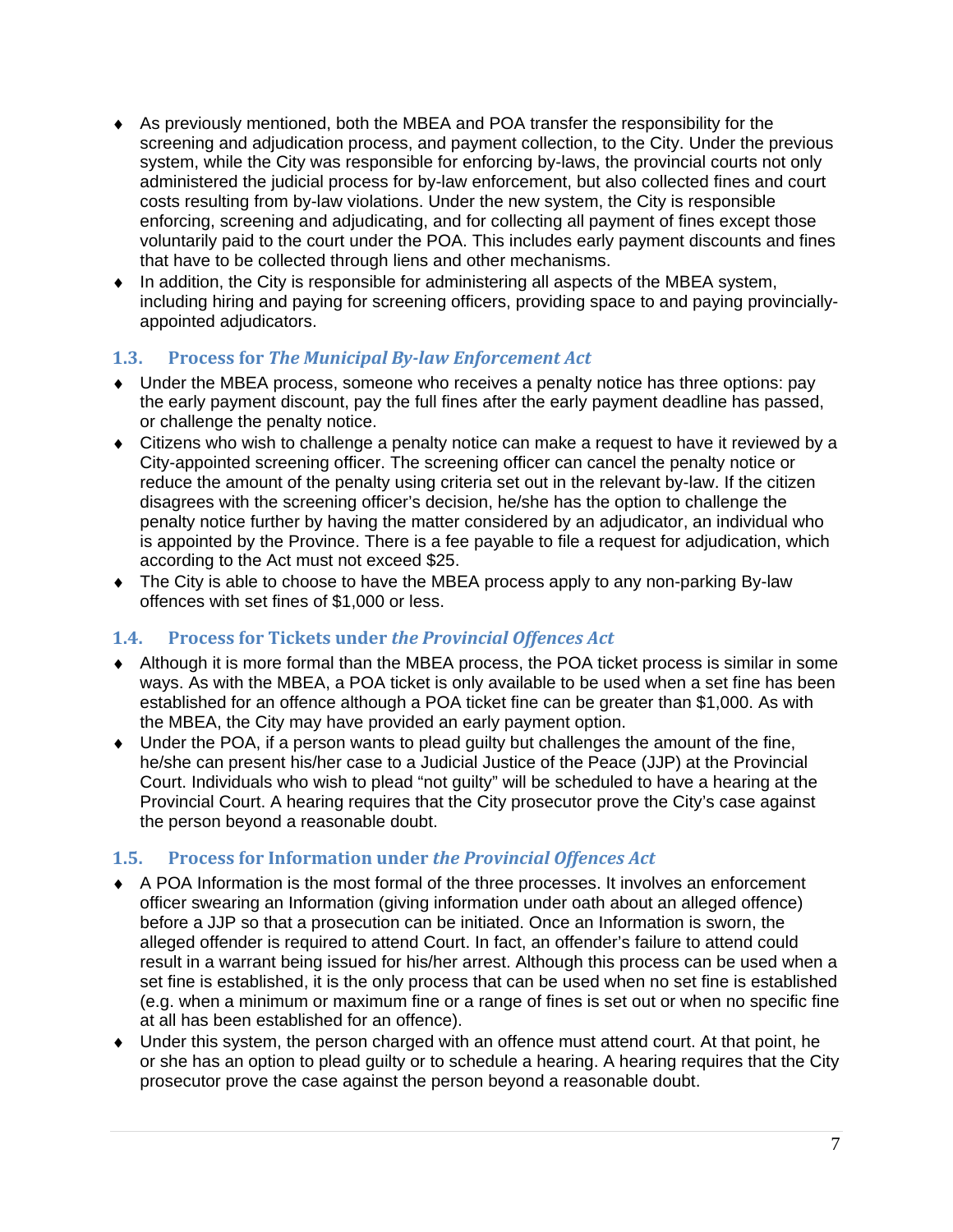#### **1.6. Current By-law Organizational Structure**

- ♦ The City's by-law enforcement services organizational structure is fairly decentralized across varying branches within City departments. (In a decentralized structure, the decision-making authority is distributed and the departments and divisions may have different degrees of independence.)
- ♦ The majority of by-law enforcement branches have staff ranging from around 4 to 50 staff, they include by-law enforcement officers, supervisors/managers and administrative/clerical staff. The percentage of hours allocated to enforcement vary from as low as 4% to 100% (percentages in a lot of branches are based on estimates as this sort of data is not tracked). See **Appendix 4**.
- ♦ Council maintains overall authority for setting by-laws for the City.
- ♦ Oversight with respect to by-law enforcement processes is typically managed by leadership and supervisory teams. Enforcement officers generally retain authority to use discretion when issuing warnings, fines, citations, and responding to and investigating complaints. Guidelines and training is provided to enforcement officers in the use of discretion.
- ♦ In recent years, there has been focus on centralizing management of general/community bylaws with the creation of the Community By-law Enforcement Services Division (CBES) in 2008. CBES is the City's primary general by-law and community standards by-law branch. It oversees by-laws such as neighborhood liveability, vacant buildings, doing business in Winnipeg, outdoor smoking, graffiti control, and pesticide control. There are other departments/branches that manage specialized by-laws, for example the Winnipeg Fire Paramedic Services ("Fire and Paramedics") manages fire-related by-laws, the Planning, Property and Development Department (PP&D) manages building and zoning by-laws and the Winnipeg Parking Authority (WPA) manages parking by-laws.
- ♦ The WPA is viewed as distinctly separate from other by-law branches from the perspective of by-law enforcement. CBES' and other enforcement areas objectives include improving by-law compliance, neighborhood liveability and public education. WPA enforcement on the other hand issues a higher volume of tickets to promote safety and traffic flow compliance. Enforcement through ticketing and citations generates significant volumes and revenue for the City, as is the case with other cities around the country. The WPA also conducts some public education and communication campaigns to enable public awareness on specific enforcement items.
- ♦ In August 2016 the WPA was first to adopt a new administrative structure and new processes under the MBEA. The legislation was adopted by the other by-law branches in November 2017.
- ♦ Because the WPA led the charge in adopting the new legislation, they made some additions to staffing and infrastructure. Five screening officer positions were created and filled; information technology was acquired and office renovations were completed to construct new screening officer and adjudication offices. For the interim period of a year, screening and adjudication, and collection for all enforcement areas was centralized under the WPA as they were already set up for it. Enforcement activities remain decentralized in each by-law branch.

#### **1.7. Structures in Other Jurisdictions**

- $\bullet$  In a centralized structure, the top layer of management has most of the decision-making authority and has tight control over departments and divisions. Enforcement will typically be organized under one body.
- $\bullet$  In a decentralized structure, the decision-making authority is distributed and the departments and divisions may have different degrees of independence.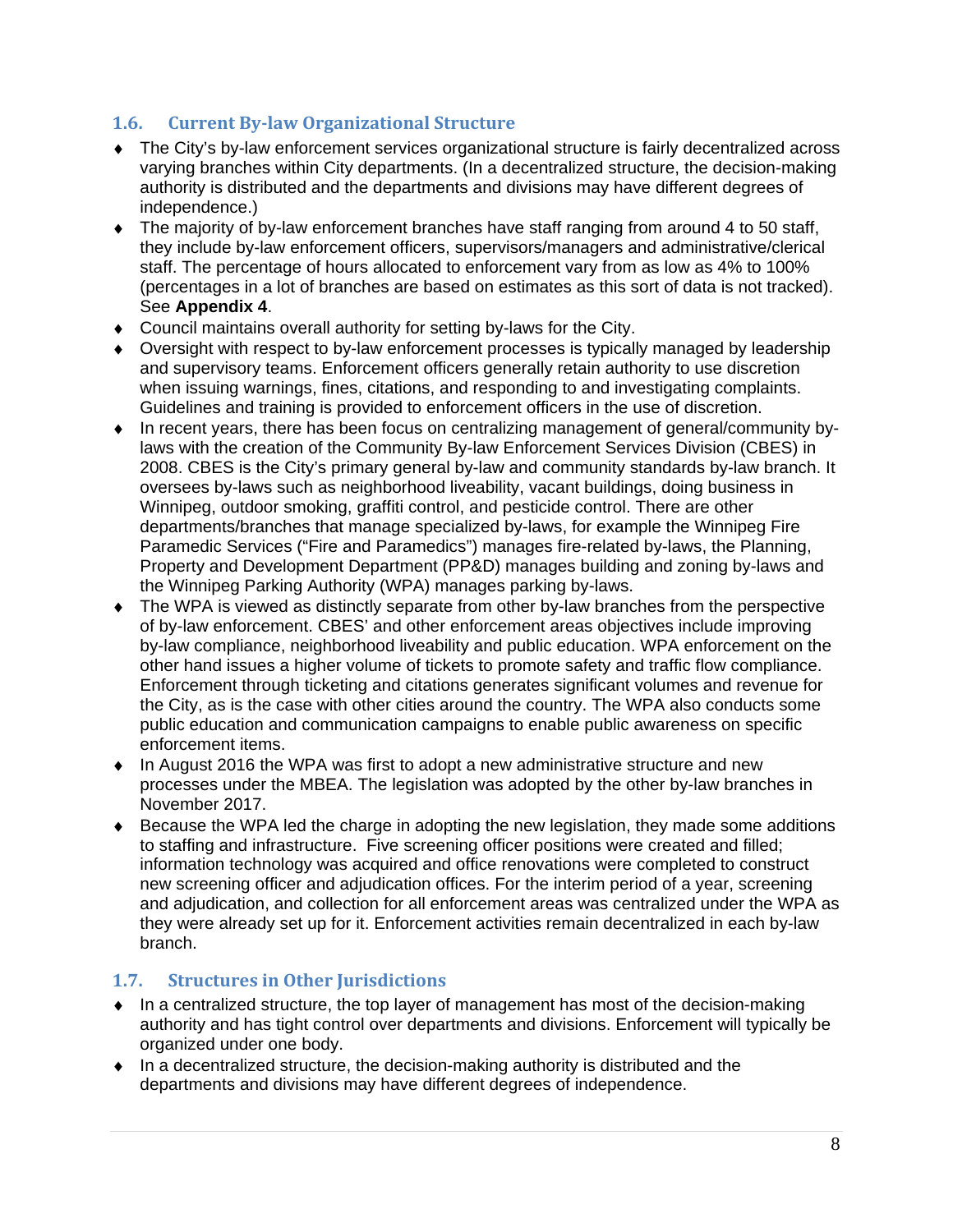- $\bullet$  In a hybrid structure, an organization displays characteristics of both a centralized and a decentralized structure.
- ♦ There doesn't appear to be any one common model across jurisdictions, but the structures chosen appear to fit the specific needs of each jurisdiction.

#### *City of Calgary*

- The City of Calgary's by-law services tend to be delivered using a hybrid model. While there are by-law enforcement activities happening in branches such as Water Services and Transit, Parking Services are organized under a separate Calgary Parking Authority and the majority of by-law offences are being managed within the Community Standards Branch.
- The Community Standards Branch has a centralized approach to by-law management, it is responsible for maintaining and enforcing City-services related to Animal Services, Prevention & Public Awareness, Compliance, Taxi & Livery, and Community By-law Services. The branch strives to be proactive in educating citizens in its services in an effort to reduce the volume of by-law violations committed and complaints received.
- ♦ An important element of Calgary's structure is that it evolved and became more centralized over time in a planned, phased-in approach, rather than being centralized all at once. Noteworthy is that Calgary moved specialized by-law enforcement officers from its Planning and Development area into the Community Standards Branch, but discovered that this did not work effectively. On a day-to-day basis, these specialized officers have much more in common with the Planning and Development department, and thus, were moved back.

#### *City of Edmonton*

- ♦ The City of Edmonton's by-law enforcement services operates using a centralized model. By-law services are organized under the Community Services Branch found within the Citizen Services Department. The branch is further organized into the following subbranches.
	- Animal Care & Pest Management
	- Capacity City Clean Up
	- Community Peace Officers
	- Community Relations
	- Complaints & Investigations
	- Edmonton Combative Sports
	- Parking Services
- ♦ While other departments may also engage in by-law enforcement, such as Urban Form & Corporate Strategy Department (urban development and zoning services) and City Operations Department (for City Hall and Transit Services), the large majority of by-law enforcement is managed under Community Services Branch.

#### *City of Hamilton*

- The City of Hamilton's by-law services department operates using a hybrid, but fairly decentralized model. By-law services are organized under the By-law and Licensing Services Branch which is found within the Planning & Economic Development Department. The Branch is divided into four service lines which include:
	- Licensing
	- Animal services
	- Municipal Law Enforcement
	- Lottery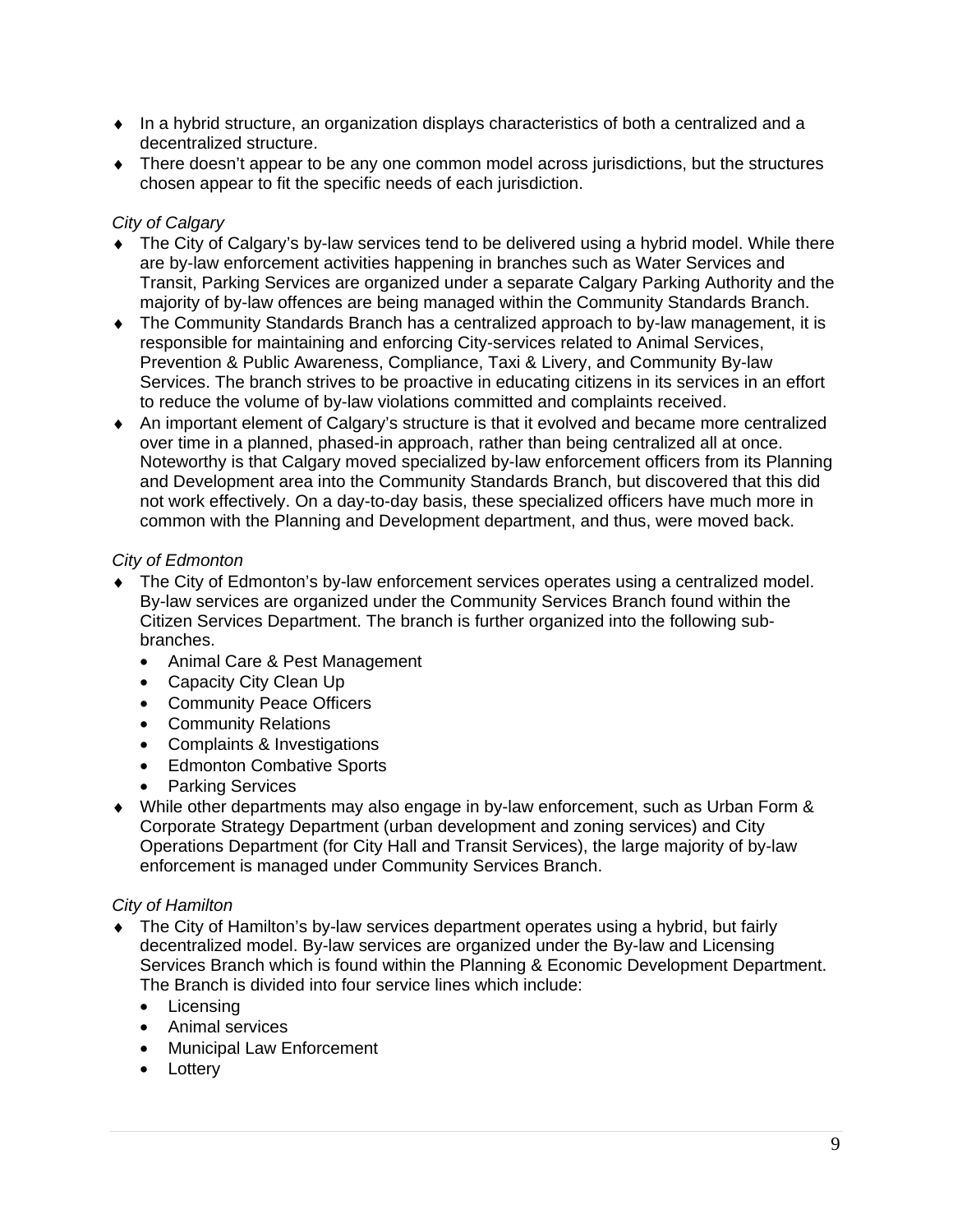♦ Parking is delivered through the Transportation Department. Some by-laws are enforced through other departments such as Health (e.g., smoking by-laws) and Buildings (e.g. building by-law code). Hamilton appears to have a structure that is more similar to the current structure in Winnipeg. Other smaller specialized by-law enforcement groups dispersed in separate departments include the Transportation Department, Home, Property, and Development Department, and Building Department (e.g., building engineering & zoning, building inspection, and plan examination).

#### *City of Ottawa*

- ♦ The City of Ottawa has a hybrid model and is moving toward centralization. The City of Ottawa's by-law services fall under the By-law & Regulatory Services Branch, which is a part of the City of Ottawa's Emergency and Protective Services Department. The Branch is organized with 4 units which include:
	- Parking Enforcement
	- By-law Regulatory Enforcement
	- Operations Support
	- Dispatch, Logistics and Training
- ♦ There are a large number of individual business units. These include specialized enforcement units for specific by-law areas, including vehicle-for-hire, property standards, parking, and generalist roles, for which there is little reported difference in skill sets. It also includes disparate functions not directly related to enforcement, including policy development and by-law review, which the Branch may not have the appropriate capabilities to deliver effectively.
- ♦ The structure in enforcement is described as very hierarchical with each level of staff having a clear responsibility to their managers and supervisors at the level above them.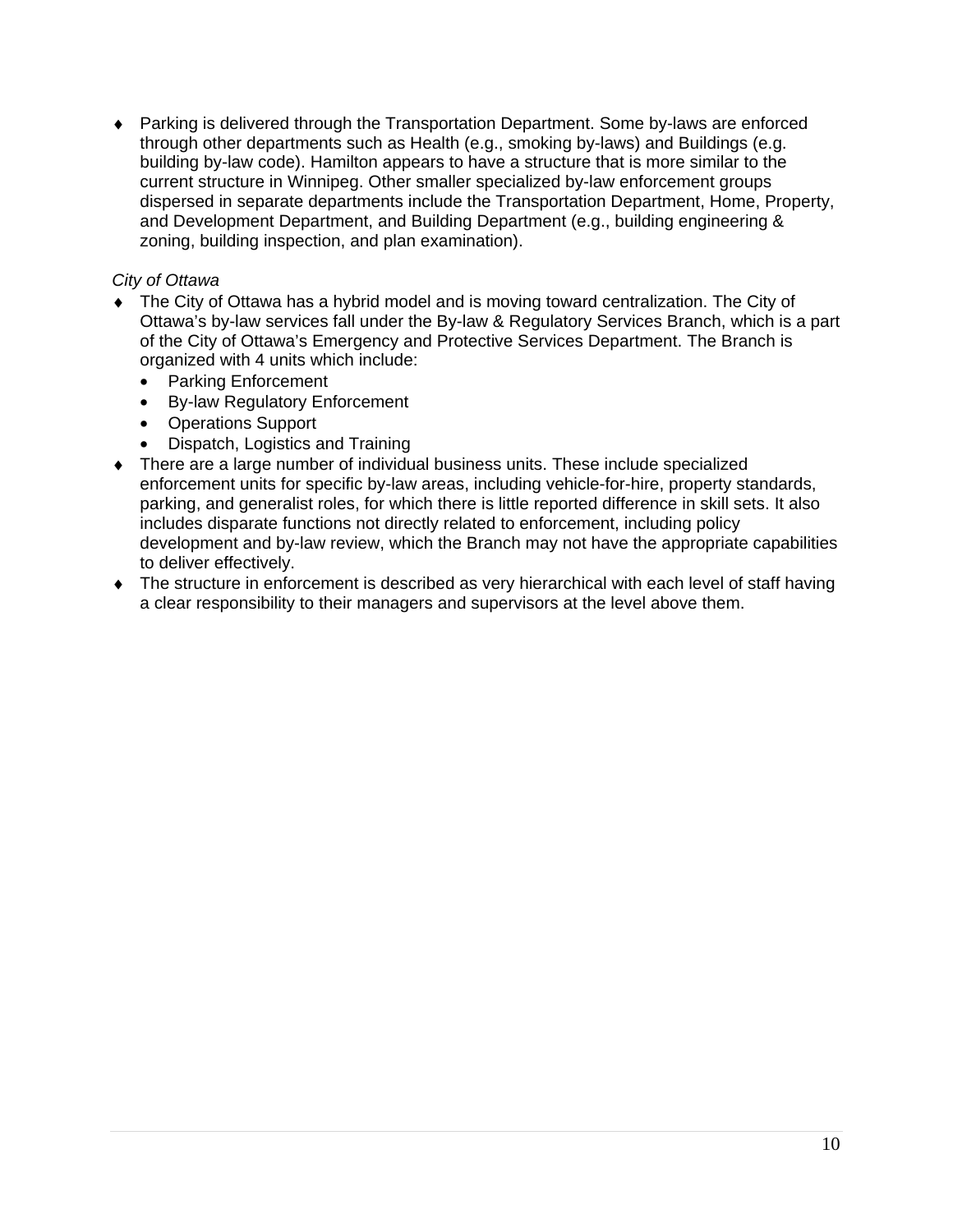# **OPERATIONAL ANALYSIS**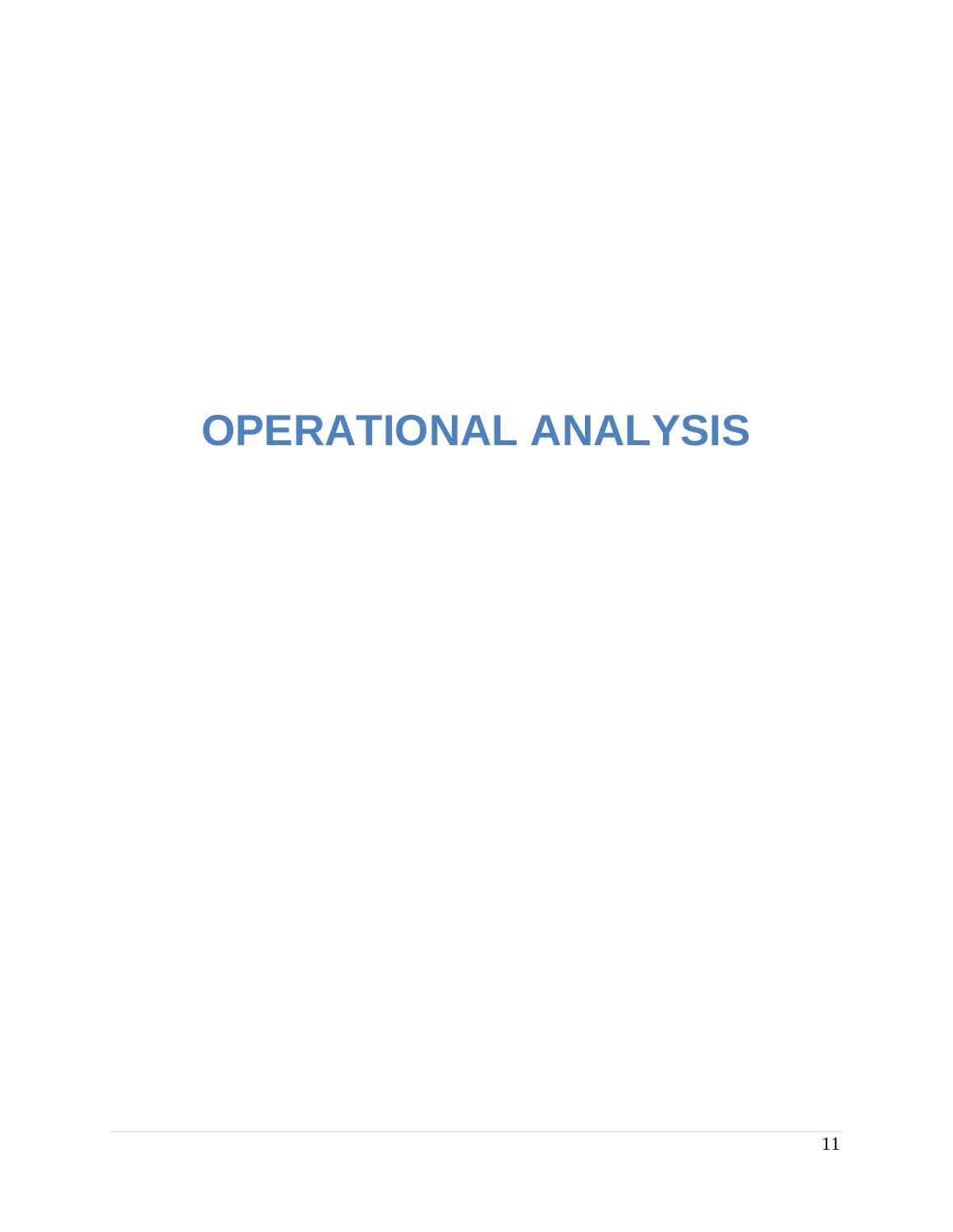#### **2.1. Corporate Strategy on By-Law Enforcement**

#### **Issue**

• Does the City of Winnipeg have a defined corporate strategy and directive for by-law enforcement activities?

#### **Conclusion**

• The City of Winnipeg does not have a defined corporate strategy and directive for by-law enforcement. We believe a corporate strategy is important to provide overall enforcement goals and to prevent inconsistent and inequitable performance.

#### **Analysis**

- $\bullet$  We discussed with senior City officials and senior management whether the City had a corporate strategy and directive on by-law enforcement.
- ♦ In addition, through an external consultant we obtained information on what other jurisdictions had in place for a corporate strategy on by-law enforcement.
- ♦ Consistent with the findings reported by the consultant on other jurisdictions, we were informed that there are no corporate policies or directives specifically on by-law enforcement at the City. However, *OurWinnipeg* has quality of life goals and strategies under which by-law enforcement activities could be categorized.
- ♦ Currently, the enforcement function of by-law enforcement is decentralized. From discussions with management and staff we noted that some service areas have formal enforcement processes in place that have been documented and are being followed by enforcement designated individuals, while other service areas do not have formal processes in place or do not carry out enforcement at all. We were told that in some cases resources were limited and in other cases by-law enforcement happened to be a very small part of overall job responsibilities.
- ♦ Departments carry out enforcement to varying degrees. In the Water and Waste Department ("Water and Waste"), three out of four divisions enforce applicable by-laws; in the Public Works Department ("Public Works"), two out of three divisions enforce; and in Winnipeg Transit ("Transit"), there has been very little enforcement in the past few years. (In Transit, three tickets and one ticket were issued in 2015 and 2016 respectively.) No issues relating to level of enforcement activities were noted within the WPA, CBES, Fire and Paramedics, PP&D, and the Animal Services Agency ("Animal Services").
- ♦ Also noted from our discussions with management is that some enforcement areas exert tougher enforcement measures through fines while other areas tend to be more compliance driven, issuing more warnings as opposed to fines. For example, from discussion with management from the Public Works department, prior to 2017, their chosen enforcement approach was to issue warnings. No common offence notice was issued and as at the time of our discussion in August of 2017 only one had been issued. Staff from Public Works indicated that this chosen path to enforcement was largely due to the amount of time that may have been required of them to attend court if fines were contested.
- $\bullet$  While both approaches to enforcement are appropriate (fines and warnings), there is a risk that enforcement may not be fairly applied if there is no directive to guide on when the different levels of corrective measures are to be applied. Also, there is a risk that less strict measures may not motivate compliance, a key objective of enforcement, to an impactful enough degree as a fine would.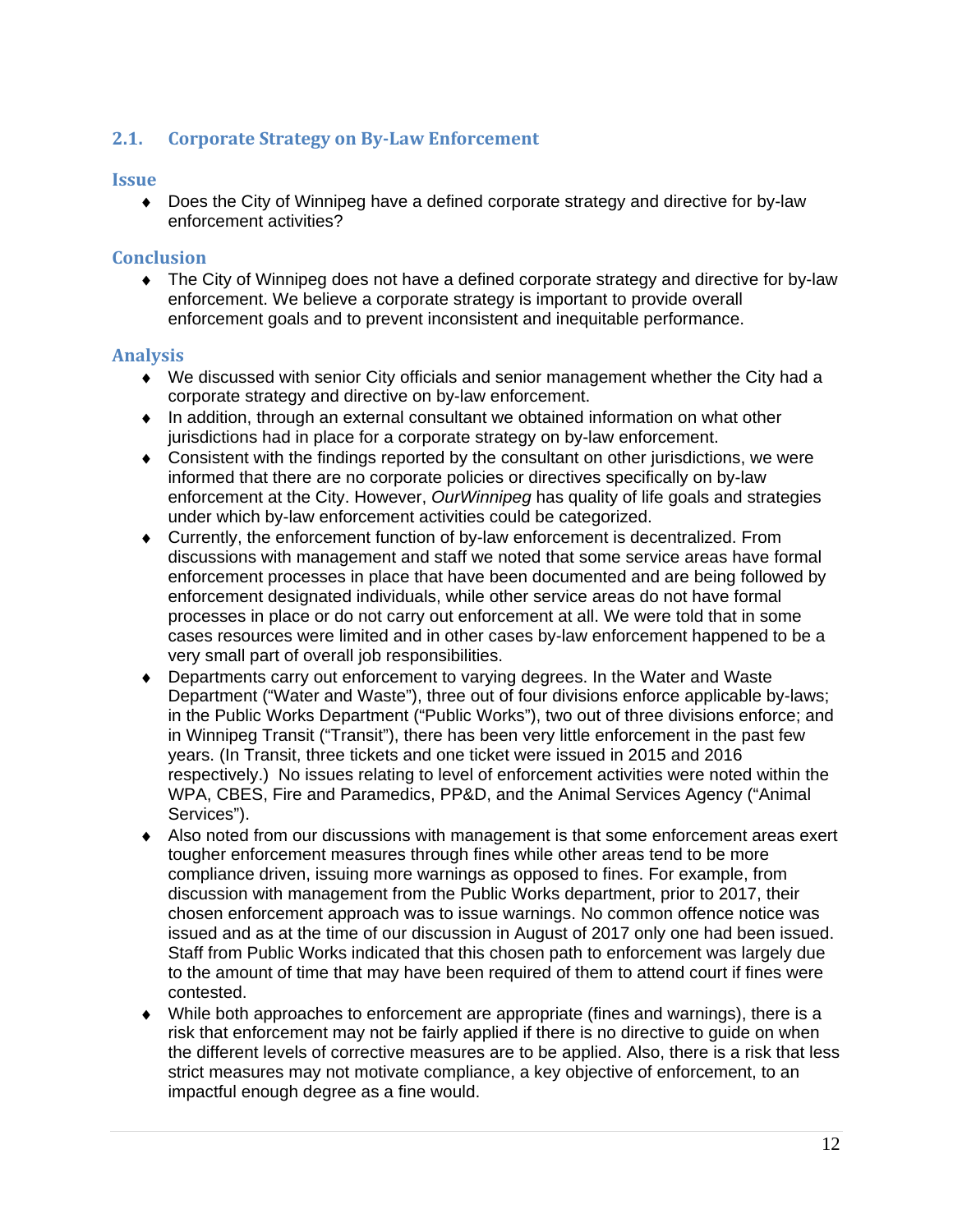- ♦ A consistent approach to enforcement measures taken and circumstances under which they are applied, will unify enforcement throughout the City.
- ♦ A corporate strategy or directive on by-law enforcement will set the corporate goals and objectives for by-law enforcement and will also establish expectations of enforcement areas in their approach and strategy towards meeting those objectives. This will help unify approaches to enforcement and promote consistency in service delivery efforts.
- The objectives and goals would be to measure service performance and not to establish compliance quotas.
- ♦ The components of a corporate strategy will include developing overarching policies and procedures and will also include defining overall goals and objectives for enforcement. These goals and objectives should be communicated to each enforcement area to promote a cohesive and unified approach towards enforcement and so that in turn bylaw enforcement areas can endeavor to align their goals and objectives to overall corporate goals and objectives. It is important to note that enforcement goals and objectives may differ based on the service area or by-law enforced but should also promote consistency across similar types of service areas.
- ♦ As part of the creation of corporate policy for enforcement, it is also important to review the current by law fine structure. Directives on processes and expectations, to those charged with presenting fine structures (senior City officials and the Legal Services Department), can be included in the corporate policy and can include a schedule for review to ensure fines continue to remain appropriate. Assessing the current fine structure may help Council determine to what extent the City is recovering enforcement costs; whether the current fine levels are acting as a deterrent to promote compliance; and whether the costs associated with additional responsibility under the new legislation will be covered by current fine levels.

#### **RECOMMENDATION 1**

*We recommend that the Chief Administrative Officer develop a corporate strategy and directive that defines corporate goals and objectives for by-law enforcement, that establishes a base level of expectations on how enforcement is to be carried out, and that promotes a consistent enforcement approach throughout the City.* 

*The intent of the goals and objectives is to measure service performance and not to establish compliance quotas.* 

| <b>ASSESSMENT</b><br><b>Business Process</b><br>High<br><b>RISK AREA</b>                          |                                                                       |  |  |  |  |
|---------------------------------------------------------------------------------------------------|-----------------------------------------------------------------------|--|--|--|--|
| <b>BASIS OF</b>                                                                                   | If the various enforcement areas are not consistent in their          |  |  |  |  |
| <b>ASSESSMENT</b>                                                                                 | approach to by-law enforcement, it may lead to significant loss of    |  |  |  |  |
|                                                                                                   | client trust, negative media attention, strong criticism from Council |  |  |  |  |
|                                                                                                   | and possibly underachievement of enforcement objectives               |  |  |  |  |
| <b>MANAGEMENT RESPONSE</b>                                                                        |                                                                       |  |  |  |  |
| evitertainimbe has vapored at expanse that conducts at the distribution of the nuove paister of a |                                                                       |  |  |  |  |

A working group will be initiated to develop a draft corporate strategy and administrative directive for review and approval of the Chief Administrative Officer. The draft strategy and administrative directive will be completed and approved for implementation within one year. A communication plan will also accompany the strategy that outlines key messages and delivery mechanisms on how the by-law enforcement change will be communicated to affected staff within departments and Special Operating Agencies.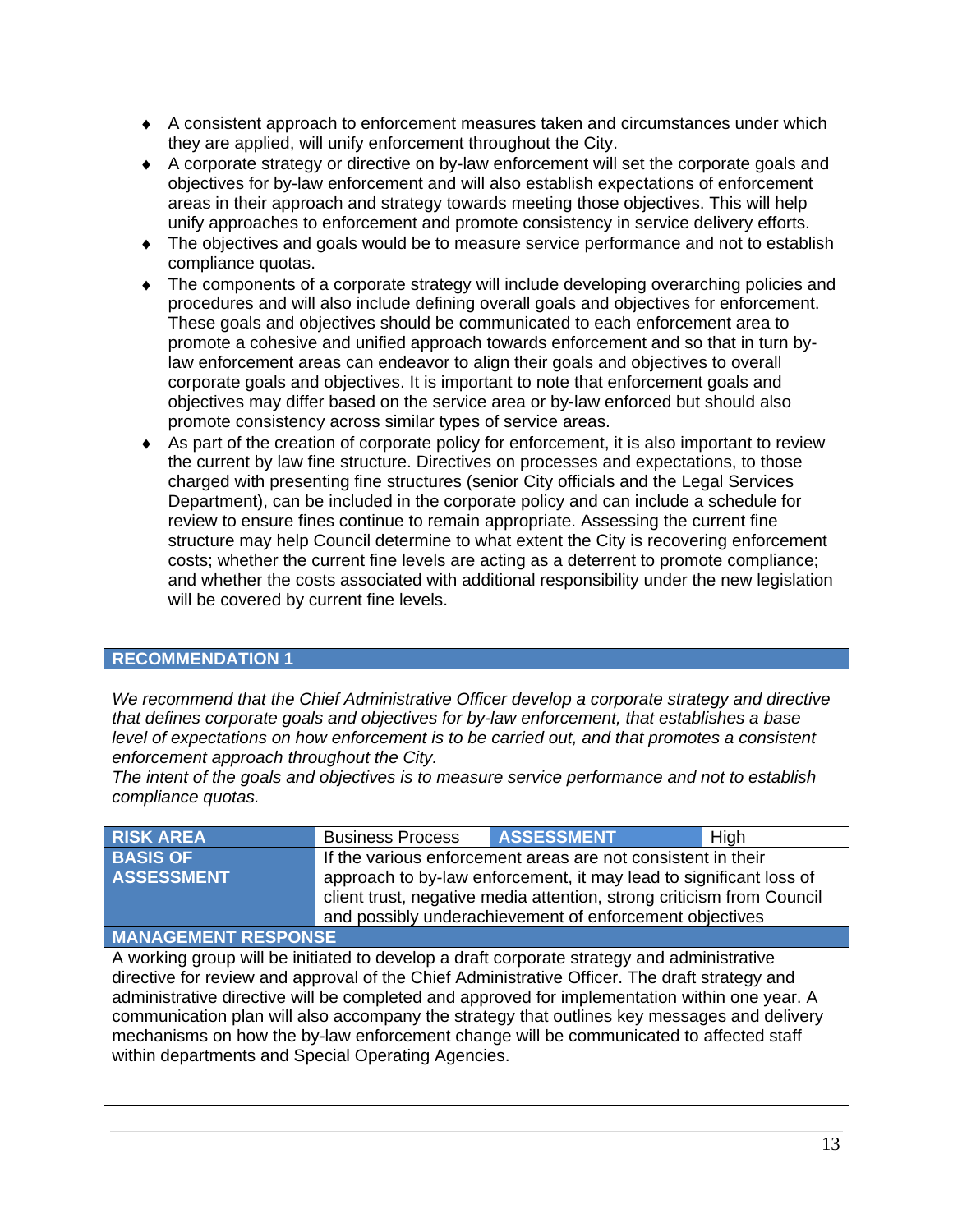Department heads and Special Operating Agency Chief Operating Officers (COOs) will identify a single representative to participate on the working group. An internal resource, or external consultant, will need to be identified to lead this effort.

**IMPLEMENTATION DATE** Q4 2019.

#### **RECOMMENDATION 2**

*We recommend that the Chief Administrative Officer communicate the corporate strategy and directive to all departments and their respective by-law enforcement areas.*

| <b>BASIS OF</b><br>Effective communication keeps people informed and promotes<br><b>ASSESSMENT</b><br>understanding, which may lead to greater buy-in, success and less | <b>RISK AREA</b> | <b>Business Process</b> | <b>ASSESSMENT</b> | Moderate |
|-------------------------------------------------------------------------------------------------------------------------------------------------------------------------|------------------|-------------------------|-------------------|----------|
|                                                                                                                                                                         |                  |                         |                   |          |
|                                                                                                                                                                         |                  | pushback.               |                   |          |

#### **MANAGEMENT RESPONSE**

Upon completion of developing a corporate strategy and directive that defines corporate goals and objectives for by-law enforcement, an administrative directive will be circulated to all departments and Special Operating Agencies. The communications plan will be deployed to ensure all required staff understands the change in by-law enforcement approach, how it affects them directly, and expectations to monitor ongoing compliance and success of the new approach.

**IMPLEMENTATION DATE** Q1 2020.

#### **RECOMMENDATION 3**

*We recommend that the Chief Administrative Officer establish a process to periodically review and update the City's corporate strategy and directive for by-law enforcement to ensure it remains appropriate and effective. This periodic review should include an assessment of fine structures and levels for appropriateness and effectiveness in achieving by-law enforcement objectives.* 

| <b>RISK AREA</b>                                                                                   | <b>Business Process</b>                | <b>ASSESSMENT</b>                                                   | Moderate |
|----------------------------------------------------------------------------------------------------|----------------------------------------|---------------------------------------------------------------------|----------|
| <b>BASIS OF</b>                                                                                    |                                        | There is no defined corporate strategy or documented directives for |          |
| <b>ASSESSMENT</b>                                                                                  |                                        | by-law enforcement and by extension there is no process to review   |          |
|                                                                                                    | and update the strategy and directive. |                                                                     |          |
| <b>MANAGEMENT RESPONSE</b>                                                                         |                                        |                                                                     |          |
| The administrative directive for the corporate by-law enforcement strategy will include a timeline |                                        |                                                                     |          |
| for when a review and update of the strategy will take place.                                      |                                        |                                                                     |          |
|                                                                                                    |                                        |                                                                     |          |
| <b>IMPLEMENTATION DATE</b>                                                                         | Q4 2019.                               |                                                                     |          |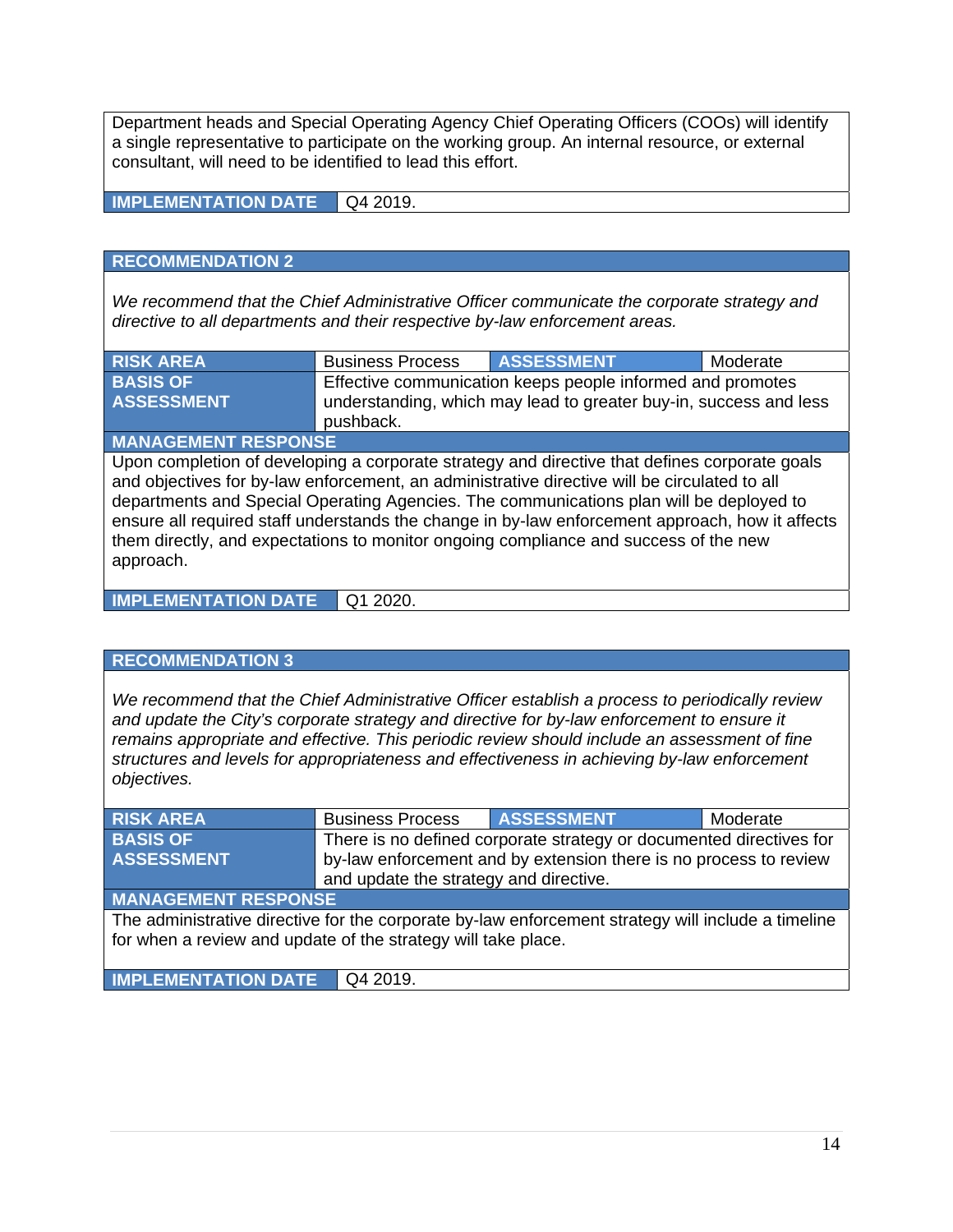#### **2.2. Key Corporate By-Law Enforcement Goals**

#### **Issue**

• Does the City of Winnipeg have defined overall goals and objectives for by-law enforcement?

#### **Conclusion**

♦ The City of Winnipeg does not have defined overall goals and objectives specific to bylaw enforcement activities.

#### **Analysis**

- ♦ The Audit Department performed research to help define some key overall goals and objectives for by-law enforcement. These key objectives can be used to determine performance measures that can be tracked and used to assess how well enforcement areas are performing.
- ♦ Without defined by-law enforcement goals and objectives, it may not be clear what results each enforcement area is trying to achieve.
- ♦ We found in our research that, though having an overall corporate strategy for by-law enforcement is not common, a few sources covered by-law enforcement goals. Information used to study key by-law enforcement goals was derived from credible publicly available information. Reference information for these sources is included in **Appendix 5.**
- ♦ By-law enforcement at the City occurs through three functions: enforcement, screening and adjudication, and collection. Using research information and our knowledge of the enforcement process within the City and in other jurisdictions, the key goals, broken down by function, are defined below. Performance indicators that can be used to measure performance under each goal are included in **Appendix 6.** These indicators were compared to what is currently in existence at the City based on the information provided to us by management in each enforcement area.

#### *Enforcement*

- ♦ Goal 1: Compliance with by-laws
	- o A by-law is a regulation made by a local authority, in this case the City of Winnipeg. It sets a standard of behavior that promotes healthy, safe and thriving communities for all citizens.
	- $\circ$  To achieve this objective, the public must comply with the by-laws passed by the City. If public compliance increases or is maintained at a high percentage, it indicates that enforcement activities (education outreaches, warnings or fines) are effective.
- ◆ Goal 2: Fair Enforcement
	- $\circ$  By-laws vary and cover a broad range of topics from parking to building permits to noise control. As a result, approaches to enforcement may vary and also the severity on how infractions are dealt with may also vary. However, regardless of these differences, citizens should be able to expect that enforcement officers will interpret, apply and enforce bylaws fairly and reasonably.
	- o A Corporate wide strategy to by-law enforcement helps set up overall expectations and directives for by-law enforcement that will serve as a foundation for a more consistent and fair approach to enforcement.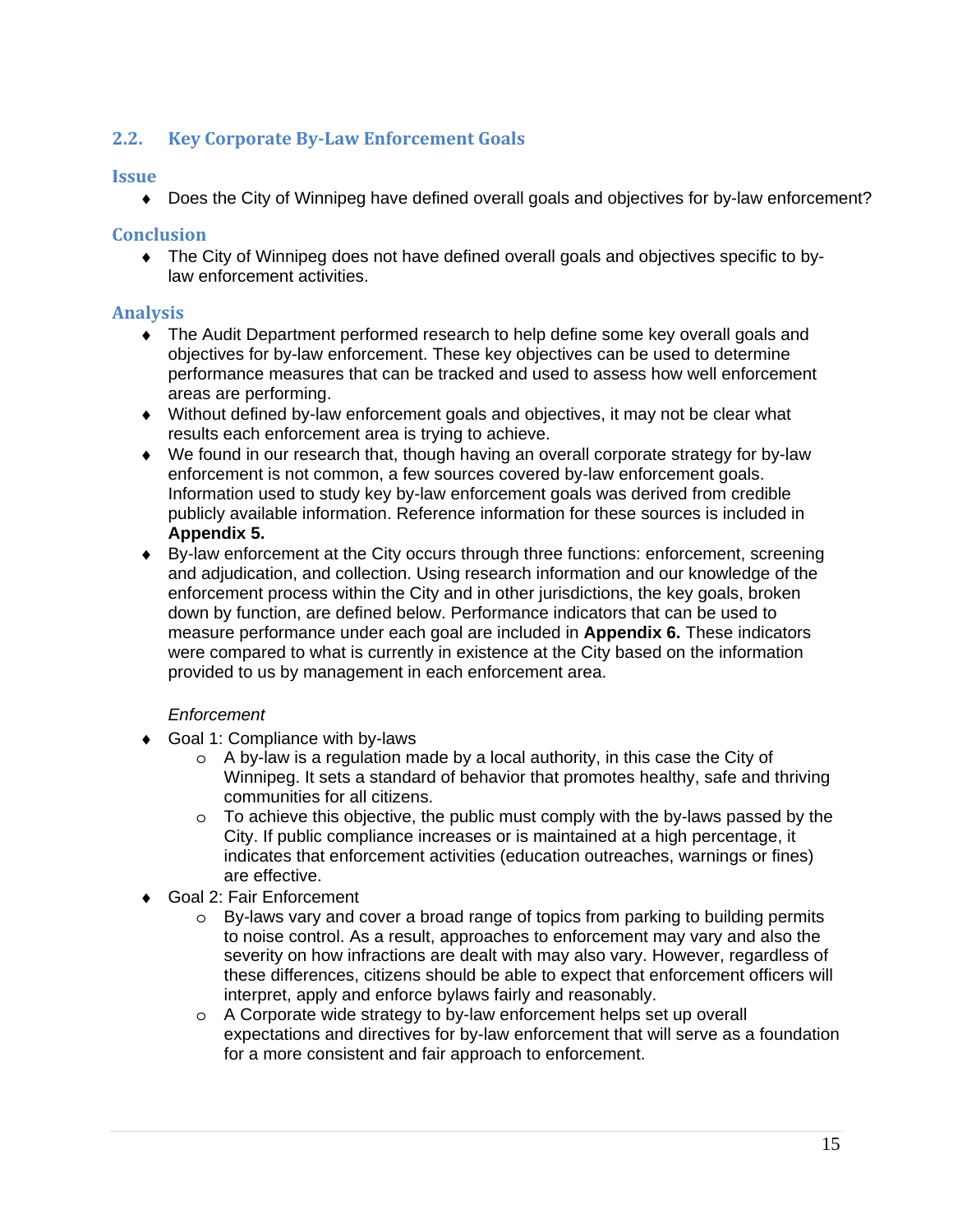- ♦ Goal 3: Achievement of Service Standards
	- o From corporate enforcement objectives and goals, departments can define more specific goals and targets based on the nature of by-laws they are responsible for.
	- o To achieve this objective, measurable performance targets and indicators will need to be defined and performance against these targets monitored.

#### *Screening and Adjudication*

- ♦ Goal 1: Fairness
	- $\circ$  Similar to the concept of fairness under the enforcement function, fairness under screening and adjudication speaks to the expectation that screening officers and adjudicators will not only interpret by-laws fairly, regardless of their personal differences, but will also decide on cases in an unbiased way, providing adequate and appropriate reasons for decisions.
	- o The perception of fairness may lead to more fines being resolved at the screening officer level as opposed to going before an adjudicator.
- Goal 2: Consistency
	- o Consistency is complementary to fairness; they go hand in hand. Screening and adjudication processes should be standardized so that they can be applied consistently. Decisions will also need to be relatively consistent and based on principles of the enabling by-law, appropriate evidence and supporting documents. This may increase the confidence citizens have in the system and the process.
	- $\circ$  Overall, the process or the decisions made should not vary from screening officer to screening officer. By-laws should be interpreted and applied the same way.
- ♦ Goal 3: Achievement of Service Standards
	- o This ensures screening officers meet a defined level of service based on their authority under the MBEA and the enabling by-law.

#### *Collection*

- ♦ Goal 1: Completeness and Integrity of Information
	- $\circ$  This is likely to be a highly automated process as ticket payments are typically received online, or over the phone. As a result, the completeness and integrity of information available regarding infractions (date, amount due, decision rendered if gone to screening, etc.) will be key to ensure timely collection of fines.
- ♦ Goal 2: Timely Collection
	- o This is highly dependent on the completeness and integrity of information on tickets. In order to collect ticket payments in a timely manner, inaccuracies and errors on tickets should be exceptions and not the norm. This can be accomplished through the implementation of effective control systems.

#### **RECOMMENDATION 4**

*We recommend that the Chief Administrative Officer include key goals and objectives in the corporate by-law enforcement strategy.* 

| <b>Business Process</b><br><b>ASSESSMENT</b><br>High<br><b>RISK AREA</b> |
|--------------------------------------------------------------------------|
|--------------------------------------------------------------------------|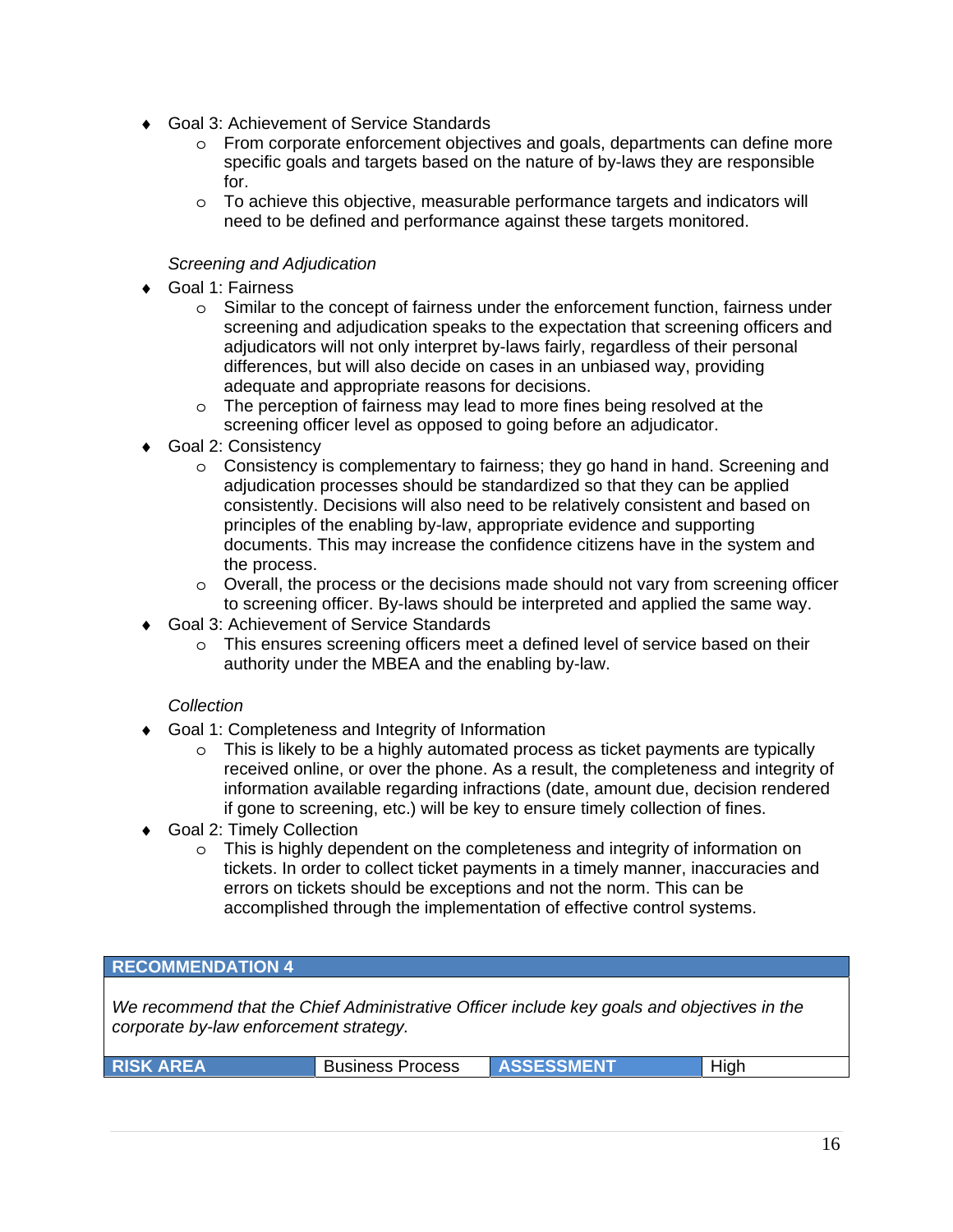**BASIS OF ASSESSMENT** 

The City of Winnipeg does not have defined corporate goals and objectives specific to by-law enforcement activities that can be used to assess performance of enforcement areas across the City.

**MANAGEMENT RESPONSE** 

The corporate by-law enforcement strategy will include key goals and objectives to assess performance of enforcement areas across the City. The goals and objectives will be aligned to expected levels of service relative to the service delivered by the respective departments and Special Operating Agencies.

For clarity, the goals and objectives will be specific to the success of the by-law enforcement approach but will not include targets for enforcement related activities such as targets for number of penalty notice/tickets issued.

**IMPLEMENTATION DATE** Q4 2019.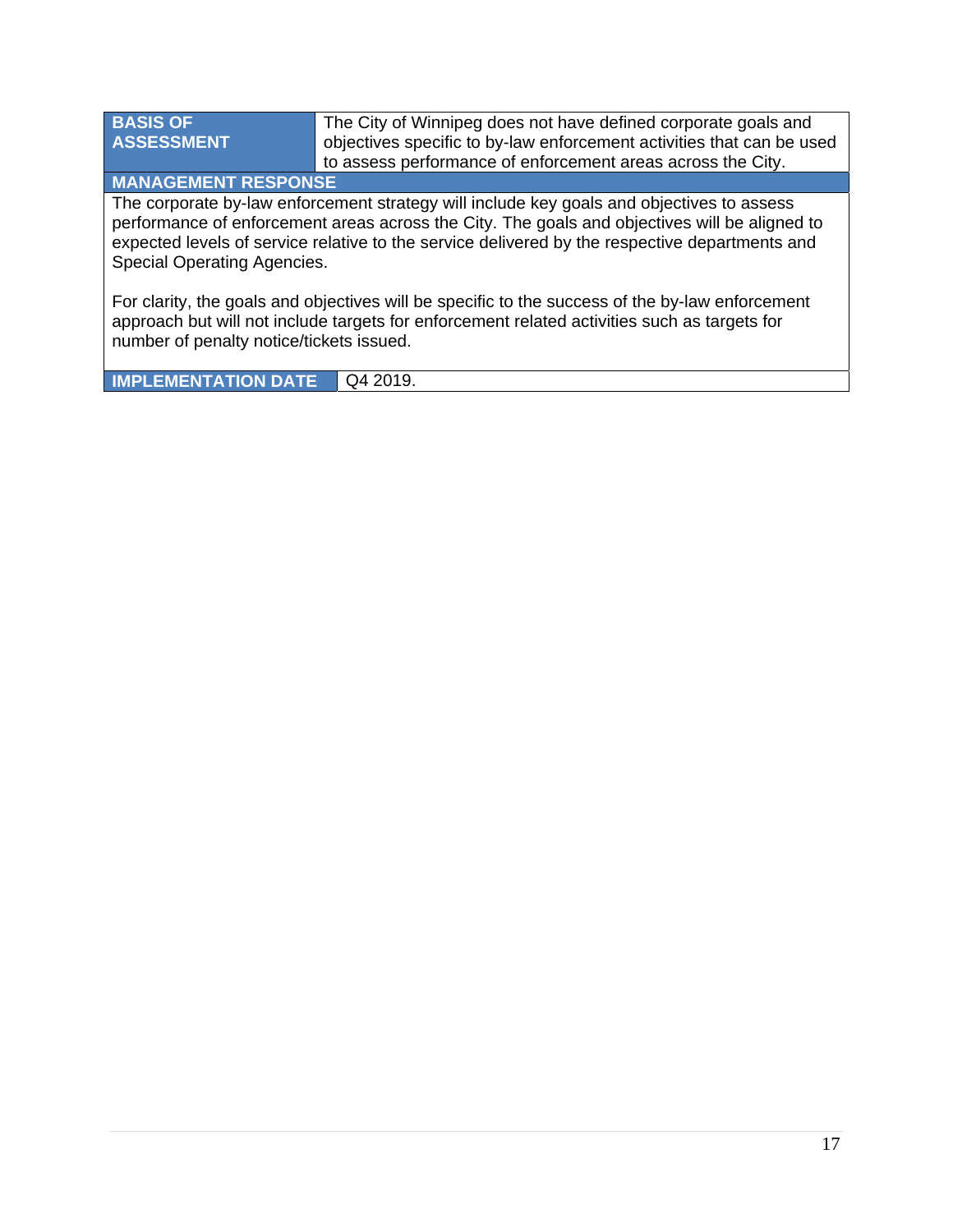#### **2.3. Performance Management Systems**

#### **Issue**

♦ Are there adequate performance management systems in place to achieve by-law enforcement service delivery objectives?

#### **Conclusion**

 $\bullet$  In six of eight by-law enforcement areas (Public Works and Water and Waste – 1 division – being the exceptions) there are enforcement processes and systems in place. Within those same six areas training is in place for by-law enforcement officers. However, in the majority of enforcement areas (CBES and the WPA being the exceptions), there is a need to improve on performance measurement tracking, reporting and monitoring in order to adequately assess whether enforcement areas are achieving service delivery objectives.

#### **Analysis**

- ♦ The Audit department discussed performance management systems with senior staff and key staff members from each by-law enforcement area. We requested information on performance measurement data being tracked and reported to management for review and monitoring purposes.
- ♦ Our assessment included answering questions such as:
	- o Do performance targets and indicators provide relevant and useful information on whether by-law enforcement goals are met?
	- o Are goals and targets competitive in comparison with externally derived benchmarks?
	- o What controls are in place to monitor enforcement activities?
- ♦ Our consultant obtained by-law enforcement services data and performance measurement data where possible from the cities surveyed.
- ♦ The consultant reported that data quality (performance information relevant to established goals and objectives) and quantity relating to by-law enforcement performance measures across Canada was limited. In addition, the consultant's ability to obtain comparable performance information was limited.
- ♦ Due to the limited performance measurement data available, we were unable to compare the City of Winnipeg's performance with other jurisdictions.

#### *Department Level By-Law Enforcement Goals and Objectives*

- ♦ From the analysis of information we received from the respective by-law enforcement areas, we observed that the majority of enforcement areas do not have goals that are defined and developed specifically for their by-law enforcement function.
- ♦ PP&D has defined one by-law enforcement specific goal to achieve timely enforcement. This effectiveness goal can be found in the Operating Budget.
- ♦ Two other enforcement areas, Animal Services and Fire and Paramedics, have defined general goals focusing on utilizing compliance to achieve a standard of life, but nothing specific to by-law enforcement. These goals were found in their respective business plans.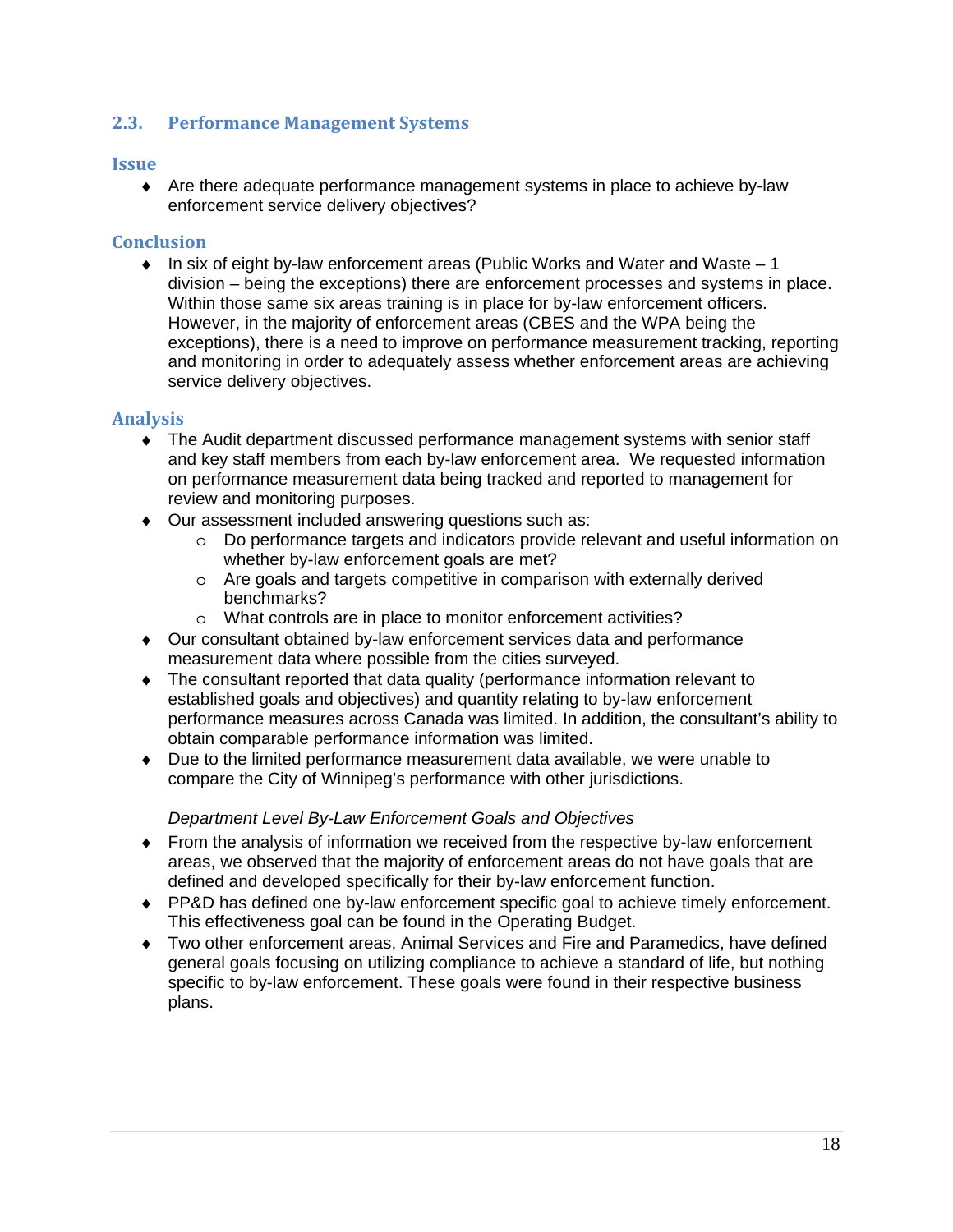$\bullet$  Without defined goals and objectives, there is a risk that enforcement areas will not be effective or efficient. Enforcement areas should endeavor to define goals and objectives. It is important that these goals set at the department level align with the overall corporate goals and objectives for by-law enforcement (Section 2.2 of our report). However, department goals should be more detailed than the corporate goals as they are to be tailored and unique to each enforcement area and based on the nature of by-laws they enforce.

#### *Performance Targets and Indicators*

- ♦ A critical part of planning and setting objectives is to include measurable performance targets and indicators to be used in assessing whether service delivery objectives are being met.
- ♦ CBES has a list of defined indicators that they report on; the WPA also has indicators that they report on. Outside of these two areas, other enforcement areas provided very little or no information at all on performance indicators.
- ♦ We note that several enforcement areas report statistics to Municipal Benchmarking Network Canada (MBN Canada), which collects information to compare cities across Canada. However, the statistics provided to MBN Canada are mainly input and output statistics that do not communicate how well an organization is performing against its goals.
- $\bullet$  Without clearly defined goals and objectives, the risk is that indicators being tracked may not be relevant to determine whether intended results are being achieved. There is also a risk of wide variation in the types and quality of indicators being tracked and little consistency on tracking indicators that communicate results. This prevents a clear overall picture of by-law enforcement across the City and, without properly defined targets, could create a misconception that goals and objectives are being achieved.

#### *Performance Measurement Data Tracking*

- $\bullet$  Performance measurement is a process of tracking and analyzing data to assess how an organization is performing in comparison to its objectives, goals, and performance targets. Performance measures can be both quantitative and qualitative.
- ♦ There are different type of performance measures that can be grouped, for the most part, into three major categories – input and output measures, efficiency and effectiveness measures, and outcome measures. Typically, outcome measures provide a more complete perspective on whether objectives and goals are being achieved. Efficiency and effectiveness measures provide information on how well resources are being used and whether service expectations are being met. Input and output measures focus on variables that can be used in combination with other variables to determine results; on their own, they don't always paint a full picture of performance.
- ♦ The Audit Department requested a detailed listing of performance measures and related data from 2015 and 2016. Our observations and analysis are based on the information received from by-law enforcement areas in response to our requests.
- ♦ The WPA and CBES make up the majority of the City's enforcement efforts. They provided us with performance measurement data, a number of them being input and output measures. The remaining six enforcement areas provided very limited or no performance measurement data.
- ♦ We used the grouping in **Appendix 6** (key enforcement goals, as defined in section 2.2, and performance measures under each goal) and the performance measurement data received from enforcement areas, to analyze whether the type of data being tracked was sufficient to assess the performance of enforcement areas.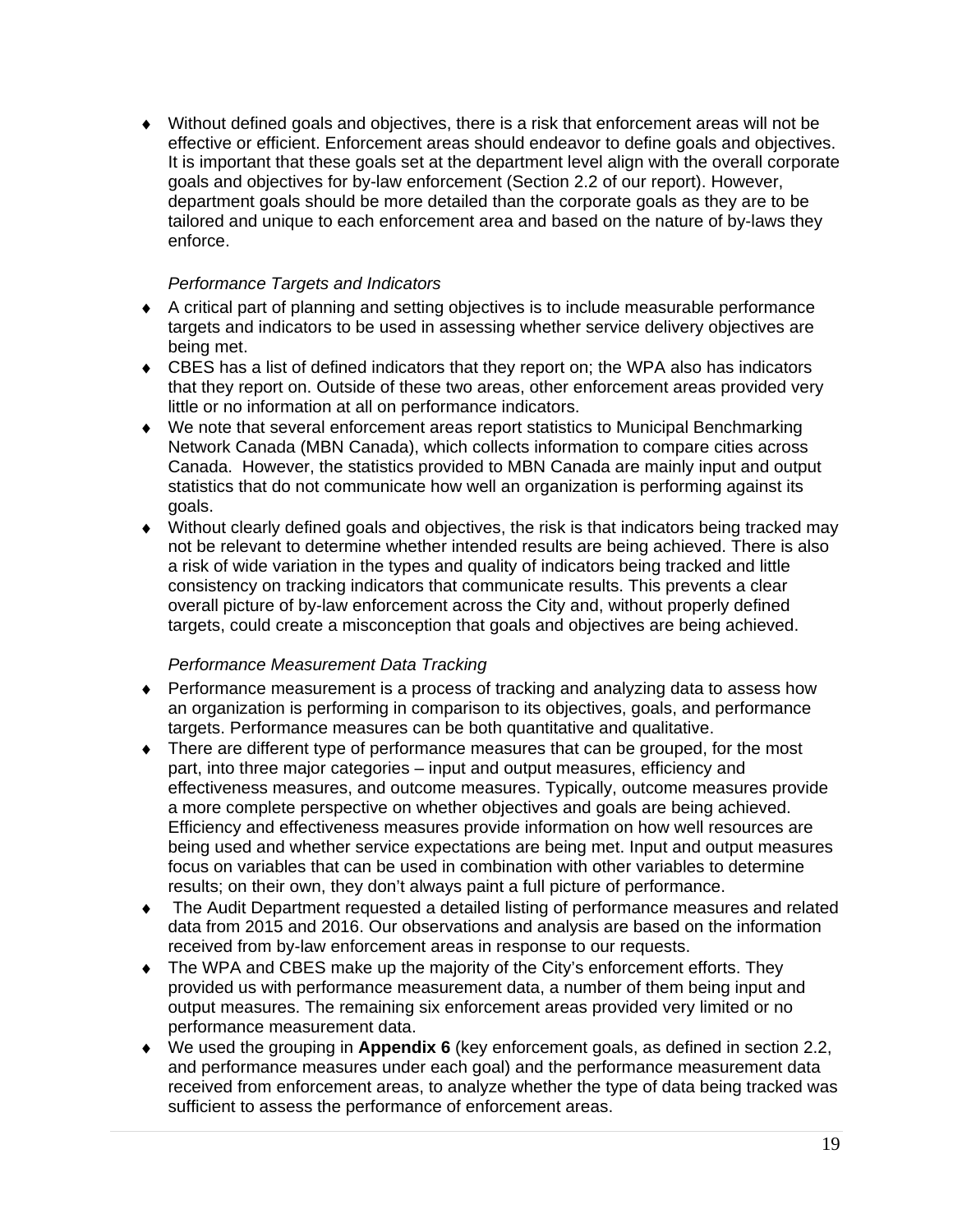- ♦ For the enforcement function, we noted that six out of the eight by-law enforcement areas were tracking no performance measures to assess achievement of what we believe are the key by-law enforcement goals for that phase.
- $\bullet$  From our analysis we observed that although both CBES and the WPA do not have defined goals and objectives for enforcement, they are tracking a majority of the performance measures defined to assess achievement of the enforcement phase key goals.
- ♦ For the screening and adjudication function, CBES and the WPA are both tracking various performance measurement variables that when combined can be used to calculate the defined key performance measures for the screening and adjudication functions of the enforcement process. However, it is reasonable that other areas don't track data for screening and adjudication, since the City has just begun administrating these functions. The same stands true for payment collections.
- ♦ With the definition and communication of corporate goals for by-law enforcement, and departmental goals and objectives, all enforcement areas will be able to improve on the quality of performance measures they are tracking. Defined goals and objectives provide focus and direction. Defined goals may require only a few key measures to assess performance, which reduces the effort required to track numerous measures.
- ♦ Performance information being collected ideally should be sufficient to assess the performance of the operations of each enforcement area. And as goals and objectives evolve, and the industry changes, performance measurement data should also evolve to remain relevant.

#### *Data Reviews, Monitoring Performance and Reporting*

- ♦ The usual progression in effectively monitoring operations is to begin with developing goals and objectives, then to define measurable targets and indicators to assess whether objectives are met. Following that is to gather appropriate and relevant performance measurement data in enough sufficiency to make that assessment.
- ♦ However, if all the above procedures are in place and nothing is done with the information, those charged with oversight will be unable to effectively determine if operations are achieving service objectives.
- ♦ Control activities are an essential part of the by-law enforcement process. Data should be reviewed for errors and performance should be reviewed and monitored against established targets and indicators. Safeguards should be in place to ensure enforcement officers are complying with by-law enforcement process requirements.
- ♦ From discussions with key staff involved in the by-law enforcement process, we noted that most departments have quality control reviews, feedback processes, and follow up procedures to oversee enforcement activities. There are also other area-specific safeguards to monitor adherence to enforcement protocols, and to monitor data for accuracy and completeness. In some enforcement areas, the control procedures may not be formally documented, but they are built into the process.
- ♦ Undocumented processes could lead to inconsistent application, or could gradually stop being performed; as a result, it is important to formally document procedures and processes to mitigate these risks, to set clear expectations, and to safeguard transfer of knowledge with staff turnover.
- ♦ In most enforcement areas, there doesn't appear to be any consistency in formal reporting on performance of by-law enforcement operations to individuals charged with oversight responsibility. In those areas, when reporting is done, it is typically in an adhoc manner or upon request.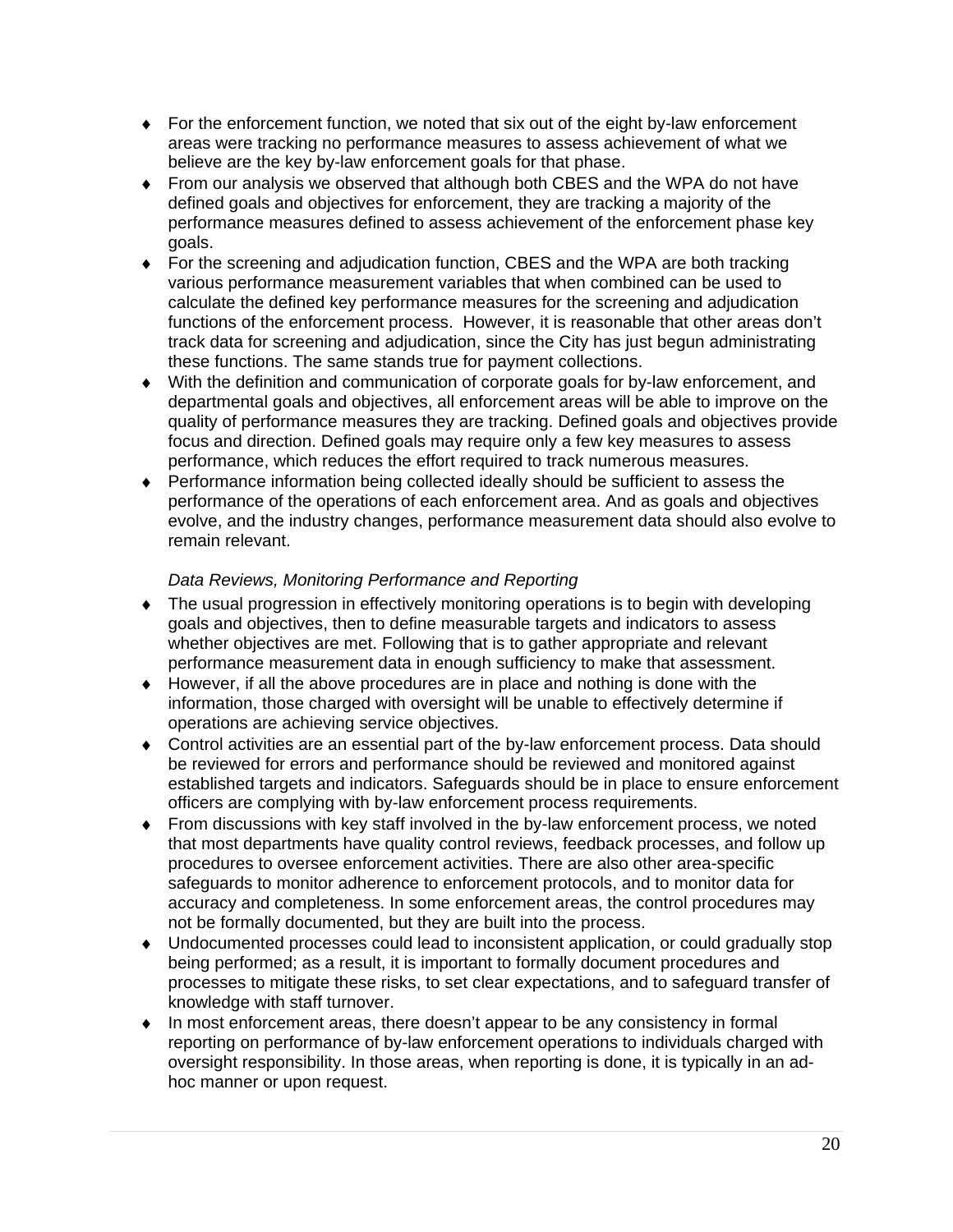#### **RECOMMENDATION 5**

*We recommend that the Chief Administrative Officer develop and document objectives and goals specific to the by-law enforcement activities of each department. These goals should be in line with, and support overall corporate goals and objectives.* 

| <b>RISK AREA</b>                                                                                                                                                                                                                                                                           | <b>Business Process</b> | <b>ASSESSMENT</b>                                                  | Critical |  |
|--------------------------------------------------------------------------------------------------------------------------------------------------------------------------------------------------------------------------------------------------------------------------------------------|-------------------------|--------------------------------------------------------------------|----------|--|
| <b>BASIS OF</b>                                                                                                                                                                                                                                                                            |                         | The majority of by-law enforcement areas do not have defined by-   |          |  |
| <b>ASSESSMENT</b>                                                                                                                                                                                                                                                                          |                         | law enforcement goals. As a result, most enforcement areas are not |          |  |
|                                                                                                                                                                                                                                                                                            |                         | actively assessing how well they are performing.                   |          |  |
| <b>MANAGEMENT RESPONSE</b>                                                                                                                                                                                                                                                                 |                         |                                                                    |          |  |
| Each department and Special Operating Agency representative on the working group<br>developing the strategy will be required to develop and document objectives and goals specific<br>to the by-law enforcement activities of their respective department and Special Operating<br>Agency. |                         |                                                                    |          |  |
|                                                                                                                                                                                                                                                                                            | ------                  |                                                                    |          |  |

**IMPLEMENTATION DATE** | Q4 2019.

#### **RECOMMENDATION 6**

*We recommend that the Chief Administrative Officer:* 

- *a) Define measurable performance targets and indicators that can be used to measure achievement of objectives.*
- *a) Track and analyze performance measurement data to assess how each enforcement area is performing against its objectives, goals and targets.*

| <b>RISK AREA</b>  | <b>Business Process</b> | <b>ASSESSMENT</b>                                                                                                                                                                             | Critical |
|-------------------|-------------------------|-----------------------------------------------------------------------------------------------------------------------------------------------------------------------------------------------|----------|
| <b>BASIS OF</b>   |                         | Most by-law enforcement areas do not have clear, measurable                                                                                                                                   |          |
| <b>ASSESSMENT</b> |                         | performance targets of indicators. There is a need to improve on<br>performance measurement tracking in order to adequately assess<br>whether enforcement areas are achieving their goals and |          |
|                   | objectives.             |                                                                                                                                                                                               |          |

**MANAGEMENT RESPONSE** 

Each department and Special Operating Agency representative on the working group developing the strategy will be required to define, track and analyze performance measures/KPIs specific to their objectives and goals. Departments and Special Operating Agencies who already track by-law enforcement related performance metrics will present those to the working group as examples of what type of metrics can help to ensure an effective by-law enforcement program implementation.

The working group will also identify what performance metrics should be used from a corporate perspective to identify if the overall corporate by-law enforcement approach is meeting its intended goals and objectives.

**IMPLEMENTATION DATE** Q4 2019.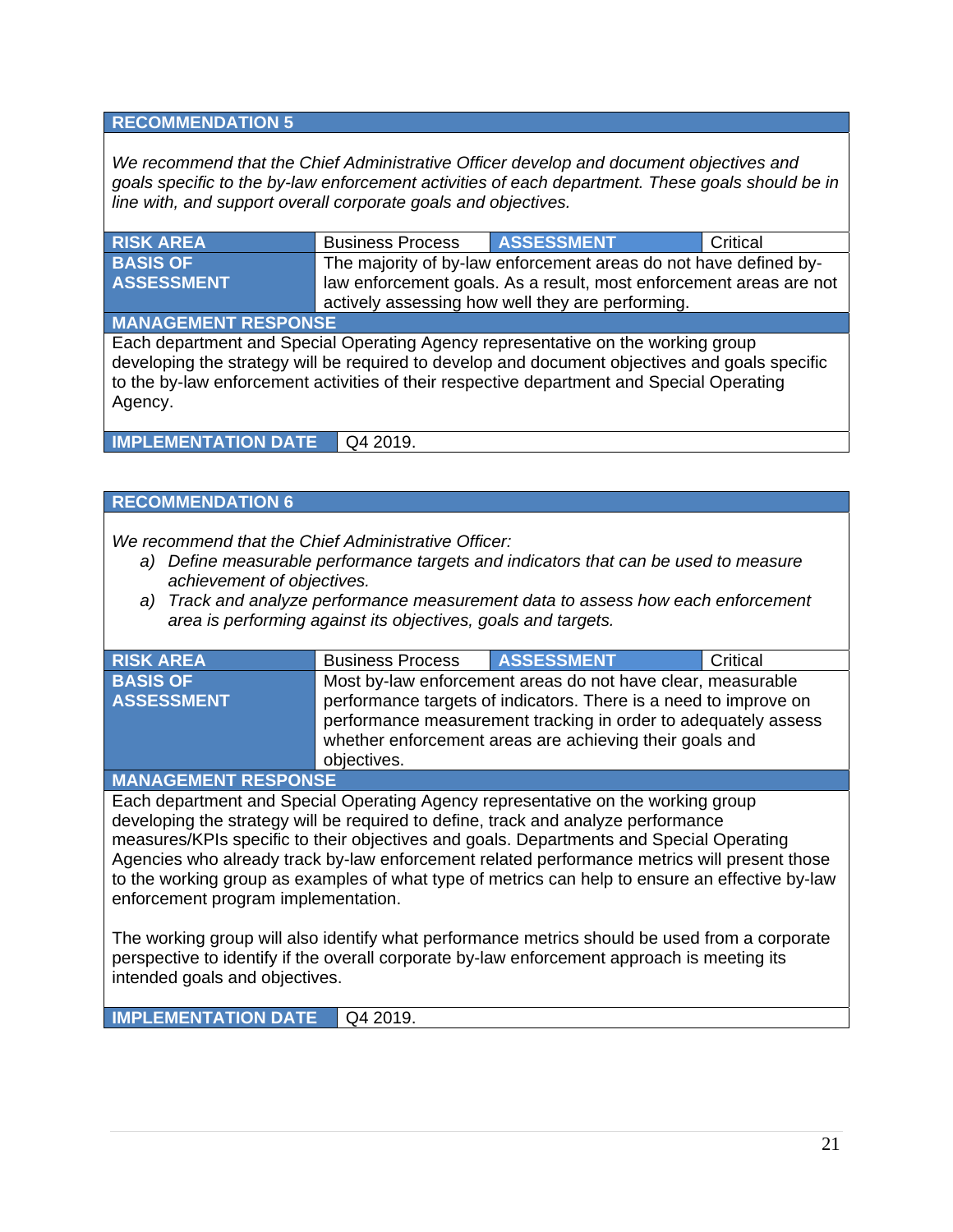#### **RECOMMENDATION 7**

*We recommend that the Chief Administrative Officer establish and formally document a process for reporting, review and monitoring of performance results.* 

| <b>RISK AREA</b>                                                                                                                                                                                                                                           | <b>Business Process</b>                                                                                                                                                                                                                                                | <b>ASSESSMENT</b>                                                    | High |  |
|------------------------------------------------------------------------------------------------------------------------------------------------------------------------------------------------------------------------------------------------------------|------------------------------------------------------------------------------------------------------------------------------------------------------------------------------------------------------------------------------------------------------------------------|----------------------------------------------------------------------|------|--|
| <b>BASIS OF</b>                                                                                                                                                                                                                                            |                                                                                                                                                                                                                                                                        | Control activities should be designed as an integral part of the by- |      |  |
| <b>ASSESSMENT</b>                                                                                                                                                                                                                                          | law enforcement process because without these controls there is a<br>risk that important trends could be missed or gaps, issues or<br>deficiencies in the enforcement process may go unnoticed and may<br>impact the overall effectiveness of the enforcement process. |                                                                      |      |  |
| <b>MANAGEMENT RESPONSE</b>                                                                                                                                                                                                                                 |                                                                                                                                                                                                                                                                        |                                                                      |      |  |
| The corporate and department/Special Operating Agency specific performance metrics will be<br>published annually in the Community Trends and Performance Report.                                                                                           |                                                                                                                                                                                                                                                                        |                                                                      |      |  |
| Internally it will be recommended to the working group to consider quarterly review of<br>performance metrics, so that any deviation from goals and objectives can be corrected<br>throughout the year and ensure greater success of the overall strategy. |                                                                                                                                                                                                                                                                        |                                                                      |      |  |

**IMPLEMENTATION DATE** Q2 or Q3 2021.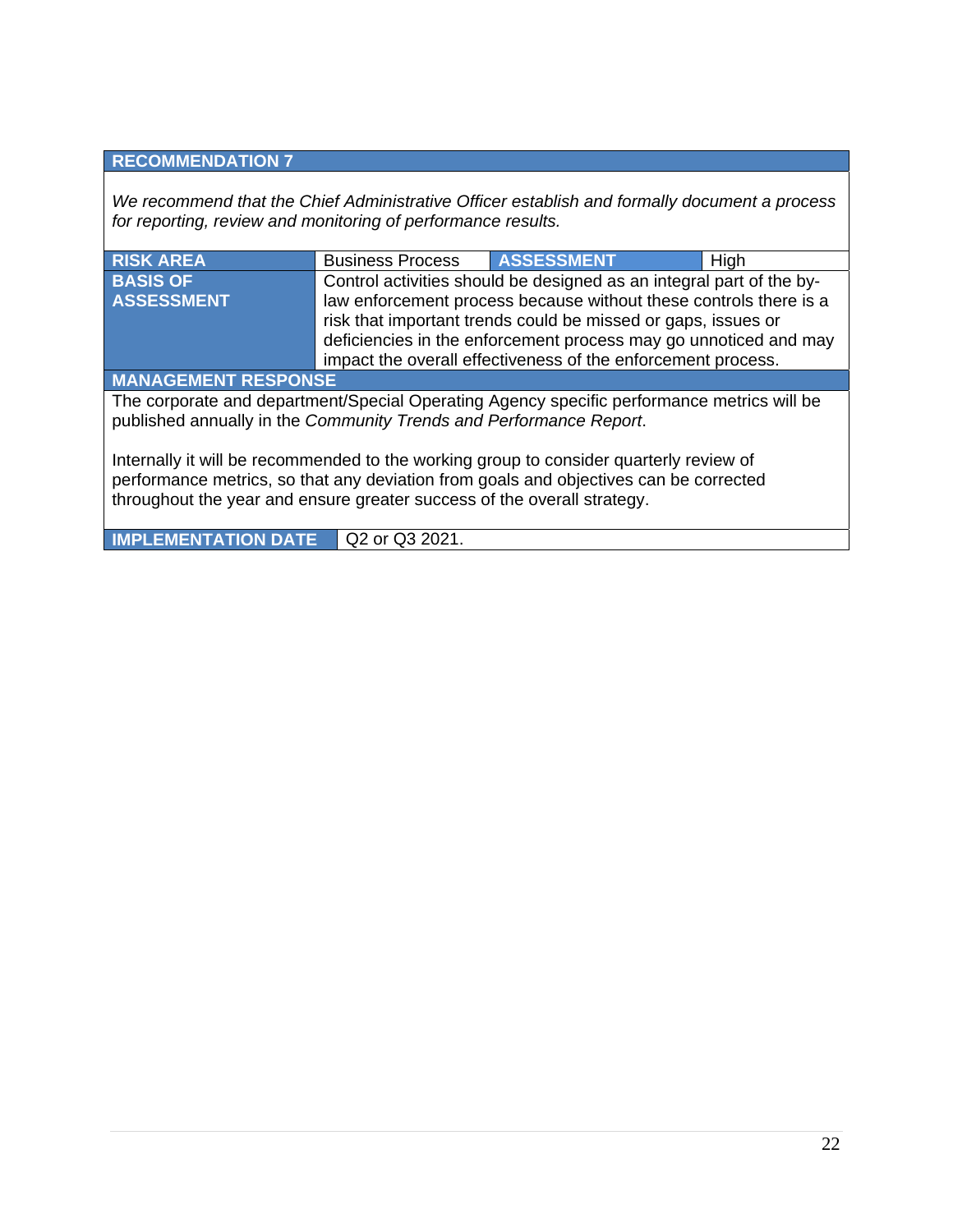# **ORGANIZATIONAL STRUCTURE**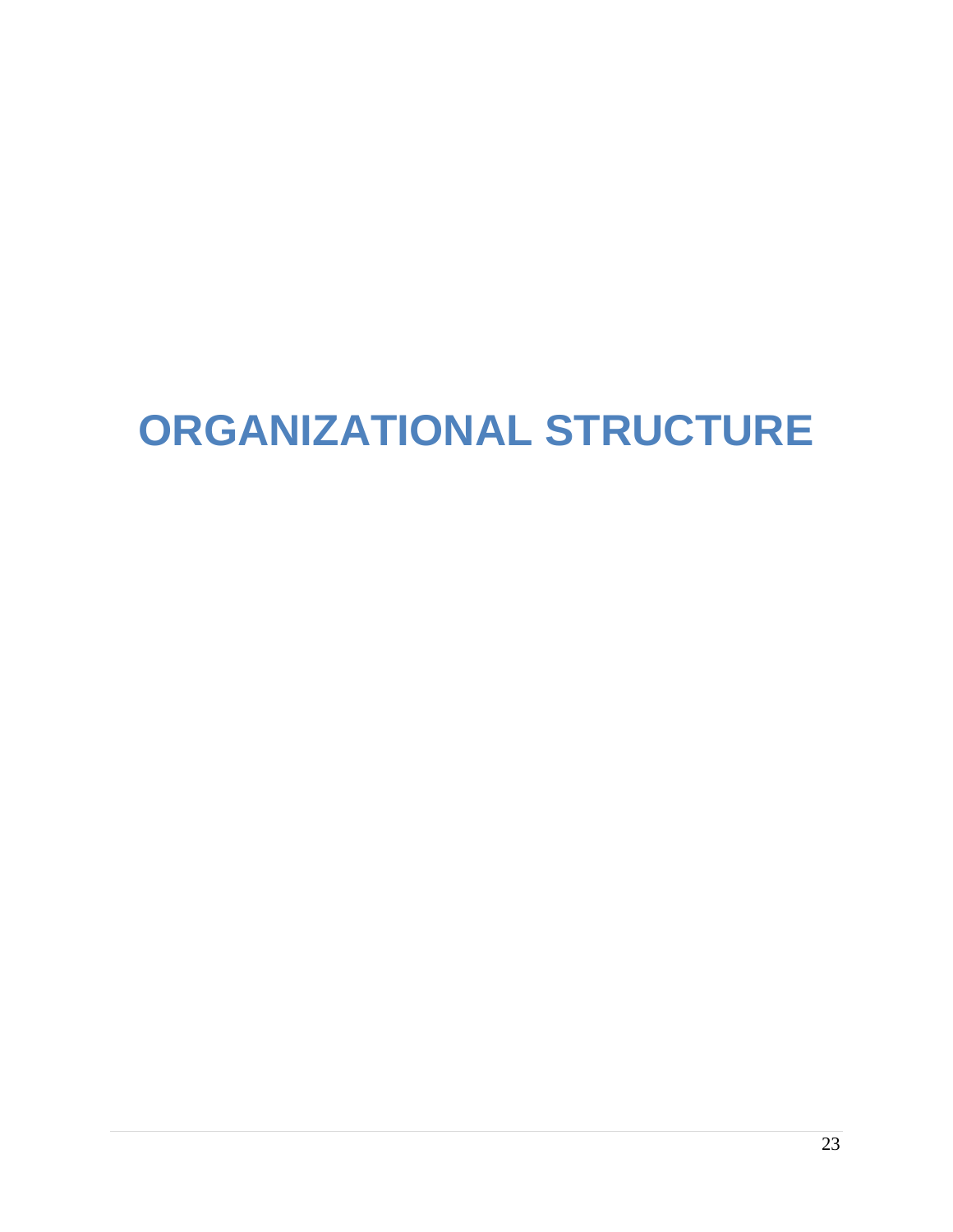#### **3.1 Organizational Structure for By-Law Enforcement Services**

#### **Issue**

♦ Should the Winnipeg Parking Authority maintain responsibility for administration of screening, adjudication and collection functions for City by-laws enforced under the MBEA or are those responsibilities more appropriate under another governing body?

#### **Conclusions**

♦ With a focus on rebranding, communication and marketing efforts to overcome perception and independence obstacles, the Winnipeg Parking Authority appears best suited to administer screening, adjudication and collection functions for City by-laws under the MBEA. They have well established processes that include emphasis on quality assurance reviews, are equipped with IT infrastructure and currently have the highest volume of fines overall and highest volume of cases that go through the screening, adjudication and collection process. They also have the most experience under the MBEA.

#### **Analysis**

- ♦ With the enactment of the MBEA, the Province devolved responsibility related to by-law screening and adjudication, and collection services to the City. Currently, to facilitate the newly devolved by-law responsibilities, the City is leveraging the WPA to administer these functions, including hiring and paying for screening officers, providing space, and paying a per diem to the Province for time spent by provincial adjudicators.
- $\bullet$  Based on research performed on other jurisdictions by the consultant we hired, there aren't any clear trends as to what may be considered best practices. Overall, the consultant's findings indicate that cities that are taking steps to manage screening and adjudication, and collection services are leveraging their parking authorities to assist in administrative processes behind screening and adjudication and collection services (not necessarily screening itself). The parking authorities already have resources such as screening officers and administration staff to assist in these processes and generally are more advanced in their overall infrastructure and information systems compared to most branches.

#### *Jurisdictional Information*

- The City of Calgary has a few screening officers within the City that provide screening and adjudication services; however, the majority of prosecution and collection services are managed at the Provincial level. The Calgary Parking Authority is an example of a by-law unit that retains screening officers to process and adjudicate tickets. However, appeals go to the Provincial courts.
- The City of Hamilton has been implementing a new screening and adjudication process by means of the City of Hamilton Administrative Penalty System (APS) By-law. This bylaw provides Hamilton the authority to prosecute offences under its own laws without the necessity of going to Provincial court. The APS system is similar to the MBEA process that Winnipeg is currently implementing. The APS system has been used to prosecute parking ticket offenses in Hamilton over the previous two years. Hamilton is currently working on integrating animal services offences to be prosecuted the same way. Eventually, the goal is to have all municipal by-laws prosecuted under the APS system. It is unclear at this time, however, whether parking screening officers will handle nonparking violations.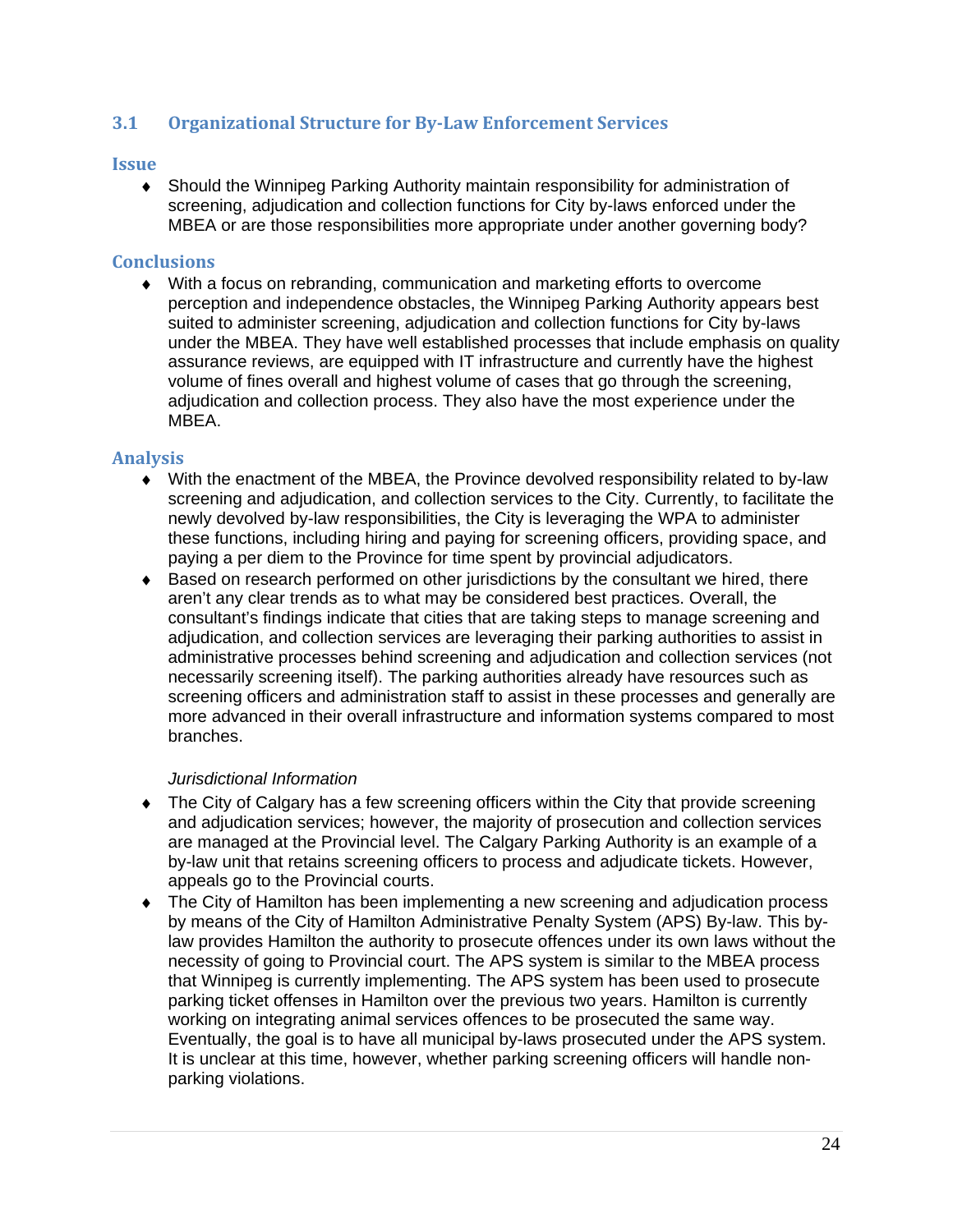♦ The Province of British Columbia enacted the Local Government By-Law Enforcement Act in 2003. It sets Provincial standards for the enforcement of local government by-laws by means of by-law notice, outlines a system for by-law notice dispute adjudication and sets standards for the collection of outstanding by-law notice penalties. The by-law notice adjudication system has potential application to a variety of by-laws, and was specifically designed to deal with minor by-law violations in areas such as animal control, business license, zoning, building codes, environmental, lawn sprinkling, noise control, fire prevention and park matters. The research indicates that British Columbia municipalities adopting the adjudication system typically use it for parking, with pockets of municipalities using it for other minor by-laws as well. However, from research performed and information provided, there is no indication that screening officers are centralized; different departments may have their own screening officers.

#### *Organizational Structure Options for Consideration*

♦ Screening, adjudication and collection under the authority of the WPA is a temporary arrangement and, as such, there's an opportunity to consider a more permanent structure, that is, whether screening, adjudication and collection should remain centralized at the WPA (Option 1 discussed below), whether it should be moved, completely or partially, to another area centrally (Options 2 and 3) or possibly a decentralized or hybrid option (Option 4).

#### Option 1: Centralization under the Winnipeg Parking Authority

- ♦ In a centralized structure, the top layer of management has most of the decision-making authority and has tight control over processes.
- ♦ One option would be for the screening, adjudication and collection functions to remain centralized at the WPA beyond the interim period. The WPA is a viable option to retain responsibility as it has invested time and effort to hire and train resources, has updated information systems to administer the screening and adjudication processes, and has made changes to infrastructure to accommodate screening officers and adjudicators.
- ♦ The WPA has well-established processes that include quality assurance procedures used to ensure a high level of service quality, promote consistency, and used as a control measure to address any deviations from expectations.
- ♦ In addition, the volume of cases going through screening and adjudication are predominantly parking fines and it has the most experience with screening and adjudicating by-law infractions as it has been under the MBEA since August of 2016.

#### Knowledge, Skills and Qualifications:

- ♦ With the centralization of the screening process, there is a risk that the screening officers may not have the required knowledge to provide expert decisions on the wide range of by-law enforcement regulations. The impact of this is that there could be an under achievement of service standards, inconsistent interpretation and application of regulations leading to a loss of confidence in the system by the public that could further lead to more cases going to adjudication and possibly increased costs.
- ♦ In discussions with the WPA on what steps it undertook to mitigate this risk, it indicated that it hired a diverse group of individuals with experience in by-law enforcement covering different areas of enforcement. It has also implemented a collaborative atmosphere whereby screening officers will provide assistance and support among themselves. Two of the screening officers are former by-law enforcement officers so they have been valuable in assisting the team with a general understanding of some of the more complex matters.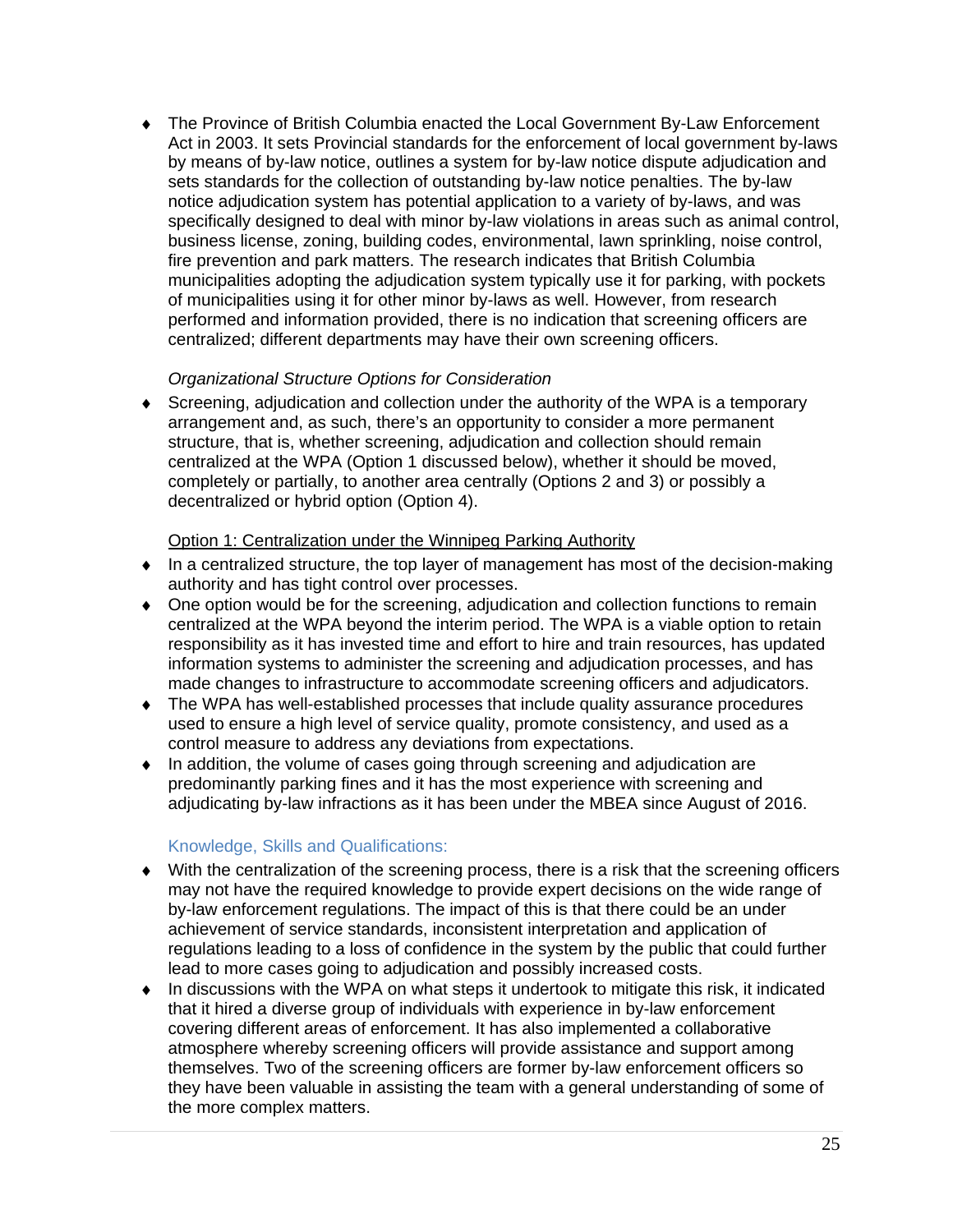- ♦ Prior to November, when the MBEA was enacted for other by-law enforcement areas, the WPA reached out to the issuing departments to see if they would be interested in presenting some material on understanding their enforcement processes and the bylaws they issue under, which resulted in several training days. The WPA also had the Legal Services Department review the amendments to the legislation and provide general information from a legal perspective.
- ♦ The screening officers also completed some on-field "ride along" training with both the Community By-law Enforcement Services Branch and the Animal Services Agency, which are the most highly represented ticketed departments so far outside of the WPA. The WPA also has some additional training tentatively scheduled with two other issuing departments who they have seen more cases from.
- ♦ Additionally, we assessed the qualifications required for screening officers in comparison to the qualifications required under the Provincial system. The goal was to ascertain whether skill and knowledge requirements at the City were at least at par or comparable to what was required for individuals hearing by-law cases under the Provincial system as it indicates whether screening officers at the City have the knowledge and skill requirements to carry out their duties to a satisfactory level.
- ♦ Under the Provincial system, the officers performing screening were responsible for all by-law offences, which required broad knowledge and understanding of the varying bylaws.
- ♦ We found that the City requirements were in line with the Province in terms of qualification, experience and educational requirements.

#### Information Systems:

- ♦ Also under a centralized structure there's a risk of incompatibility between the information systems used by all by-law enforcement areas. Within the City, none of the systems used in each enforcement area is compatible with the system used by the WPA. This is resulting in a duplication of effort as enforcement data has to be entered into two systems – one system in the area responsible for enforcement and the second system being the WPA's for screening and adjudication purposes. This may lead to increased costs and a possible increase in error rates due to entering data into multiple systems. The business architecture initiative by the Chief Innovation Officer (CIO) may provide solutions to incompatibilities and data sharing.
- ♦ In discussion with its Chief Operating Officer, the WPA is currently working on a scope to build a "code enforcement" application that will be available to all enforcement areas. This will allow the mobile issuance of tickets, by enforcement officers, in the field thus eliminating the duplication of data entry and possible entry errors. The WPA is consulting with the CIO on this initiative but it is not currently part of the larger business architecture initiative.
- ♦ In the meantime, however, effective oversight and review of data entry will mitigate the risk of errors.
- ♦ With incompatible systems, timely coordination of efforts and sharing of information becomes critical as accurate information has to be readily available to screening officers within days of a violation to achieve targeted levels of service standards.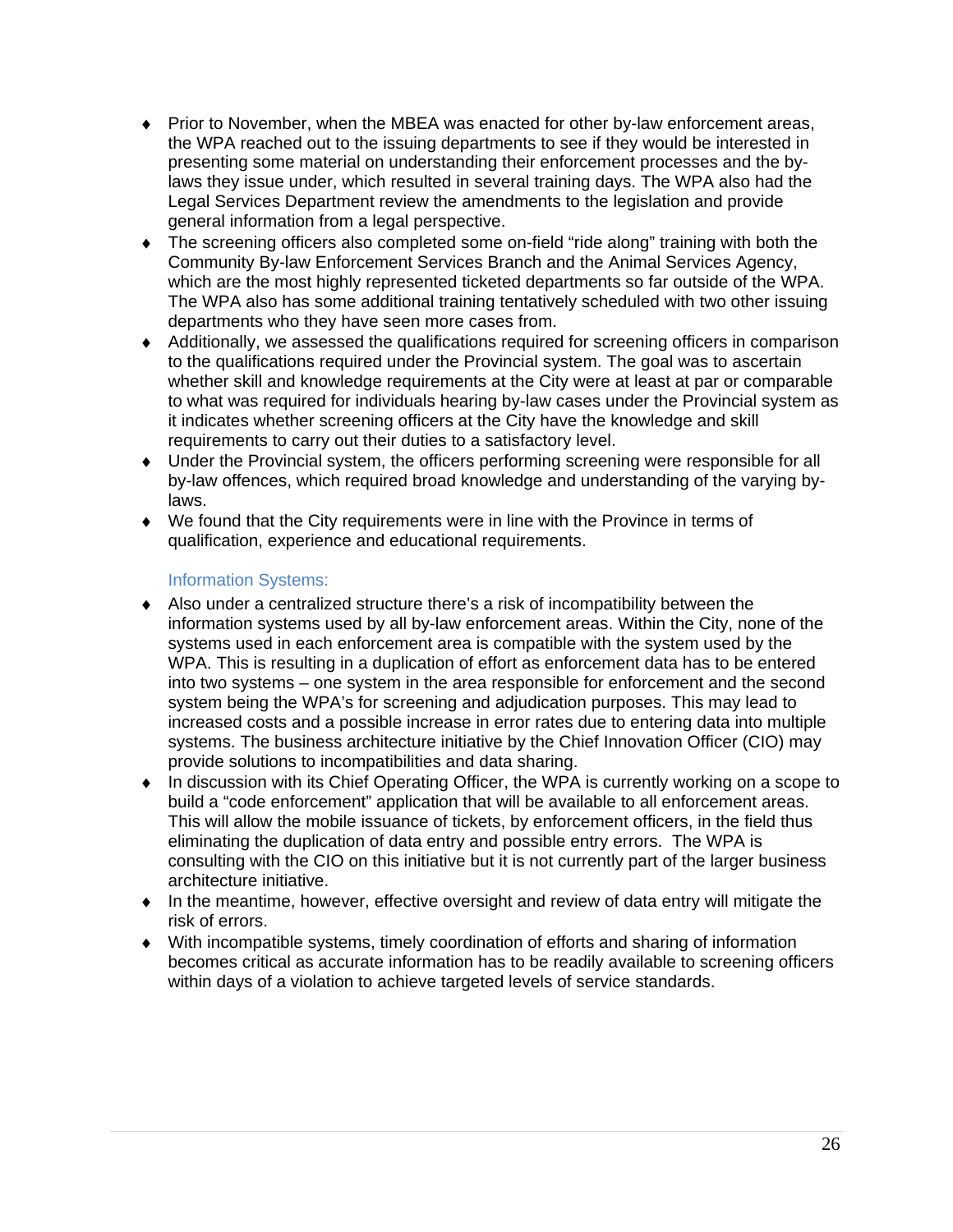- ♦ In discussion with the Quality Assurance Coordinator at the WPA, she provided very indepth data entry training to the departmental delegates from other by-law enforcement areas. In doing so, she stressed that the information from the ticket issuance must be entered into T2 Flex (WPA's operating system) and the accompanying evidence included in a shared network drive within 24 hours. The WPA also advised in follow-up contact with the departments that this will always remain critical, due to the timelines associated with the MBEA and the option for citizens to pay a ticket immediately (online/311, etc.).
- ♦ Based on the WPA's assessment since taking over screening and adjudication for all enforcement areas, it has been successful in this area and has had less than a handful of occasions where the information failed to be entered or uploaded. In those instances the Quality Assurance Coordinator, who is the liaison, has had to reach out about three to five times to remind the department to enter the information in order to facilitate ticket payment or an appeal.

#### Independence and Public Perception:

- ♦ Additional risks under this option include an independence and public perception issue.
- $\bullet$  From the public's viewpoint, there could be a perceived independence issue in the sense that the same organization that is issuing fines is also the same organization screening them, calling into question the fairness of the system and objectivity of screening officers. This issue may exist regardless of which department is overseeing the process as every department may not be seen as being fully independent as they are all under the same City umbrella.
- ♦ The perception issue on the other hand is likely linked directly to the WPA. Its approach to enforcement varies from most of the other enforcement areas; its focus is more on ticket issuance, with some educational initiatives, while other areas tend to focus more on education and compliance measures. As a result, the public may view the WPA as a revenue generator in comparison with some of the other by-law enforcement areas within the City as a large part of its responsibility is enforcing parking violations, a part of its operations that is very much in the public eye.
- ♦ Because of this perception, having screening and collection under the WPA's authority may impact the public's perception of the overall process.
- ♦ The physical location of where screening currently takes place may also be a perception issue as citizens would be walking into the parking authority building to pay an overgrown lawn fine for example. The optics doesn't reflect an independent body responsible for screening and collection services related to all by-law enforcement.
- ♦ The adjudication process mitigates some of this risk. Adjudication is impartial and is performed by a third party adjudicator appointed by the Province of Manitoba. By having a third party adjudicator, there is objectivity built into the system through the legislation passed by the Province.
- ♦ To mitigate these risks further, the City could also undertake re-branding and marketing efforts. The goal being to inform the public and other by-law enforcement areas that a new body with a new mandate has been created. And that its authority will not only encompass parking related fines and services but also screening of all by-law enforcement infractions.
- ♦ Any effort to re-brand the WPA will likely require consulting with the Legal Services Department and will require a change in the WPA's Operating Charter and Council approval.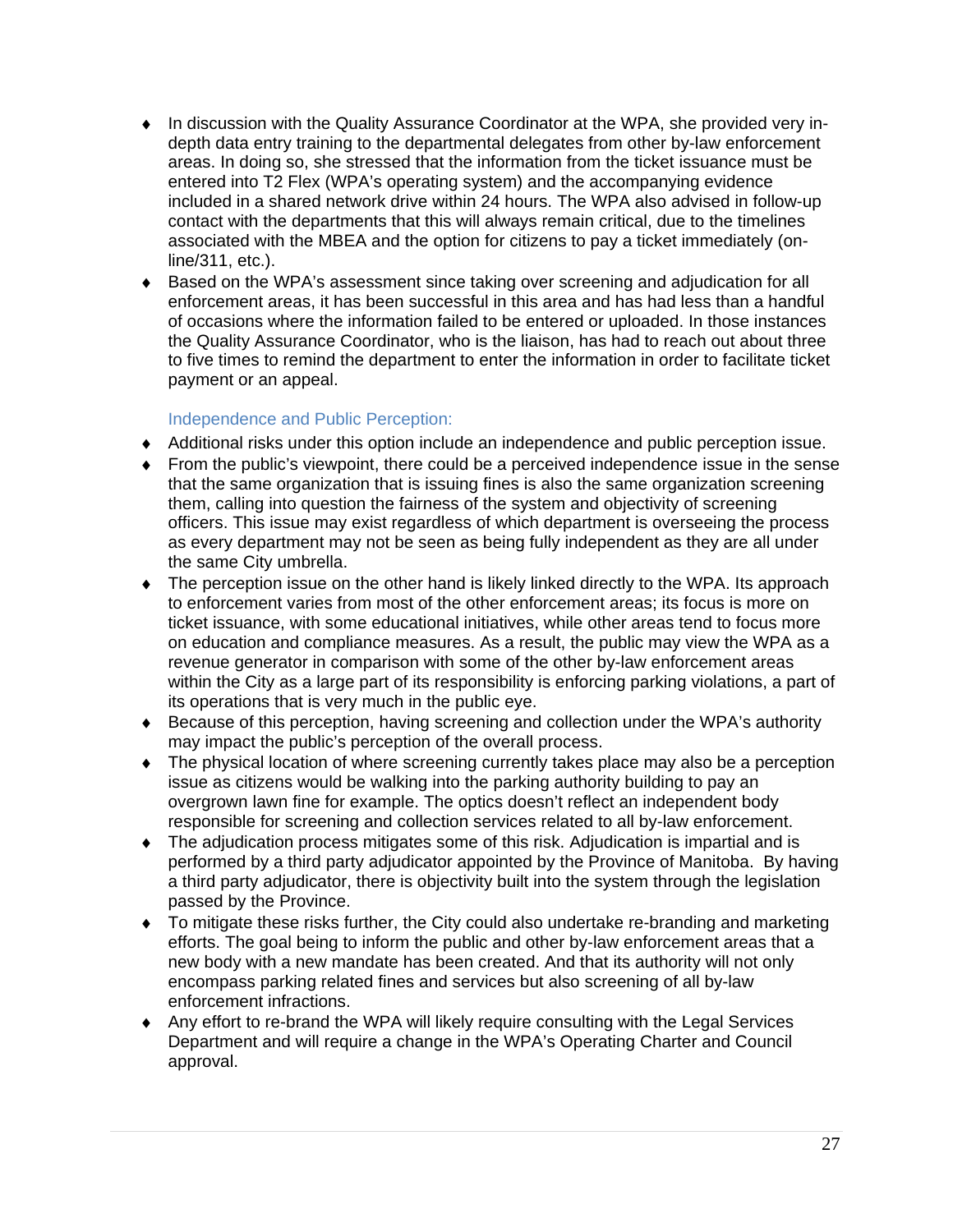- $\bullet$  If approved, a new name that reflects the responsibilities of the authorized body would be required, and that includes changing the physical name/signage on the current location.
- ♦ From discussion with senior staff members, one area outside the scope of this audit, vehicle for hire services, has also been recently added under the authority of the WPA. This added responsibility further would be another reason why the current Charter may need to be updated to reflect the WPA's growing responsibilities and why re-branding and renaming efforts are of importance.

#### Option 2: Centralization under a New Special Operating Agency (SOA)

- $\bullet$  If the Public Service were to consider a centralized structure but not at the WPA, it can consider taking advantage of the fact that the WPA completed renovations to the screening and adjudication area in a way that it accommodates a move to a different space in the future. The front counter screening officer area and adjudication rooms can be disassembled and relocated. Currently the Susan A. Thompson Building on 510 Main Street is seen as a central location within the City. However, the WPA would need to invest in another front counter system, similar to the existing setup, to be able to continue to conduct other non MBEA/POA service delivery to the public.
- ♦ A benefit to utilizing the space at the Susan A. Thompson Building, for screening, adjudication, and collection, is that it may address the public perception and independence risk discussed under Option 1 above, while still taking advantage of the expertise and IT infrastructure that the WPA has invested time and effort into.
- $\bullet$  If citizens attend a location that is completely separate from the current parking store, they may view it as a separate body altogether and may have more confidence in the fairness and objectivity of the system and those charged with executing it. However, as previously noted, the risk of independence cannot be fully mitigated because no matter the location of these services, they still fall under the City umbrella in comparison to when it was at the Province, which is viewed as a separate organization.
- ♦ In addition to the benefit in the bullet above, and the risks associated with a centralized structure discussed under Option 1 (screening officer knowledge and IT system incompatibility), there could also be some logistical challenges around back office support and expertise WPA staff possess; expertise and support that are currently integral to the smooth operation of screening, adjudication and collection functions. However, from discussion with senior staff members, there appear to be more advantages to leaving screening, adjudication and collection centralized at the WPA as opposed to elsewhere under a new SOA.
- ♦ While the option of centralization under a new SOA is a viable option, the structure recommended under Option 1 (centralization under the WPA) to re-brand and revisit the current WPA charter is less invasive logistically and could achieve the same benefits as setting up a new SOA to centralize screening, adjudication and collection under.
- ♦ And if effectively applied, communication strategies (under Option 1) may increase public acceptance and confidence in the new screening, adjudication and collection processes regardless of where they are physically located, at the current parking store at 495 Portage Avenue or elsewhere.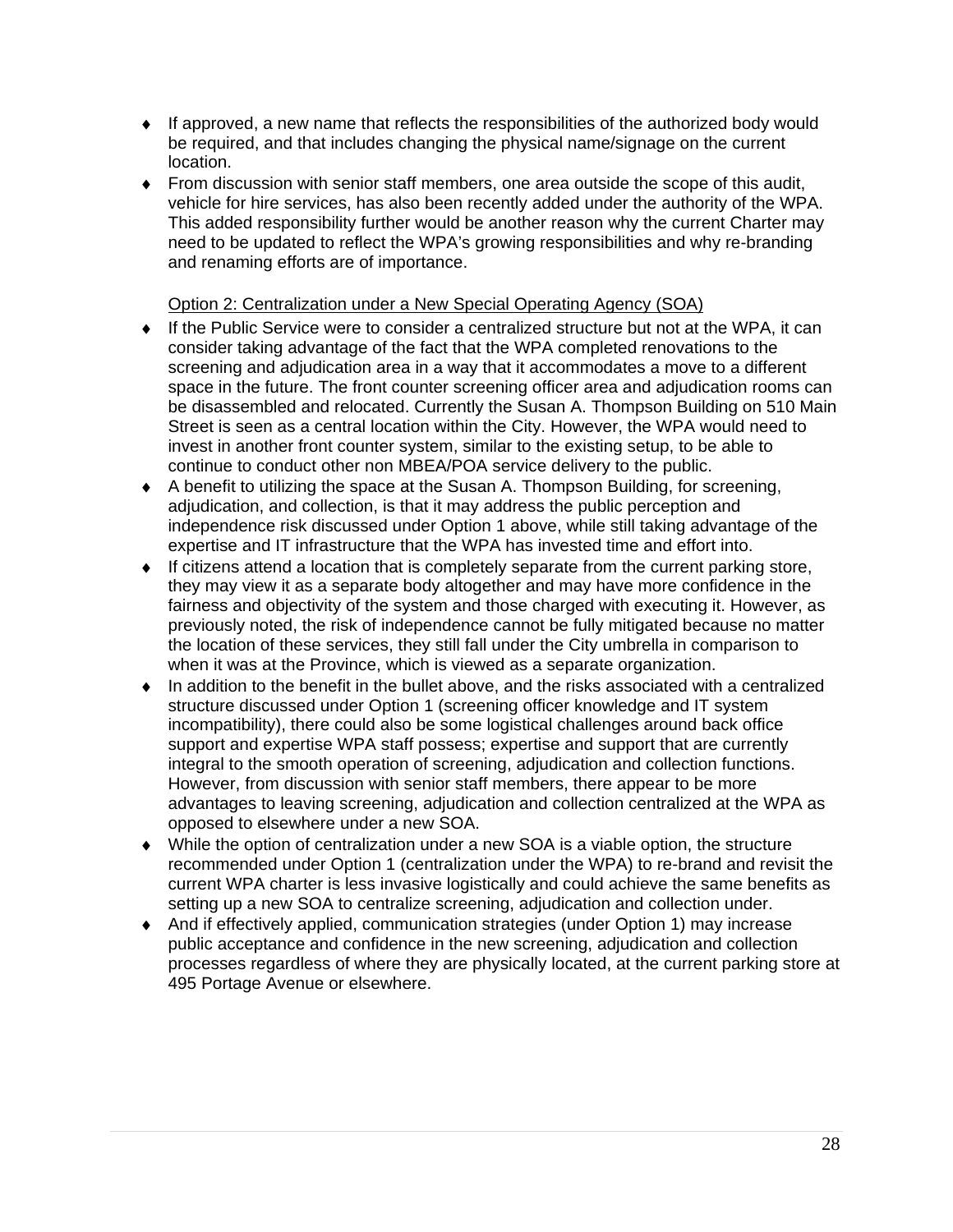#### Option 3: Centralization under both the Winnipeg Parking Authority and Corporate Finance

- ♦ At the onset of our audit, we anticipated that there may be varying positions on where to have screening, adjudication, and collection after the interim period.
- ♦ One option discussed was to leave the screening and adjudication functions at the WPA for the reasons mentioned under Option 1 – that it is a viable option to retain responsibility as it has invested time and effort to hire and train resources, has updated information systems to administer the screening and adjudication process, and has made changes to infrastructure to accommodate screening officers and adjudicators. But to centralize the collection function (receiving payments) under Corporate Finance solely based on the fact that the collection function deals with money and may more appropriately fall under the Corporate Finance umbrella.
- ♦ So the third option presented would be to leave the screening and adjudication functions centralized at the WPA and move receiving payments, for by-law enforcement activity alone, to the City's financial area. This option takes advantage of the space and clerks that are set up in the Susan A. Thompson Building at 510 Main Street.
- ♦ The benefits and risks to centralization have been discussed previously. Nevertheless, this option may also serve in mitigating the perception risk associated with the WPA, i.e., that the WPA in comparison with other enforcement areas focuses more on enforcement as opposed to education and compliance.
- ♦ On the other hand, having two separate physical locations can be inconvenient for citizens to attend one location for screening and adjudication and then a separate location to make payments.
- $\blacklozenge$  When a citizen contests a ticket through a screening officer, if the fine is upheld, the citizen may want to pay the fine immediately through a clerical support person. If payments have to be made at a separate location, it may increase the risk of fines not being paid as a result of the inconvenience. This will lead to fines going to a collection agency, which, according to the WPA, is harder to collect on.
- ♦ In addition, the WPA informed that if a citizen comes to buy a service from its Parking Store and has an outstanding fine, they cannot get that service until the fine is paid. If the citizen does not have the ability to pay the fine directly at WPA, they would be required to go to Corporate Finance pay the fine and come back to buy the service from WPA at a later date.
- ♦ In the event that payment processing related to MBEA or POA is removed from the Parking Store, the WPA would still need to employ clerical staff to take payments for other services that it offers. Those services include, for example, permits for vehicle for hire fees, residential parking permits, mobile food vendor permits, on-street parking permits, surface lot parking permits, peggo cards, on street scratch coupons, etc.
- ♦ Under this option, the WPA can retain the responsibility of booking adjudication and collecting any deposits or fees that relate to the adjudication process.

#### Option 4: Decentralization or Hybrid

- The last option presented would be to have the entire enforcement process decentralized in the various enforcement areas or to have some areas centralized with other areas (based on similarity in types of by-laws and the areas they cover) and others remain decentralized on their own – a hybrid option.
- $\bullet$  In a decentralized structure, the decision-making authority is distributed and the departments and divisions may have different degrees of independence.
- ♦ In a hybrid structure, an organization displays characteristics of both a centralized and a decentralized structure.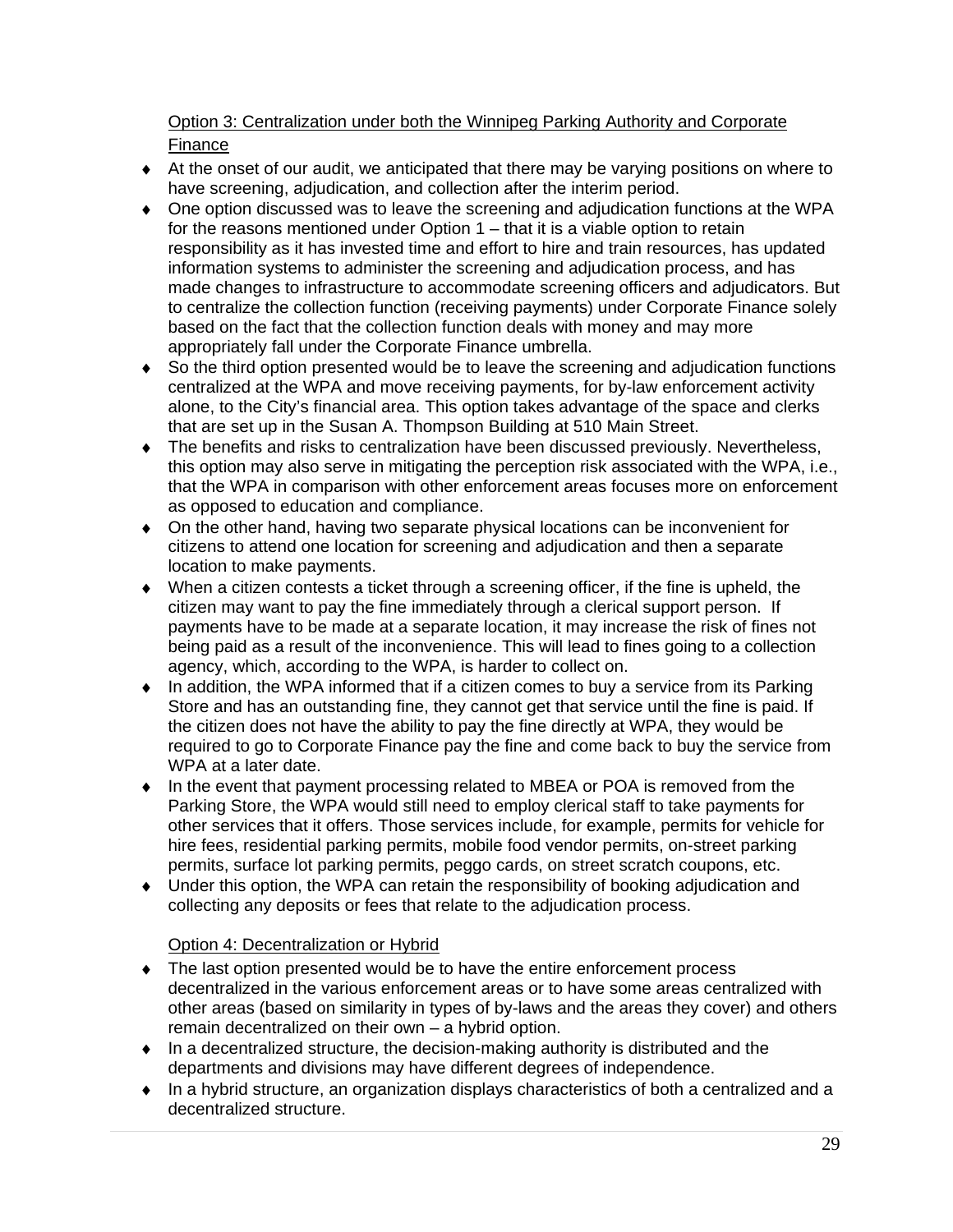- ♦ Decentralizing screening and adjudication would eliminate the risk of incompatible information systems and duplication of efforts relating to data entry and the increased risk of error that comes with that. However, it may mean increased costs incurred by each enforcement area to develop software that can support their respective screening, adjudication and collection functions.
- ♦ Under a hybrid structure, for areas that are centralized, the risk of information system incompatibility discussed under Option 1 remains - duplication of effort as enforcement data has to be entered into two systems resulting in a possible increase in error rates due to entering data into multiple systems.
- ♦ As discussed previously, with incompatible systems, timely coordination of efforts and sharing of information becomes critical as accurate information has to be readily available to screening officers within days of a violation to achieve targeted levels of service standards.
- ♦ The knowledge requirements for screening officers may also be decreased under both a decentralized or hybrid structure as their knowledge requirements will be focused on fewer by-laws relating to the specific enforcement areas they are in. However, overall expenses to the City may be more to cover costs of hiring and training more screening officers than may be required under a fully centralized structure.
- ♦ If the screening and adjudication process is decentralized or hybrid, there is a risk of inconsistencies in service quality and delivery. For example varying wait-times, variations in the quality of screening decisions, and confusion from having multiple locations for different by-law violations, all of which could lead to public confusion and potentially mistrust in the system.

#### **RECOMMENDATION 8**

*We recommend to the Chief Administrative Officer that the screening, adjudication and collections functions of all by-law enforcement remain under the authority of the Winnipeg Parking Authority.* 

| <b>RISK AREA</b>                                                                                                                                                                                                                                                                                                                                                                                                | Organizational<br><b>Structure</b>                                                                                                                                                                                                                                                                                                                                                                                                                                                                                                                                                 | <b>ASSESSMENT</b> | High |  |
|-----------------------------------------------------------------------------------------------------------------------------------------------------------------------------------------------------------------------------------------------------------------------------------------------------------------------------------------------------------------------------------------------------------------|------------------------------------------------------------------------------------------------------------------------------------------------------------------------------------------------------------------------------------------------------------------------------------------------------------------------------------------------------------------------------------------------------------------------------------------------------------------------------------------------------------------------------------------------------------------------------------|-------------------|------|--|
| <b>BASIS OF</b><br><b>ASSESSMENT</b>                                                                                                                                                                                                                                                                                                                                                                            | Compared to other departments, the Winnipeg Parking Authority is<br>generally more advanced in their overall infrastructure and<br>information systems, to take on the responsibility of screening,<br>adjudication and collection for by-law enforcement.<br>If elsewhere, until departments are completely familiar and<br>comfortable with the new legislation, there is a risk that processes<br>will not be in accordance with legislation or that screening officers<br>may not fully understand their responsibilities under the new<br>process, impacting service quality. |                   |      |  |
| <b>MANAGEMENT RESPONSE</b>                                                                                                                                                                                                                                                                                                                                                                                      |                                                                                                                                                                                                                                                                                                                                                                                                                                                                                                                                                                                    |                   |      |  |
| The Chief Administrative Officer will direct the Winnipeg Parking Authority to prepare and submit<br>a report to Council that includes updates to their Operating Charter to reflect the permanency of<br>the screening, adjudication and collections functions of all by-law enforcement under their<br>authority. The Legal Services department will be consulted on the changes to the Operating<br>Charter. |                                                                                                                                                                                                                                                                                                                                                                                                                                                                                                                                                                                    |                   |      |  |
| <b>IMPLEMENTATION DATE</b>                                                                                                                                                                                                                                                                                                                                                                                      | Q2 2019.                                                                                                                                                                                                                                                                                                                                                                                                                                                                                                                                                                           |                   |      |  |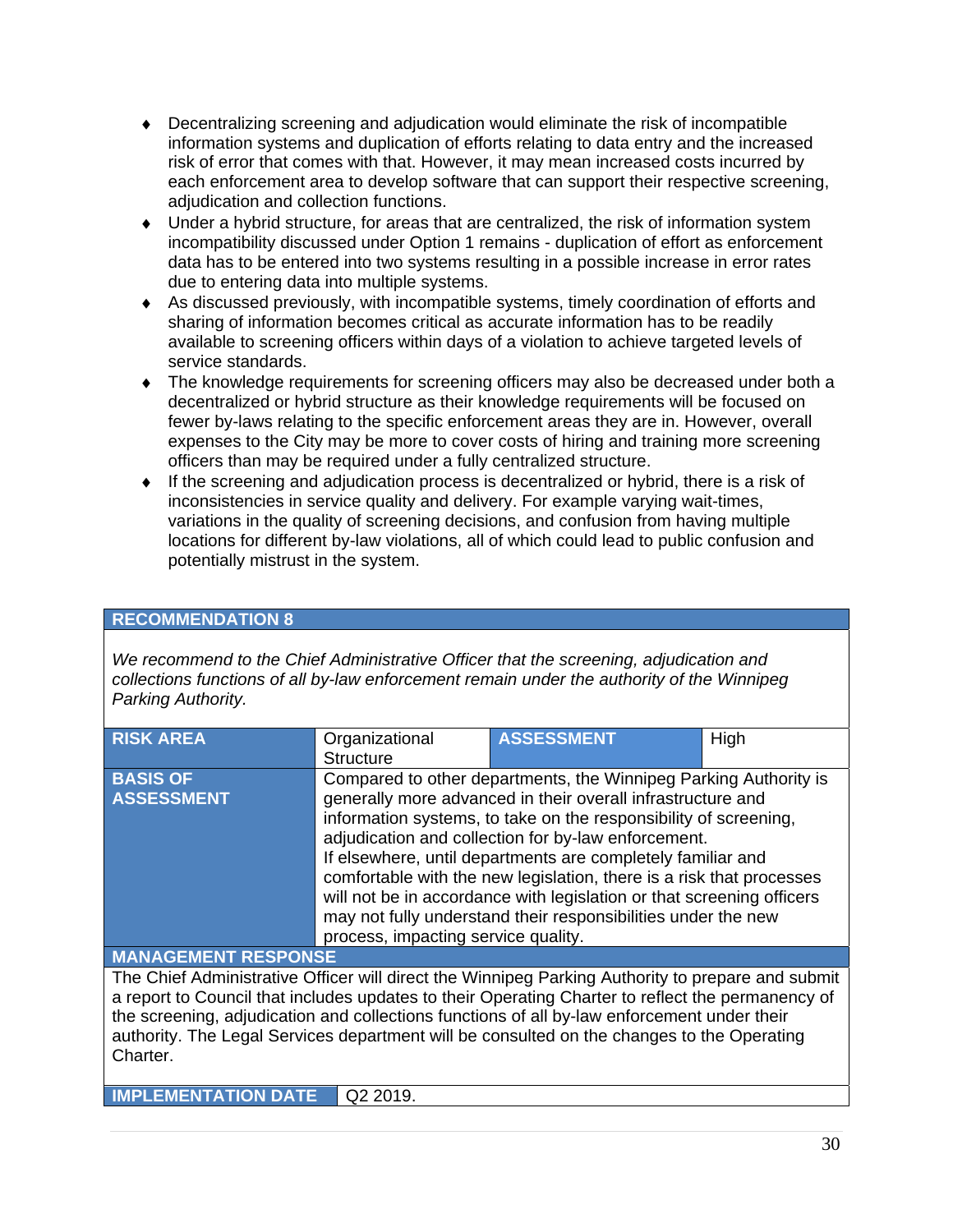#### **RECOMMENDATION 9**

*We recommend that the Chief Administrative Officer pursue re-branding efforts and amendments to the Winnipeg Parking Authority's Operating Charter. This should be done in consultation with the Legal Services Department and with final approval from Council.* 

| <b>RISK AREA</b>                                                                                                                                                                                                                                                                                                                                                                                                                                                            | External<br>Environment  | <b>ASSESSMENT</b>                                                                                                                                                                                                                                                                                                                                                                                                                                                                                                                                                                                                       | Moderate |
|-----------------------------------------------------------------------------------------------------------------------------------------------------------------------------------------------------------------------------------------------------------------------------------------------------------------------------------------------------------------------------------------------------------------------------------------------------------------------------|--------------------------|-------------------------------------------------------------------------------------------------------------------------------------------------------------------------------------------------------------------------------------------------------------------------------------------------------------------------------------------------------------------------------------------------------------------------------------------------------------------------------------------------------------------------------------------------------------------------------------------------------------------------|----------|
| <b>BASIS OF</b><br><b>ASSESSMENT</b><br>$\begin{array}{c} \begin{array}{c} \hline \textbf{A} & \textbf{B} & \textbf{B} & \textbf{B} & \textbf{B} & \textbf{B} & \textbf{B} & \textbf{B} & \textbf{B} & \textbf{B} & \textbf{B} & \textbf{B} & \textbf{B} & \textbf{B} & \textbf{B} & \textbf{B} & \textbf{B} & \textbf{B} & \textbf{B} & \textbf{B} & \textbf{B} & \textbf{B} & \textbf{B} & \textbf{B} & \textbf{B} & \textbf{B} & \textbf{B} & \textbf{B} & \textbf{B} &$ | with by-law enforcement. | There has been a significant change to the by-law enforcement<br>process with the enactment of the MBEA. If the previous<br>recommendation to keep screening, adjudication and collection<br>under the authority of the Winnipeg Parking Authority is accepted it<br>will be operating outside the scope of their mandate under the<br>Operating Charter. Under an interim arrangement this is okay, but<br>under a more permanent structure it is important to re-brand and<br>update the Operating Charter to encourage public acceptance and<br>also to affirm their authority to the remaining departments involved |          |

#### **MANAGEMENT RESPONSE**

The report being prepared for Council submission as outlined under the recommendation that the screening, adjudication and collections functions of all by-law enforcement remain under the authority of the Winnipeg Parking Authority, will include re-branding efforts. Corporate communications will identify the most effective re-branding approach. Consideration will be given to re-branding the Winnipeg Parking Authority to better reflect the additional new service lines from the Municipal By-Law Enforcement Act (MBEA)/Provincial Offences Act (POA) and Vehicle for Hire By-Law.

**IMPLEMENTATION DATE** Q2 2019.

#### **RECOMMENDATION 10**

*We recommend that the Chief Administrative Officer implement a communication strategy targeted at educating the public on changes to the by-law enforcement screening, adjudication and collection process. The communication should include information on the authority awarded*  to the Winnipeg Parking Authority, changes to the Operating Charter, if approved by Council *and re-branding information.* 

| <b>RISK AREA</b>                                                                        | External                                                       | <b>ASSESSMENT</b>                                                   | Moderate |
|-----------------------------------------------------------------------------------------|----------------------------------------------------------------|---------------------------------------------------------------------|----------|
|                                                                                         | Environment                                                    |                                                                     |          |
| <b>BASIS OF</b>                                                                         |                                                                | An important part of a significant change in process or re-branding |          |
| <b>ASSESSMENT</b>                                                                       |                                                                | effort is communication. Effective communication keeps people       |          |
|                                                                                         | informed and promotes understanding, which can lead to greater |                                                                     |          |
|                                                                                         | receptiveness, success and less pushback.                      |                                                                     |          |
| <b>MANAGEMENT RESPONSE</b>                                                              |                                                                |                                                                     |          |
| Corporate Communications will be directed to develop and implement the most appropriate |                                                                |                                                                     |          |
| communications strategy.                                                                |                                                                |                                                                     |          |
|                                                                                         |                                                                |                                                                     |          |
| <b>IMPLEMENTATION DATE</b>                                                              | Q3 2019.                                                       |                                                                     |          |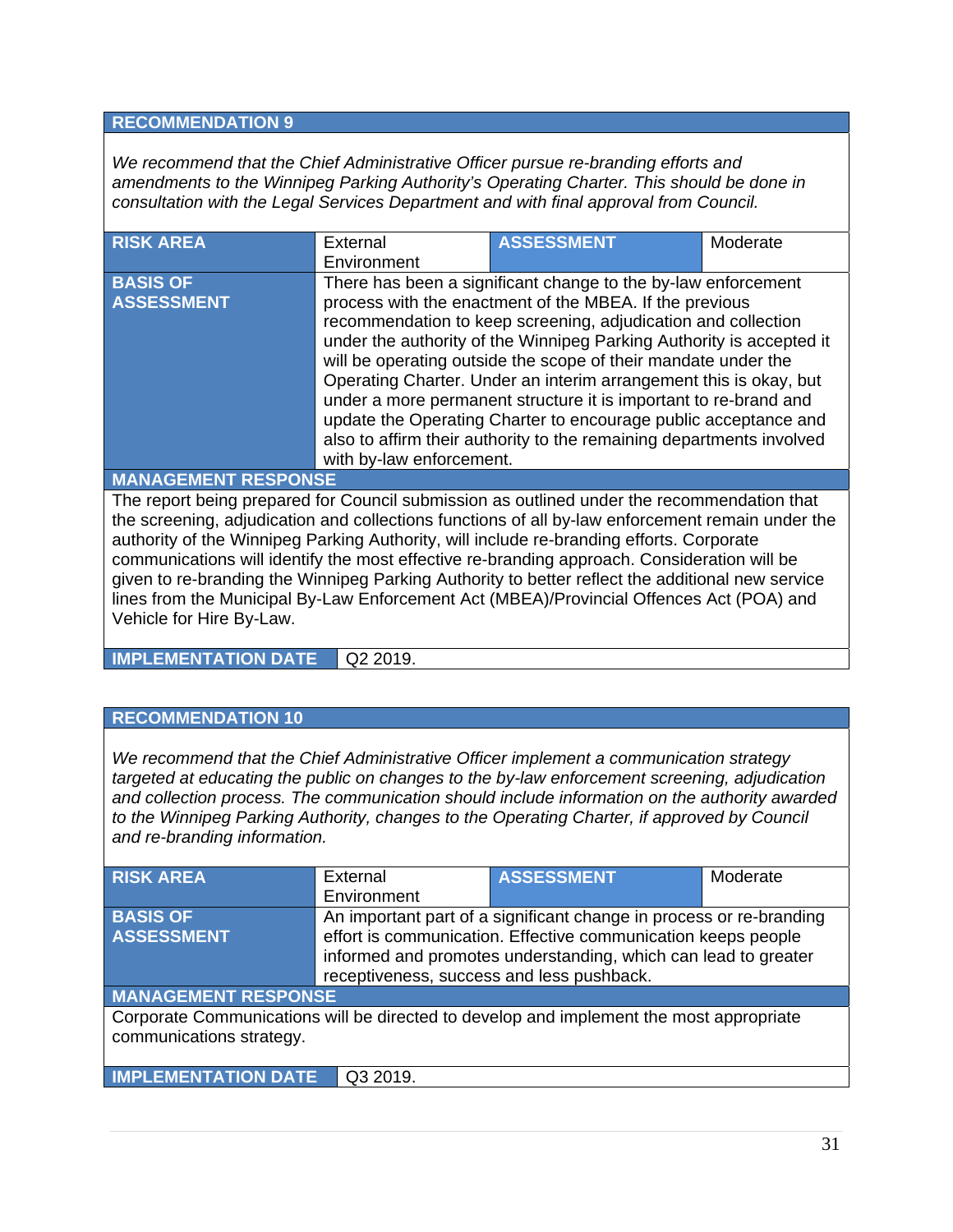#### **3.2 Realignment Considerations for By-Law Enforcement Areas**

#### **Issue**

♦ Are there alignments that can be made to the enforcement phase of by-law enforcement that may aide or propel enforcement areas towards greater achievement of enforcement goals and objectives?

#### **Conclusions**

♦ There are opportunities to improve consistency in enforcement levels and overall process efficiencies. The Parks by-law can be realigned under the CBES and the Streets by-law under the WPA. The *Parks By-law* is currently not being enforced and there is very little enforcement of the *Streets By-law*. Staff within the Public Works enforcement area, responsible for enforcing these by-laws, informed that it is as a result of limited to no resources being available. By utilizing resources in enforcement areas that have stronger processes, more resources and more percentage of FTEs allocated specifically to enforcement activities, they can take on enforcement from these areas to improve achievement of enforcement goals and objectives.

#### **Analysis**

- ♦ Assessing under whose authority screening, adjudication and collection functions will be under on a more permanent basis has also provided an opportunity to assess whether there can be some reorganization at the front end, the enforcement function. The purpose is to improve consistency in enforcement levels and improve overall process efficiencies and to strengthen the entire process as a whole.
- $\bullet$  Key enforcement goals are defined in section 2.2. Our analysis was performed to determine what realignments would create a stronger process to help meet these goals and objectives.
- ♦ Part of our assessment included obtaining jurisdictional information, where available, through the assistance of a consultant.

#### *Key Considerations from Other Jurisdictions*

- ♦ Jurisdictional research indicates by-law services are organized quite differently between municipalities. Municipalities are moving toward more centralization or hybrid models to improve the effectiveness of by-law service delivery. And from lessons learned from other municipalities, moving towards a more centralized model is best done in a planned and phased-in approach.
- ♦ Some municipalities have experimented with the integration of different by-law services areas to determine if areas fit together within a common category. An example includes Calgary which moved Development and Building Approvals (DBA) into its centralized bylaw branch but then moved DBA back into their Planning and Development department, realizing that there was a closer fit within that department.
- ♦ Some municipalities are interested in hybrid by-law enforcement officers (officers that enforce for multiple enforcement areas with varying by-laws as opposed to each enforcement area having their own officers); however, they are not well tested. Hybrid by-law enforcement officers may be a viable solution to improve efficiencies across general by-law enforcement (e.g. property standards, licensing, animal control, graffiti, etc.); however, without investment into specialized training, they may not be well suited for by-law enforcement where specialized knowledge is required, such as zoning legislations, water and waste, and property and development.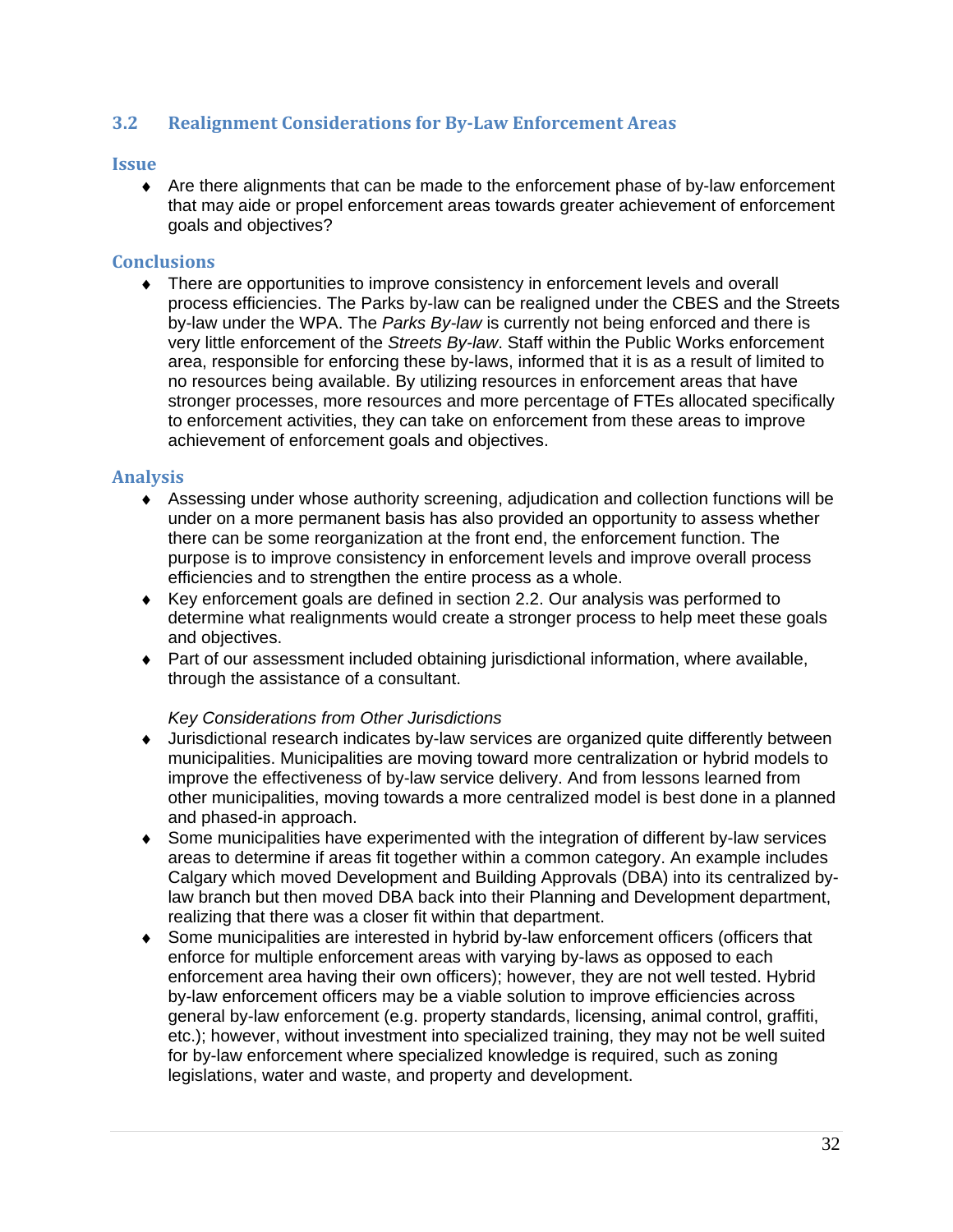- $\bullet$  From lessons of other municipalities, the consultant has recommended that the City of Winnipeg can consider a phased-in, planned approach toward a hybrid model with more centralization of by-law services, if that is the avenue they are considering. Most centralization starts with a key branch or unit with responsibility for general and community standard by-laws then incrementally add other units.
- ♦ The CBES is already in place to be a centralized unit, with well-established policies, procedures, performance measures and reporting. Prior to 2008, the responsibilities for enforcing City by-laws relating to neighbourhood liveability, and protecting and enhancing the health, safety and well-being of people and property, were divided among various departmental divisions of the Public Service. Almost every department was involved in enforcing particular by-laws, or sections of by-laws. In 2008, the stand-alone CBES was created in the Community Services Department. The *Neighbourhood Liveability By-law* was also created to consolidate many of the by-laws that the CBES would be responsible to enforce.
- ♦ Decisions of the City should carefully consider the capacity and capability and differences of different units in efforts to integrate units and move toward further centralization.

#### *Reorganization Considerations for the City of Winnipeg By-Law Enforcement Areas*

- ♦ Resources allocated to enforcement vary from department to department. Some areas have over 50 FTEs to as few as 4 FTEs in other areas. Some FTEs are 100% allocated to enforcement activities while in some other areas enforcement is performed off the side of a desk with very minimal time being spent on enforcement. Some areas do not have any FTE to perform enforcement and as a result there are no enforcement activities.
- ♦ The Audit Department performed an analysis to identify whether the responsibility to enforce certain by-laws could be absorbed by other by-law enforcement areas - areas that have stronger processes and more resources available. The purpose is to alleviate some of the pressure from areas that have little to no resources or FTEs to actively perform enforcement and to be more efficient in terms of utilizing one enforcement area to cover similar by-laws rather than two areas covering by-laws that can fall under the same umbrella.
- ♦ The analysis took into consideration not only resources and similarities in by-laws but also considered whether there were any special knowledge requirements or expertise required to enforce the by-laws in question.
- ♦ Areas where there appeared to be lower enforcement activity, from discussions with key staff, were also looked at to see if those enforcement activities could be moved elsewhere to promote consistency in enforcement across the City.

#### CBES, the WPA and Animal Services

♦ The CBES, the WPA and Animal Services typically have a higher volume of incidents and have a greater number of resources with a higher percentage of time dedicated to enforcement than the other by-law enforcement areas. For this analysis, due mainly to their enforcement volumes, they were not considered for realignment. Additionally, the CBES is considered more of a central enforcement area and both the WPA and Animal services more of stand-alone enforcement areas.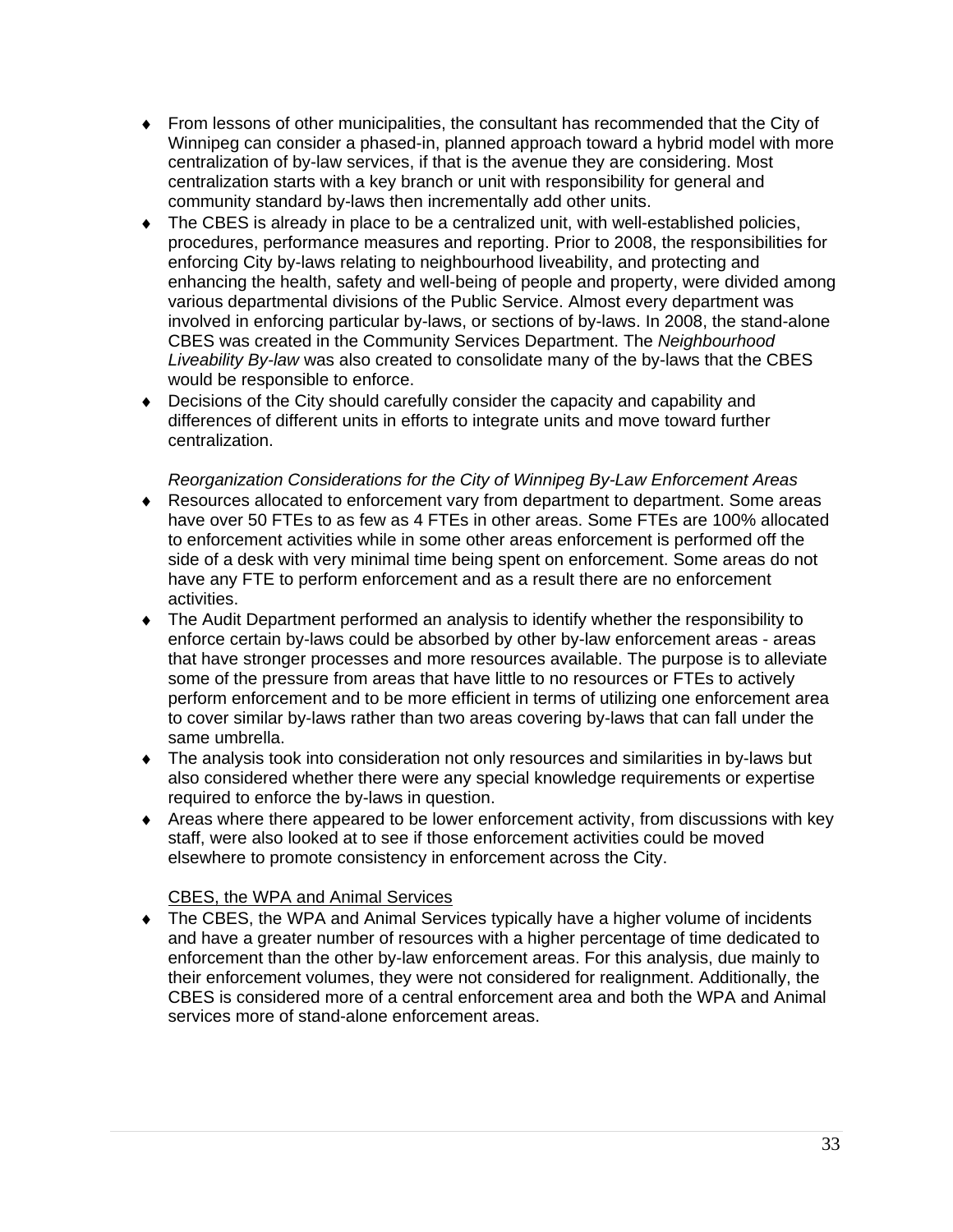PP&D, Fire and Paramedics, and Water and Waste

- ♦ There were a few areas such as the PP&D, Fire and Paramedics, and Water and Waste where enforcement requires special technical knowledge; these areas could not be easily realigned with other enforcement areas for that fact, neither would it be practical.
- ♦ Typically, enforcement is carried out during inspections that require specialized knowledge and expertise

#### Transit

- ♦ Enforcement at Winnipeg Transit is an area that proves more challenging to navigate as most violations occur on buses.
- ♦ The transit drivers have the authority to issue fines, but it would be impractical to both drive the bus and to issue tickets. Taking the time to author and serve tickets would interfere with keeping the bus on time, and could also present personal safety issues for the driver.
- ♦ Transit supervisors are typically notified when there is a violation, and they can attempt to enforce before the citizen leaves the bus. But from the enforcement data provided, there haven't been many fines issued to date.
- ♦ Having Winnipeg Transit's enforcement activities moved to another enforcement area is not a practical solution either. Because the majority of the offences occur on buses, the coordination that would be needed between transit drivers, other transit functions, and the enforcing area would be increased. This could potentially create more work and may deter rather than promote enforcement.

#### Public Works

- ♦ There are a couple by-laws currently under the Public Works department that can be considered for realignment. They are the *Parks By-law* (85/2009) and the *Streets By-law* (1481/77).
- ♦ In discussions with key staff from the Public Works department, they currently do not enforce any Park by-laws due to a lack of resources and they enforce very little of the Streets by-law.
- ♦ The *Parks By-law* can be moved to the CBES. Enforcing the by-law does not require any further specialized knowledge beyond what the CBES officers possess and the types of by-laws that fall under the Parks by-law would not be considered vastly different from the types of by-laws CBES is currently enforcing.
- ♦ The *Streets By-law* can be moved to the WPA as it already spends time patrolling the streets, and has more enforcement resources as well as the capacity to tow/remove vehicles on a timely basis.
- ♦ Both moves could potentially increase enforcement and increase compliance.

#### **RECOMMENDATION 11**

*We recommend that the Chief Administrative Officer evaluate the opportunity to reassign the responsibility of enforcing the Parks by-law under the Community By-Law Enforcement Services Division and the Streets by-law under the Winnipeg Parking Authority.* 

*Consideration should be given to assessing enforcement areas on a continual basis to determine if further realignments are needed to improve services overall and to ensure the City is in the best position to meet by-law enforcement goals and objectives.*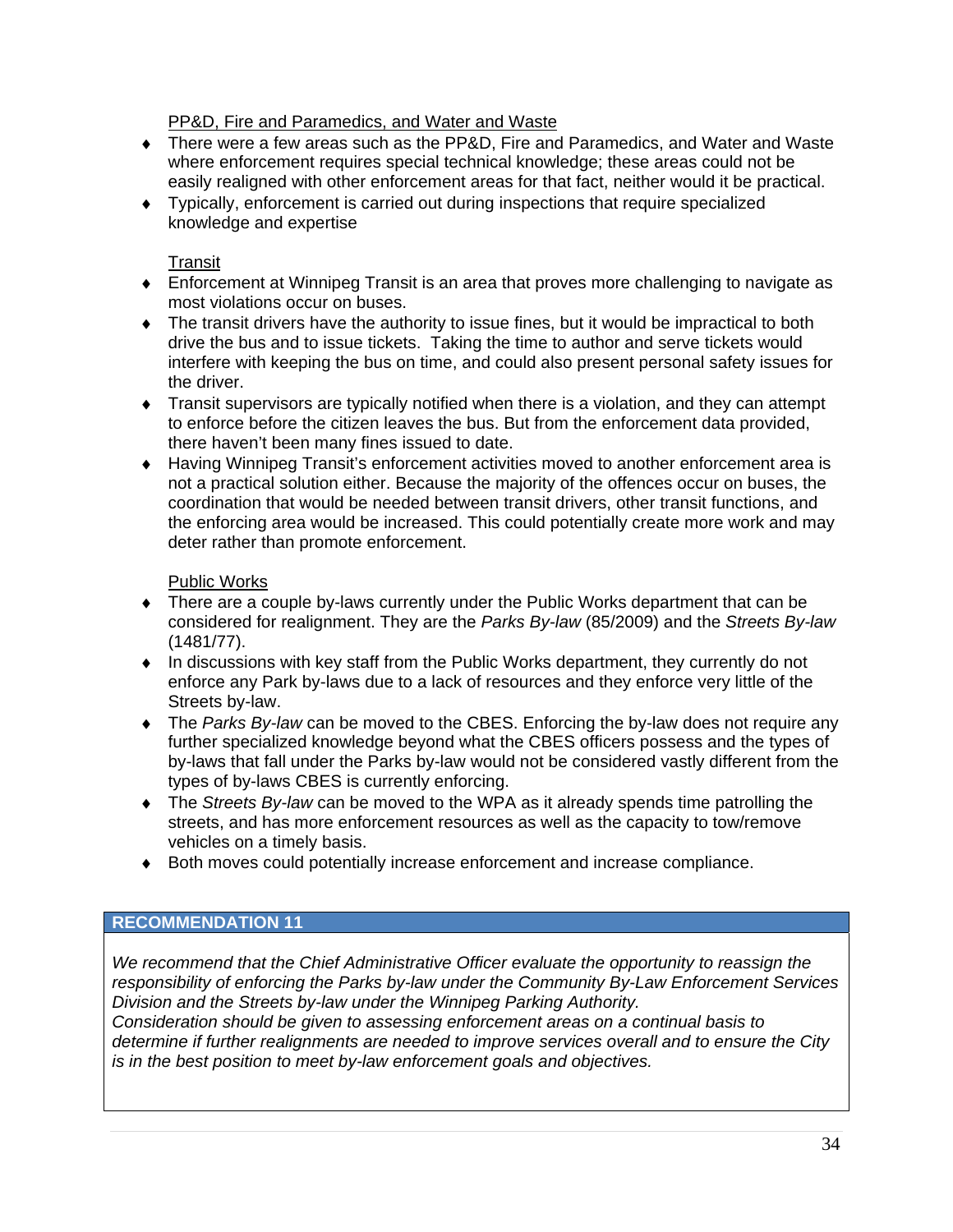| <b>RISK AREA</b>                                                                             | Organizational<br><b>Structure</b> | <b>ASSESSMENT</b>                                                                         | Moderate |  |
|----------------------------------------------------------------------------------------------|------------------------------------|-------------------------------------------------------------------------------------------|----------|--|
| <b>BASIS OF</b>                                                                              |                                    | Currently there are by-law enforcement areas that have expressed                          |          |  |
| <b>ASSESSMENT</b>                                                                            |                                    | that they simply do not have enough resources or none at all to                           |          |  |
|                                                                                              |                                    | actively carry out by-law enforcement. This increases the risk of                         |          |  |
|                                                                                              |                                    | inconsistencies in service delivery and quality if some departments                       |          |  |
|                                                                                              |                                    | are enforcing and some are unable to do so. Ultimately this may                           |          |  |
|                                                                                              |                                    | impact achieving by-law enforcement goals and objectives.                                 |          |  |
| <b>MANAGEMENT RESPONSE</b>                                                                   |                                    |                                                                                           |          |  |
|                                                                                              |                                    | Prior to the working group work being initiated to develop a draft corporate strategy and |          |  |
| administrative directive, the Chief Administrative Officer will set up a meeting between the |                                    |                                                                                           |          |  |
| Public Works department, the Winnipeg Parking Authority, Community By-Law Enforcement        |                                    |                                                                                           |          |  |
| Services Branch, and the Legal Services department, to review this recommendation and to     |                                    |                                                                                           |          |  |
| identify if there are any barriers, including financial or human resourcing, and impacts to  |                                    |                                                                                           |          |  |
| implementing this recommendation.                                                            |                                    |                                                                                           |          |  |
|                                                                                              |                                    |                                                                                           |          |  |
| Provided there are no significant barriers to accomplishing this recommendation, meeting     |                                    |                                                                                           |          |  |
| participants will identify and bring forward a plan with respect to implementing this        |                                    |                                                                                           |          |  |
| recommendation.                                                                              |                                    |                                                                                           |          |  |
|                                                                                              |                                    |                                                                                           |          |  |

**IMPLEMENTATION DATE** Q4 2018.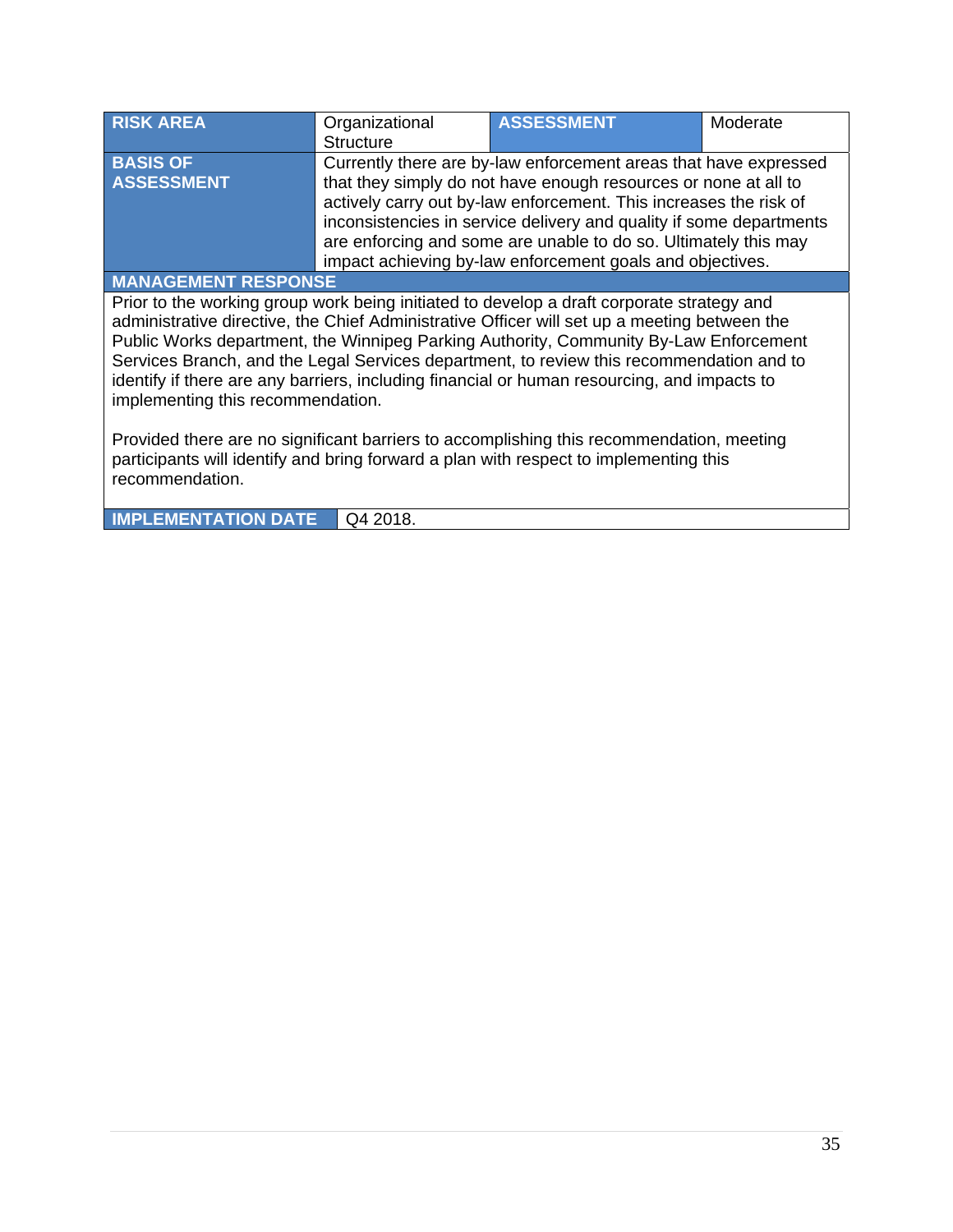## **APPENDIX 1 – Audit Methodology**

| <b>MANDATE OF</b><br><b>THE CITY</b><br><b>AUDITOR</b> | The City Auditor is a statutory officer appointed by City Council<br>under The City of Winnipeg Charter. The City Auditor is<br>independent of the Public Service and reports directly to<br>Executive Policy Committee, which serves as the City's Audit<br>Committee.<br>The City Auditor conducts examinations of the operations of the<br>City and its affiliated bodies to assist Council in its governance<br>role of ensuring the Public Service's accountability for the<br>quality of stewardship over public funds and for the<br>achievement of value for money in City operations.<br>Once an audit report has been communicated to Council, it<br>$\bullet$<br>becomes a public document.                                                                                                                                                                                                                                                                                                                                    |
|--------------------------------------------------------|-------------------------------------------------------------------------------------------------------------------------------------------------------------------------------------------------------------------------------------------------------------------------------------------------------------------------------------------------------------------------------------------------------------------------------------------------------------------------------------------------------------------------------------------------------------------------------------------------------------------------------------------------------------------------------------------------------------------------------------------------------------------------------------------------------------------------------------------------------------------------------------------------------------------------------------------------------------------------------------------------------------------------------------------|
|                                                        |                                                                                                                                                                                                                                                                                                                                                                                                                                                                                                                                                                                                                                                                                                                                                                                                                                                                                                                                                                                                                                           |
| <b>PROJECT</b><br><b>RISK</b><br><b>ANALYSIS</b>       | Our audits are conducted using a risk-based methodology. We<br>$\bullet$<br>considered the following potential risks and focused our<br>resources where they could provide the greatest value:<br>Is there a corporate strategy for by-law enforcement that<br>$\circ$<br>assesses risk and clearly defines goals and objectives?<br>Has this been communicated?<br>Have policies and procedures been developed,<br>$\circ$<br>documented and communicated? Are they in line with<br>corporate directives?<br>Have clear performance indicators and targets been<br>$\circ$<br>developed?<br>Is performance reported, monitored and evaluated<br>$\circ$<br>against targets and indicators?<br>Have control activities been designed and integrated<br>$\circ$<br>into each by-law enforcement area?<br>Do screening officers have the necessary knowledge,<br>$\circ$<br>skills and tools to provide expert decisions on a wide<br>variety of by-laws? To support the achievement of<br>service objectives? Are they adequately trained? |
|                                                        |                                                                                                                                                                                                                                                                                                                                                                                                                                                                                                                                                                                                                                                                                                                                                                                                                                                                                                                                                                                                                                           |
| <b>SCOPE</b>                                           | The scope of our audit included a review of performance<br>metrics, policies, procedures and legislations that were<br>relevant in assessing strengths and areas of opportunity within<br>the current state of by-law enforcement at the City of<br>Winnipeg.<br>It included jurisdictional research and analysis to gather<br>information on leading/best practices as they related to by-law<br>enforcement administrative structures.                                                                                                                                                                                                                                                                                                                                                                                                                                                                                                                                                                                                  |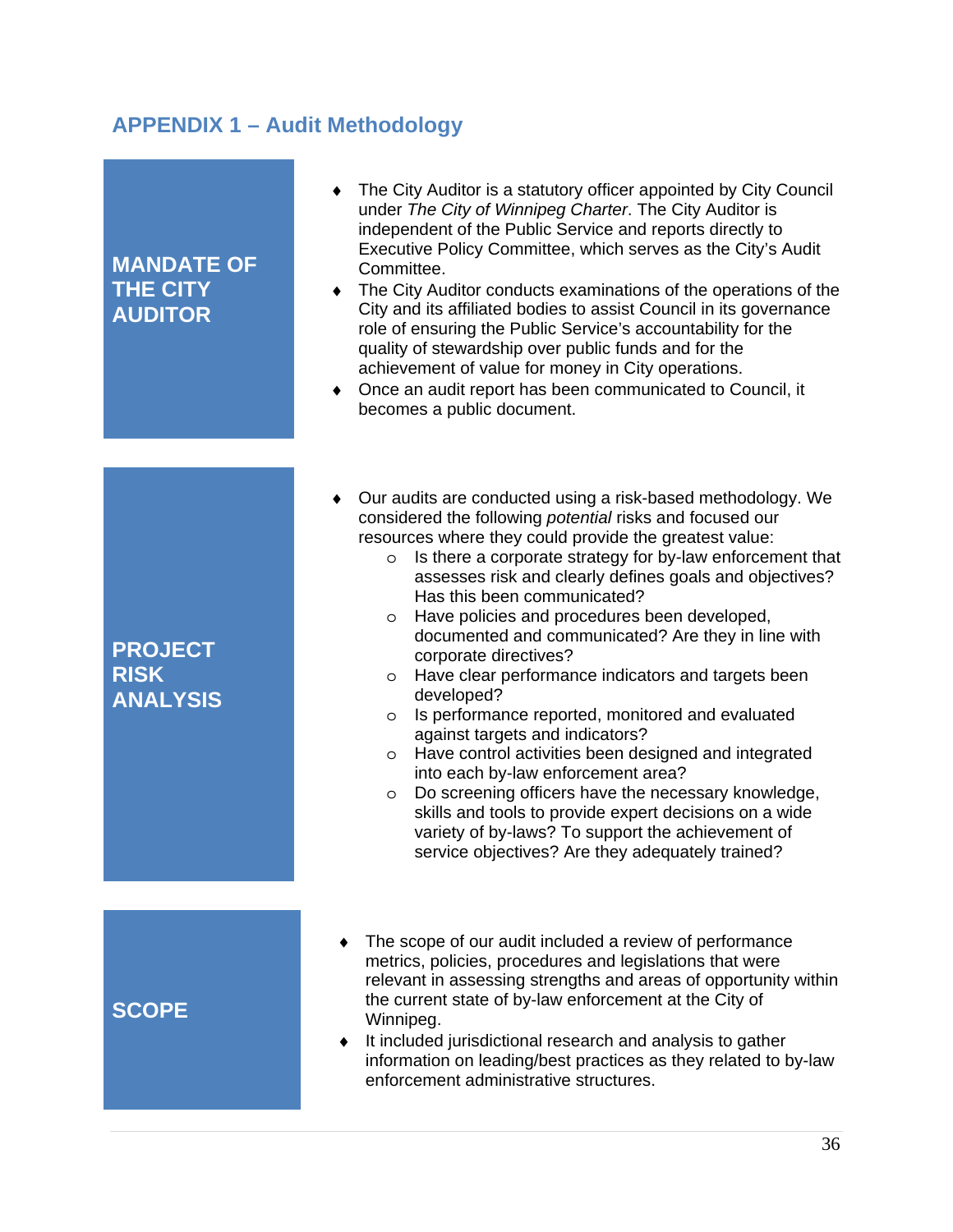#### We conducted our audit in accordance with generally accepted government auditing standards. Those standards require that we plan and perform the audit to obtain sufficient appropriate evidence to provide a reasonable basis for our observations and conclusions, based on our audit objectives. We believe the evidence we have obtained provides a reasonable basis for our observations and conclusions.

- To gather sufficient appropriate evidence for our audit we conducted interviews with the managers and staff within the various by-law enforcement areas. The purpose was to gain an understanding of the current services, policies, procedures and practices, and changes to the City's enforcement processes, if any, given the coming changes in legislation. We obtained and evaluated financial and performance data from each division, where available. We reviewed the training manuals and standard operating procedures maintained by each division.
- We hired a consultant to perform research on by-law enforcement and by-law administrative structures in other jurisdictions used to enforce, screen and adjudicate, and collect on by-law infractions.
- Our fieldwork compared the by-law enforcement operations within the City to other jurisdictions and to industry performance information.
- The quiding documents we used included:
	- o City of Winnipeg Audit Department, *Community By-Law Enforcement Services Audit Report*, July 2015.
	- o City of Winnipeg Audit Department, *Animal Services By-law Enforcement Report*, December 2010.
- Industry information used to evaluate by-law enforcement in the City included:
	- o Ammons N. David, *Municipal Benchmarks, Assessing Local Performance and Establishing Community Standards*, Third Edition, 2012 M.E. Sharpe.
	- o The Office of the Ombudsperson B.C., *Bylaw Enforcement, Best Practices Guide for Local Governments*, March 2016.
	- o Municipal Benchmarking Network Canada, Performance Measurement Report, 2015.

## **APPROACH AND CRITERIA**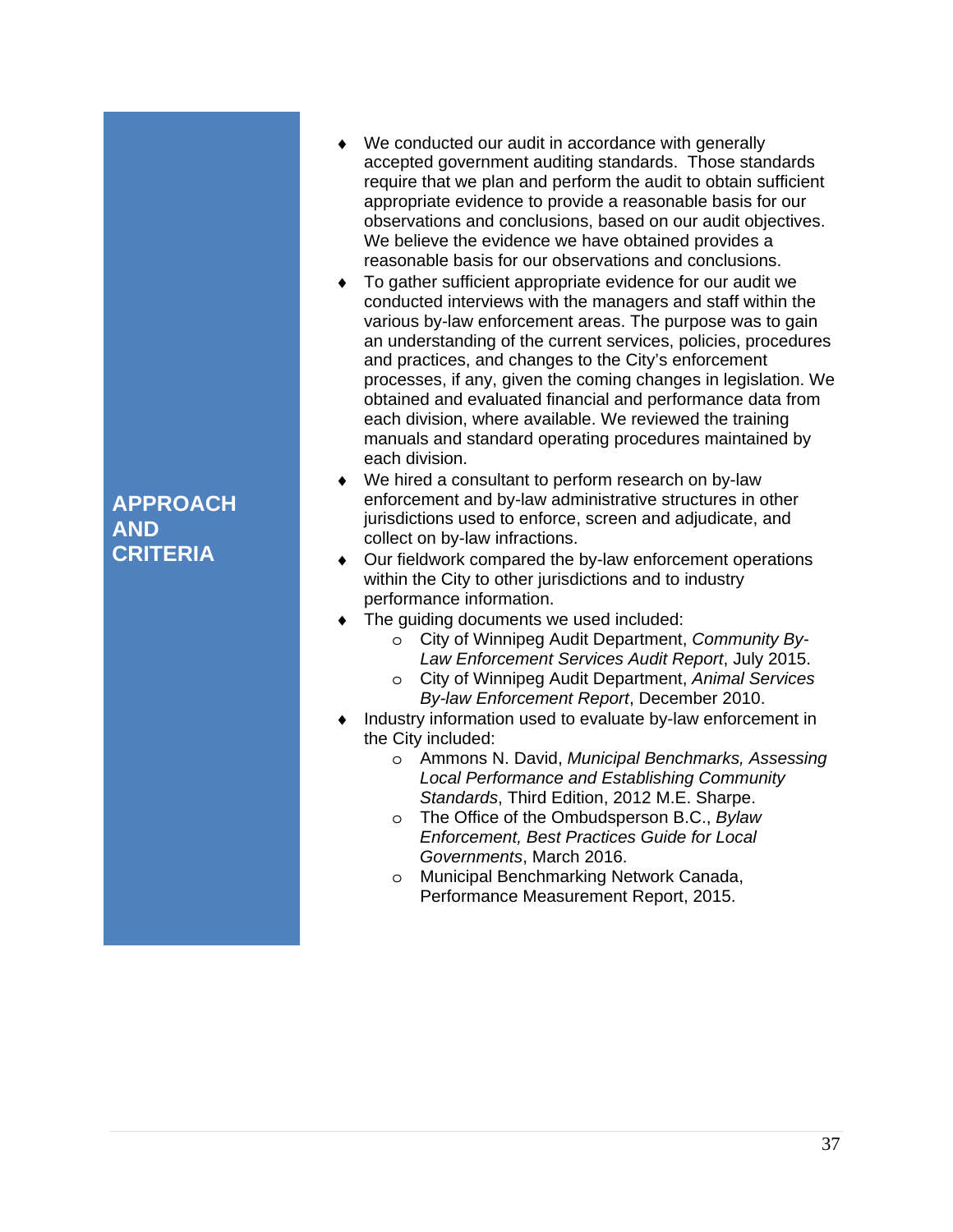### **APPENDIX 2 – Audit Process**

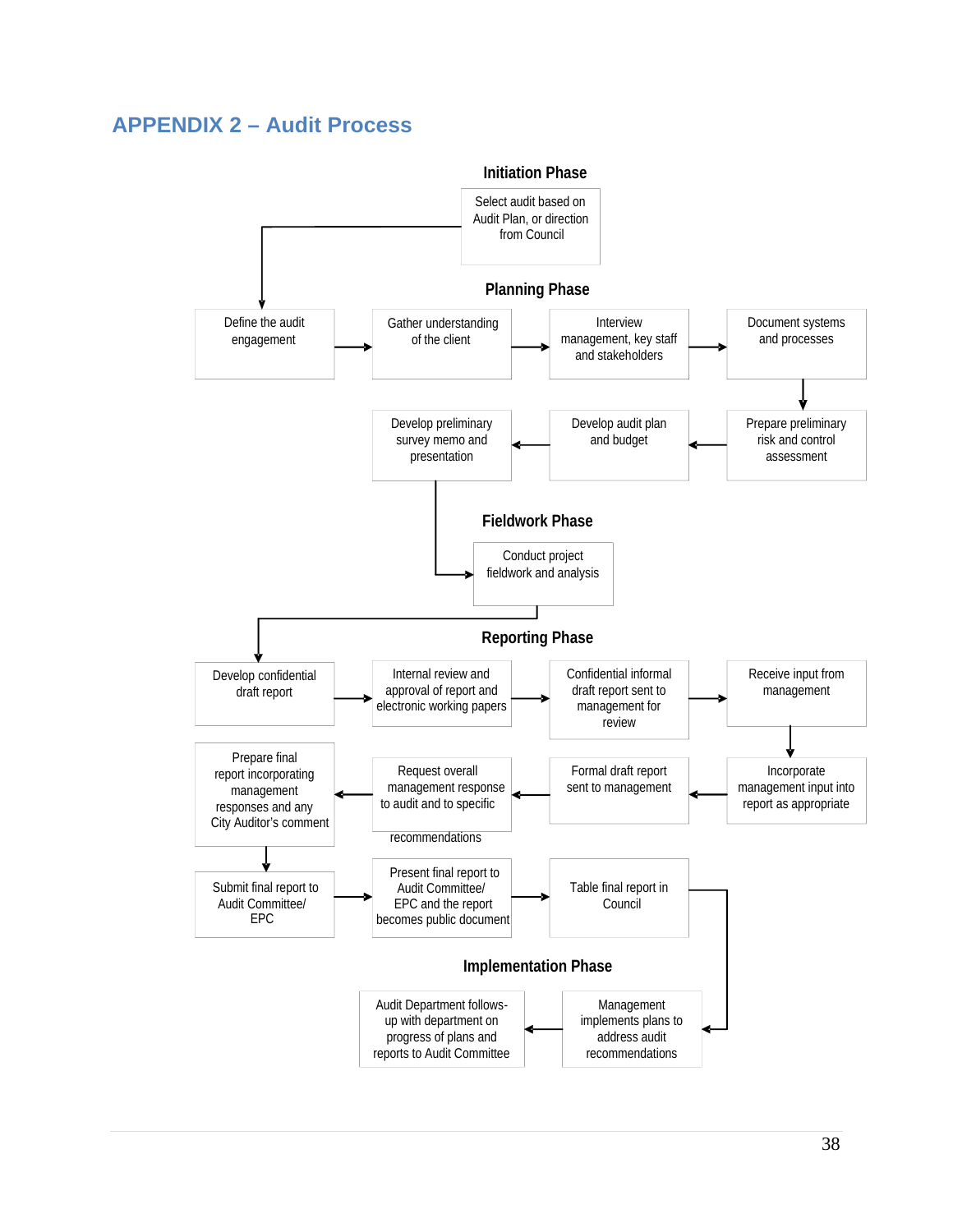## **APPENDIX 3 – Risk Assessment Worksheet**

| <b>Potential</b><br><b>Impacts</b><br>Likelihood                        | Insignificant<br>- None or minor change in services,<br>project or processes<br>- Very limited exposure of sensitive<br>information<br>Very minor, non-permanent<br>environmental damage<br>- Financial impact < \$100K | Minor<br>- Minor change in achievement of<br>service objectives<br>- Limited exposure of sensitive<br>information<br>- Minor, non-permanent<br>environmental damage<br>- Financial impact \$100K - \$500K | Moderate<br>- Moderate change in delivery of<br>essential services<br>Exposure of limited amount of<br>confidential information<br>- Moderate environmental damage<br>- Financial impact \$500K - \$1M | Major<br>- Significant change in delivery of<br>essential services<br>- Exposure of significant amount of<br>confidential information<br>- Significant change in quality of life<br>indicators<br>- Major environmental damage<br>- Financial impact \$1M - \$10M | Extreme<br>- Unable to perform essential<br>services for extended period<br>Exposure of critical confidential<br>information<br>- Very significant change in quality<br>of life indicators<br>- Significant damage to environment<br>- Financial impact >\$10M |
|-------------------------------------------------------------------------|-------------------------------------------------------------------------------------------------------------------------------------------------------------------------------------------------------------------------|-----------------------------------------------------------------------------------------------------------------------------------------------------------------------------------------------------------|--------------------------------------------------------------------------------------------------------------------------------------------------------------------------------------------------------|-------------------------------------------------------------------------------------------------------------------------------------------------------------------------------------------------------------------------------------------------------------------|----------------------------------------------------------------------------------------------------------------------------------------------------------------------------------------------------------------------------------------------------------------|
| Almost certain<br>(Excepted to occur<br>unless circumstances<br>change) | M                                                                                                                                                                                                                       | M                                                                                                                                                                                                         | Н                                                                                                                                                                                                      | $\mathbf C$                                                                                                                                                                                                                                                       | Ċ                                                                                                                                                                                                                                                              |
| Likely<br>(Probably occur in most<br>circumstances)                     | M                                                                                                                                                                                                                       | M                                                                                                                                                                                                         | H                                                                                                                                                                                                      | $\mathbf C$                                                                                                                                                                                                                                                       | C                                                                                                                                                                                                                                                              |
| Possible<br>(Might occur under<br>different circumstances)              |                                                                                                                                                                                                                         | M                                                                                                                                                                                                         | M                                                                                                                                                                                                      | H                                                                                                                                                                                                                                                                 | H                                                                                                                                                                                                                                                              |
| Unlikely<br>(Could occur if<br>circumstances change)                    |                                                                                                                                                                                                                         |                                                                                                                                                                                                           | M                                                                                                                                                                                                      | H                                                                                                                                                                                                                                                                 | H                                                                                                                                                                                                                                                              |
| Rare<br>(May occur in<br>exceptional<br>circumstances)<br>Legend        |                                                                                                                                                                                                                         |                                                                                                                                                                                                           | M                                                                                                                                                                                                      | M                                                                                                                                                                                                                                                                 | M                                                                                                                                                                                                                                                              |

C Critical risk: H High risk:

M Moderate risk:

L Low risk:

Requires urgent action, monitor and review at least weekly by Senior Management and COO, inform CAO and Committee of Council<br>High impact, monitor and review at least quarterly by management, inform COO<br>Monitor and review a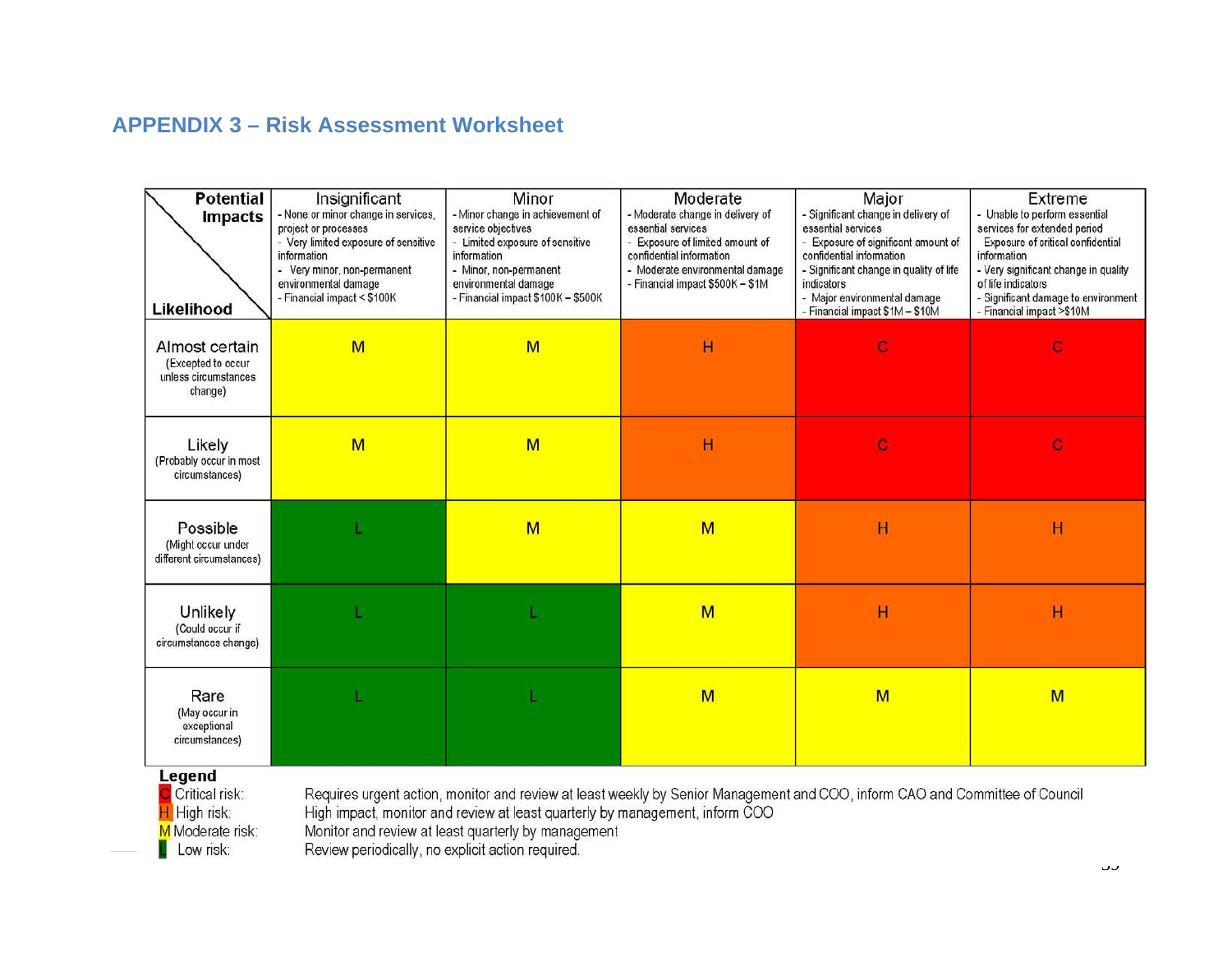## **APPENDIX 4 – By-Law Enforcement Staffing**

|                              | <b>WPA</b>     |                                       | <b>Community Services</b> |                                       | <b>Animal Services</b> |                                       | Water and Waste                                                                                                                                                                                                                                                                                                                                                       |                                                                                   | PP&D                                   |                                     | <b>Public Works</b> |                                                                                                                                                                                                                                                                                 | <b>Fire and Paramedic</b>                |                                       | <b>Transit</b> |                                       |
|------------------------------|----------------|---------------------------------------|---------------------------|---------------------------------------|------------------------|---------------------------------------|-----------------------------------------------------------------------------------------------------------------------------------------------------------------------------------------------------------------------------------------------------------------------------------------------------------------------------------------------------------------------|-----------------------------------------------------------------------------------|----------------------------------------|-------------------------------------|---------------------|---------------------------------------------------------------------------------------------------------------------------------------------------------------------------------------------------------------------------------------------------------------------------------|------------------------------------------|---------------------------------------|----------------|---------------------------------------|
|                              | 2016           |                                       | 2016                      |                                       | 2016                   |                                       | 2016                                                                                                                                                                                                                                                                                                                                                                  |                                                                                   | 2016                                   |                                     | 2016                |                                                                                                                                                                                                                                                                                 | 2016                                     |                                       | 2016           |                                       |
|                              | # of Resources | % time<br>dedicated to<br>enforcement | # of Resources            | % time<br>dedicated to<br>enforcement | # of Resources         | % time<br>dedicated to<br>enforcement | # of Resources                                                                                                                                                                                                                                                                                                                                                        | % time<br>dedicated to                                                            | enforcement # of Resources enforcement | % time<br>dedicated to              | # of Resources      | % time dedicated to<br>enforcement                                                                                                                                                                                                                                              | # of Resources                           | % time<br>dedicated to<br>enforcement | # of Resources | % time<br>dedicated to<br>enforcement |
| #FTE's                       | $\overline{2}$ | 50%                                   | 18                        | 100%                                  | 12                     | 100%                                  | *Environmental Division:<br>1. Senior Inspector - 1<br>2. Inspectors - 2<br>3. Branch Head - 1<br>4. Technician - 1<br>5. BF/CC Clerk - 1<br>6. Clerical Support - 2<br>*Finance Division:<br>7. Supervisors -<br>8. Meter Technicians-<br>9. C Clerk -<br>* Water Services Division 9.0.7 FTE<br>10. $FTE's - 6$<br>*WWD Engineering<br>*Information not<br>provided | 1.75%<br>2.20%<br>3.5%<br>4.35%<br>5.45%<br>6.5%<br>7.4 FTE<br>8.1.5 FTE<br>10.5% | 25                                     | Equivalent of<br>25 FT-thus<br>100% | 4                   | Per information<br>received by Public<br>Works:<br>Total 4 FTE positions 1. Senior Fire<br>dedicated to<br>enforcement: 1 in<br>Transportation and 3 2. Fire<br>in Streets<br>Maintenance-which Officers-15<br>currently has one of 3. Clerical-1<br>these positions<br>vacant. | Prevention<br>Officers - 4<br>Prevention | 1.6%<br>2.20%<br>3.1%                 | 0.24           | 4%                                    |
| #PTE's                       | none           | none                                  |                           | 40%                                   | $\overline{2}$         | 100%                                  | none                                                                                                                                                                                                                                                                                                                                                                  | none                                                                              | none                                   | none                                | none                | none                                                                                                                                                                                                                                                                            | none                                     | none                                  | none           | none                                  |
| # of Seasonal employees      | 6              | 100%                                  | 3                         | 100%                                  | none                   | none                                  | none                                                                                                                                                                                                                                                                                                                                                                  | none                                                                              | none                                   | none                                | none                | none                                                                                                                                                                                                                                                                            | none                                     | none                                  | none           | none                                  |
| # of Contract staff assigned | 46.38 FTE's    | 100%                                  | none                      | none                                  | none                   | none                                  | none                                                                                                                                                                                                                                                                                                                                                                  | none                                                                              | none                                   | none                                | none                | none                                                                                                                                                                                                                                                                            | none                                     | none                                  | none           | none                                  |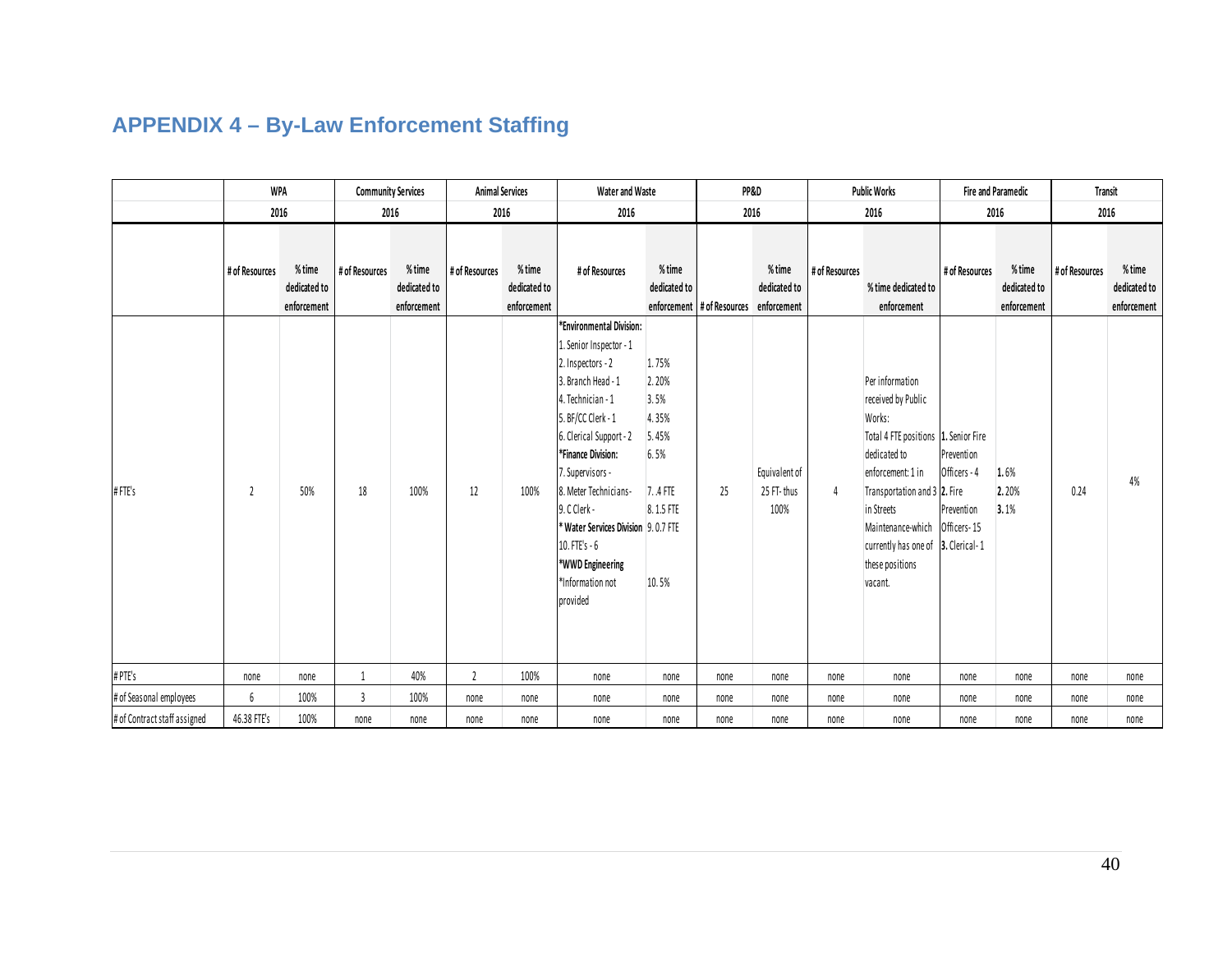## **APPENDIX 5 – References**

- **1.** Ammons N. David. *Municipal Benchmarks: Assessing Local Performance and Establishing Community Standards*. Third Edition, 2012 M.E. Sharpe.
- **2.** The Office of the Ombudsperson B.C. *By Law Enforcement: Best Practices Guide for Local Governments*. March 2016, http://www.bcombudsperson.ca/sites/default/files/Special%20Report%20No%20- %2036%20Bylaw%20Enforcement%20- %20Best%20Practices%20Guide%20for%20Local%20Governments.pdf.
- **3.** Municipal Benchmarking Network Canada. *2015 Performance Measurement Report*. 2015, http://mbncanada.ca/app/uploads/2016/11/MBNCanada\_2015\_Performance\_Measurem ent\_Report.pdf.
- **4.** City of Winnipeg Audit Department. *Community By-Law Enforcement Services Audit Report*. July 2015, http://winnipeg.ca/audit/pdfs/reports/2015/CommunityBylawEnforcementServicesAudit.p df.
- **5.** City of Winnipeg Audit Department. *Animal Services By-law Enforcement Report*. December 2010, http://winnipeg.ca/audit/pdfs/reports/AnimalServicesBy-LawEnforcementAuditFinalReport.pdf.